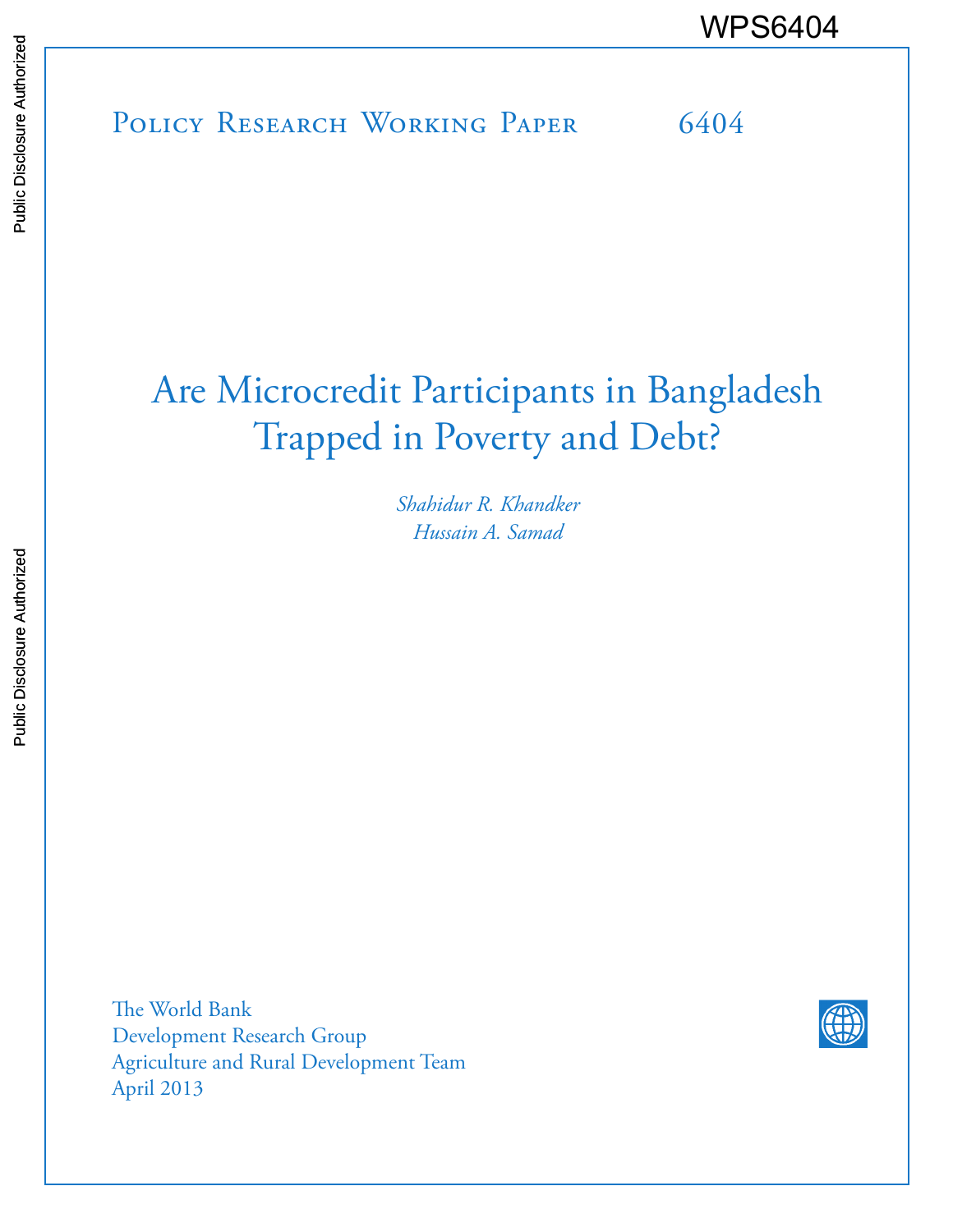# **Abstract**

This paper addresses whether microcredit participants in Bangladesh are trapped in poverty and debt, as many critics have argued in recent years. Analysis of data from a long panel survey over a 20-year period confirms this is not the case, although numerous participants have been with microcredit programs for many years. The results of the analysis suggest that participants derive a variety of benefits from microcredit: It helps them to earn income and consume more, accumulate assets, invest in children's schooling, and be lifted out of poverty. This is not to say that non-participants have failed to progress over the same period. Both participants and non-participants have gained as the economy has grown; however, the rates

of poverty reduction have been higher for participants. Testing the net effect of microcredit programs requires applying an econometric method that controls for why some households participated and others did not, conditional on their initial characteristics. In addition, the method must control for time-varying, unobserved heterogeneity that affects everyone over time, albeit in possibly different ways. The paper's econometric estimates show significant welfare gains resulting from microcredit participation, especially for women. They also show that the accrued benefits of borrowing outweigh accumulated debt. As a result, households' net worth has increased, and both poverty and the debt-asset ratio have declined.

This paper is a product of the Agriculture and Rural Development Team, Development Research Group. It is part of a larger effort by the World Bank to provide open access to its research and make a contribution to development policy discussions around the world. Policy Research Working Papers are also posted on the Web at http://econ.worldbank.org. The author may be contacted at skhandker@worldbank.org.

*The Policy Research Working Paper Series disseminates the findings of work in progress to encourage the exchange of ideas about development*  issues. An objective of the series is to get the findings out quickly, even if the presentations are less than fully polished. The papers carry the *names of the authors and should be cited accordingly. The findings, interpretations, and conclusions expressed in this paper are entirely those of the authors. They do not necessarily represent the views of the International Bank for Reconstruction and Development/World Bank and its affiliated organizations, or those of the Executive Directors of the World Bank or the governments they represent.*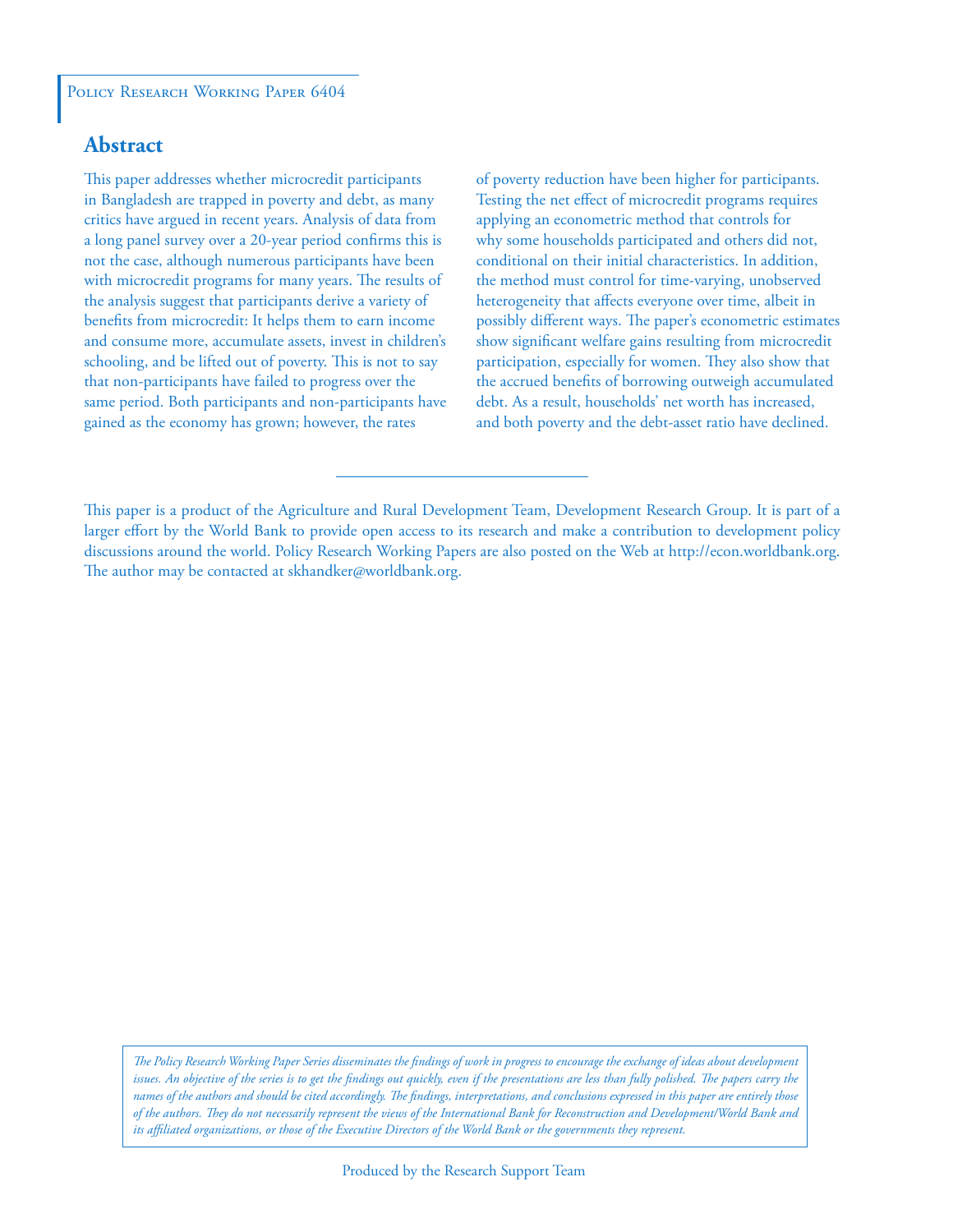# **Are Microcredit Participants in Bangladesh Trapped in Poverty and Debt?\***

Shahidur R. Khandker

Hussain A. Samad

JEL codes: G23; D69;

Keywords: Microfinance, poverty, indebtedness, Bangladesh

\*Shahidur R. Khandker is lead economist in Agriculture and Rural Development (DECAR) Unit of the Development Research Group. Hussain A. Samad is a consultant in the same unit. Research is funded by the Research Committee of the World Bank and the Institute of Microfinance (InM), Bangladesh. The authors would like to thank Will Martin, Tiemen Woutersen, Gayatri Koolwal, and Rashid Faruqee for helpful comments on an earlier version of the paper and Norma Adams for editorial assistance. Views expressed in this paper are those of the authors and do not reflect the views of the World Bank, InM, or any other affiliated organizations.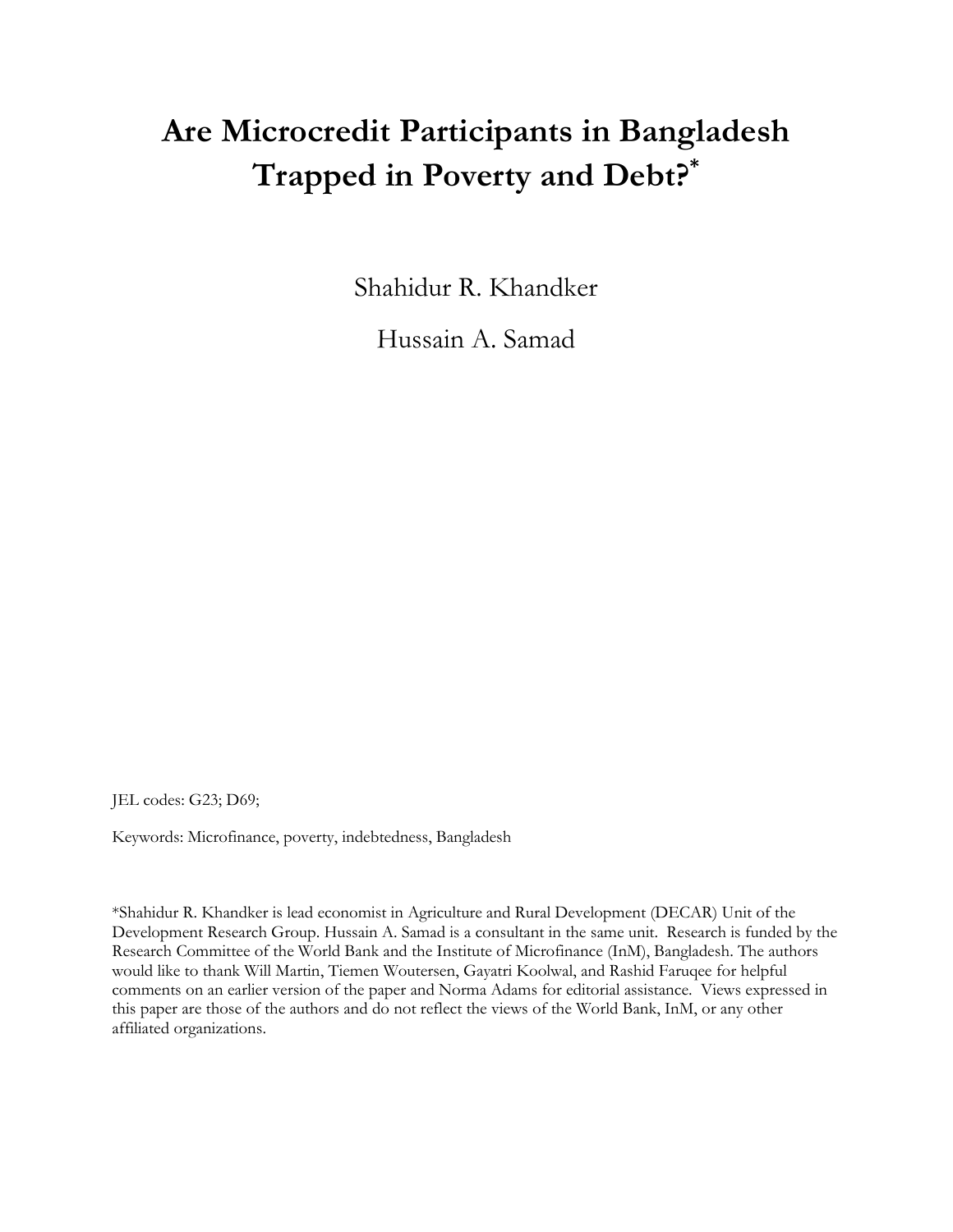# **Are Microcredit Participants in Bangladesh Trapped in Poverty and Debt?**

#### **1. Introduction**

l

Microfinance has succeeded in reaching the poor and women who lack access to mainstream financial institutions.<sup>[1](#page-3-0)</sup> But its success in reducing poverty, a stated goal of microcredit programs, is less certain. The microlending system has created such innovations as group liability enforcements and dynamic incentives, claiming that many of the poor, including women and other vulnerable groups, could be lent to profitably, and beneficiaries could accrue both short- and medium-term welfare gains. But critics argue that, while microfinance may satisfy the unmet financial demand of the poor, the accrued gains in income and consumption may not suffice to affect poverty reduction or asset accumulation in a sustainable way.

There are two strands of empirical literature on the poverty reduction role of microcredit. The first strand of studies, which uses non-experimental research methods, observes that microcredit helps to promote social, human, and economic development in various ways (e.g., Dunford 2006; Hossain 1988; Shaw 2004; Panjaitan-Drioadisuryo and Cloud 1999; Chemin 2008; Khandker 1998, 2005; McIntosh 2008; Pitt and Khandker 1996, 1998; Pitt, Khandker, McKernan, and Latif 1999; Kevane and Wydick 2001; Imai, Arun, and Annim 2010; Boonperm, Haughton, and Khandker [2](#page-3-1)009).<sup>2</sup> A recent study, using panel data from 1997 to 2005, finds that larger benefits are realized from medium-term, rather short-term, participation (Islam 2011). Another study, using a long panel survey (1991/92–2010/11), also confirms that participants who remained with

<span id="page-3-0"></span> $<sup>1</sup>$  According to the Consultative Group to Assist the Poor (CGAP), there are more than 200 million beneficiaries of</sup> microfinance worldwide. In Bangladesh alone, about one-fifth of the country's 150 million people—including threefifths of rural households—are members of microfinance institutions.

<span id="page-3-1"></span><sup>&</sup>lt;sup>2</sup> On the other hand, several studies argue that women have no control over the obtained credit and thus do not benefit from program participation (Amin and Pebley 1990; Goetz and Sen Gupta 1996; Mahmud 2003).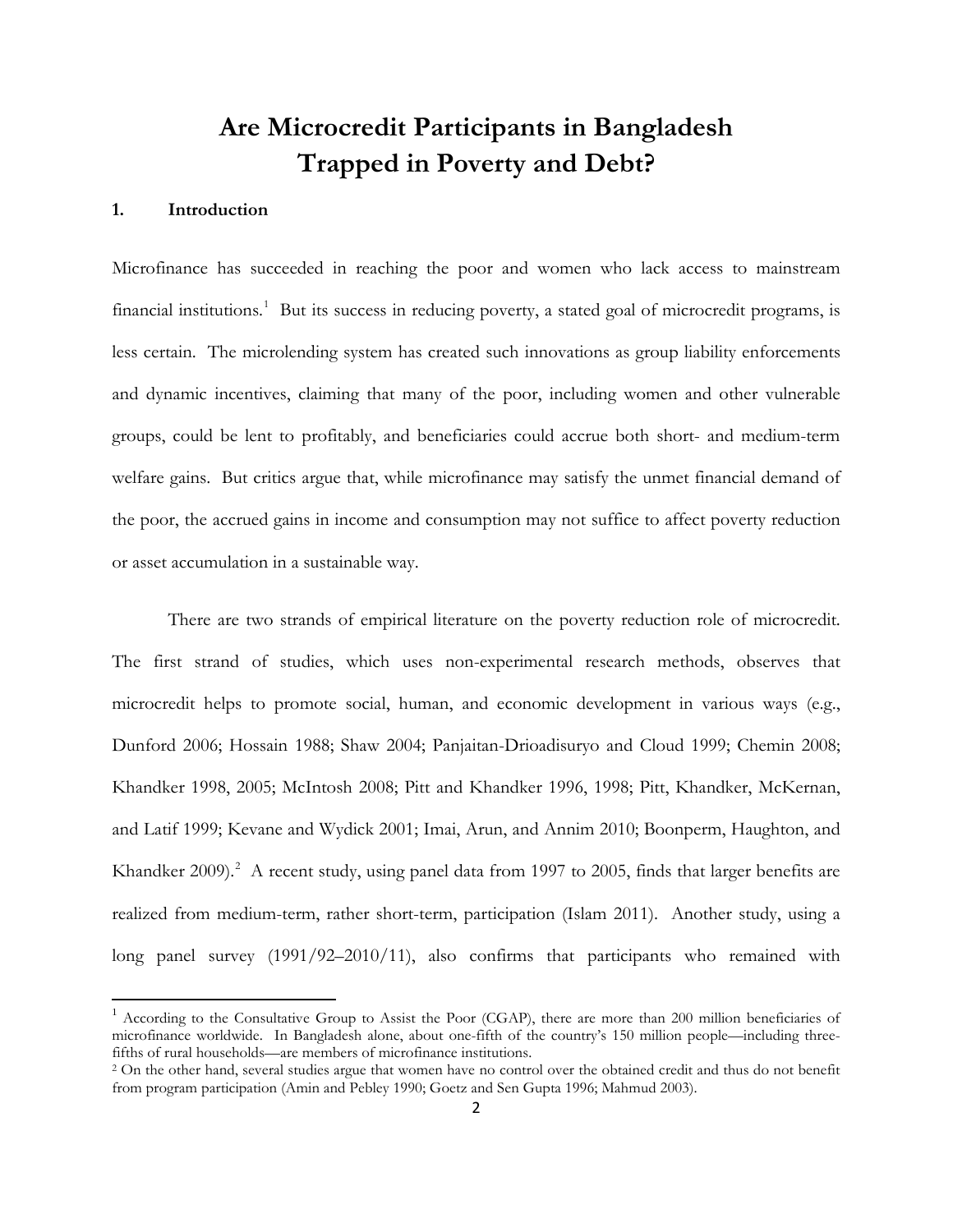microcredit programs over a long period fared better than intermittent participants in terms of income and consumption gains and poverty reduction (Khandker and Samad 2013). A macro study, using cross-country data, reinforces the positive impacts of microcredit (Imai et al. 2012).

 The second strand of studies, using randomized control trials (RCTs), finds that microcredit has mixed effects on poverty reduction.<sup>[3](#page-4-0)</sup> Various studies show the positive effects of microfinance (Coleman 1999, 2006; Karlan and Zinman 2009; McKenzie and Woodruff 2008; de Mel, McKenzie, and Woodruff 2008), while others find no evidence for income or consumption gains (Augsburg et al. 2011; Attanasio et al. 2012; Banerjee et al. 2010; Karlan and Zinman 2011; Crépon et al. 2011). Summarizing the findings of several RCT studies, a critic states that microfinance does not end poverty despite all the hype (Roodman 2012).<sup>[4](#page-4-1)</sup>

Microfinance is also under attack for charging "exorbitant" interest rates (e.g., the nominal on-lending rate of Grameen Bank in Bangladesh is 20 percent, 7 percent higher than the commercial bank rate), which goes against its stated mission of poverty alleviation. Using anecdotal evidence, many critics cite microcredit's high interest rates and inadequate benefits relative to the cost of borrowing as reasons for rising indebtedness among borrowers. Their argument is simple: If microcredit programs were so helpful, indebtedness should not have increased over time relative to asset accumulation; thus, microcredit is not a "miracle," as its proponents would have us believe. However, one study observes that, while the interest rates of microfinance institutions (MFIs) are

<span id="page-4-0"></span><sup>&</sup>lt;sup>3</sup> RCT studies have their own methodological weaknesses and thus are not always necessarily better than non-RCT studies (Deaton 2010; Rodrik 2008; Ravallion 2012). Because microcredit operations are small in scale, the timeframe for realizing their impacts may exceed 1 or 2 years, which is the typical timeframe for most RCT studies in order to minimize spillover effects and contamination (Hermes and Lensink 2007). In fact, the seminal study of Pitt and Khandker (1998), which uses an innovative quasi-experimental design, relies on data collected on borrowing over a 5 year period from areas where microcredit had been in operation for at least 3 years. 4 Roodman and Morduch have been critical of the underlying methodology of Pitt and Khandker (1998), the most cited

<span id="page-4-1"></span>study in the literature on microcredit impacts. Roodman and Morduch (2011) is the most recent in a series of papers and postings that seek to refute the findings of Pitt and Khandker. In 2012, Pitt and Khandker revisited the claims of Roodman and Morduch, observing a lack of due diligence in their replication of the Pitt and Khandker study and confirming that none of their statistical claims invalidate Pitt and Khandker's findings on the substantial positive effects of microcredit, especially among women borrowers (Pitt and Khandker 2012).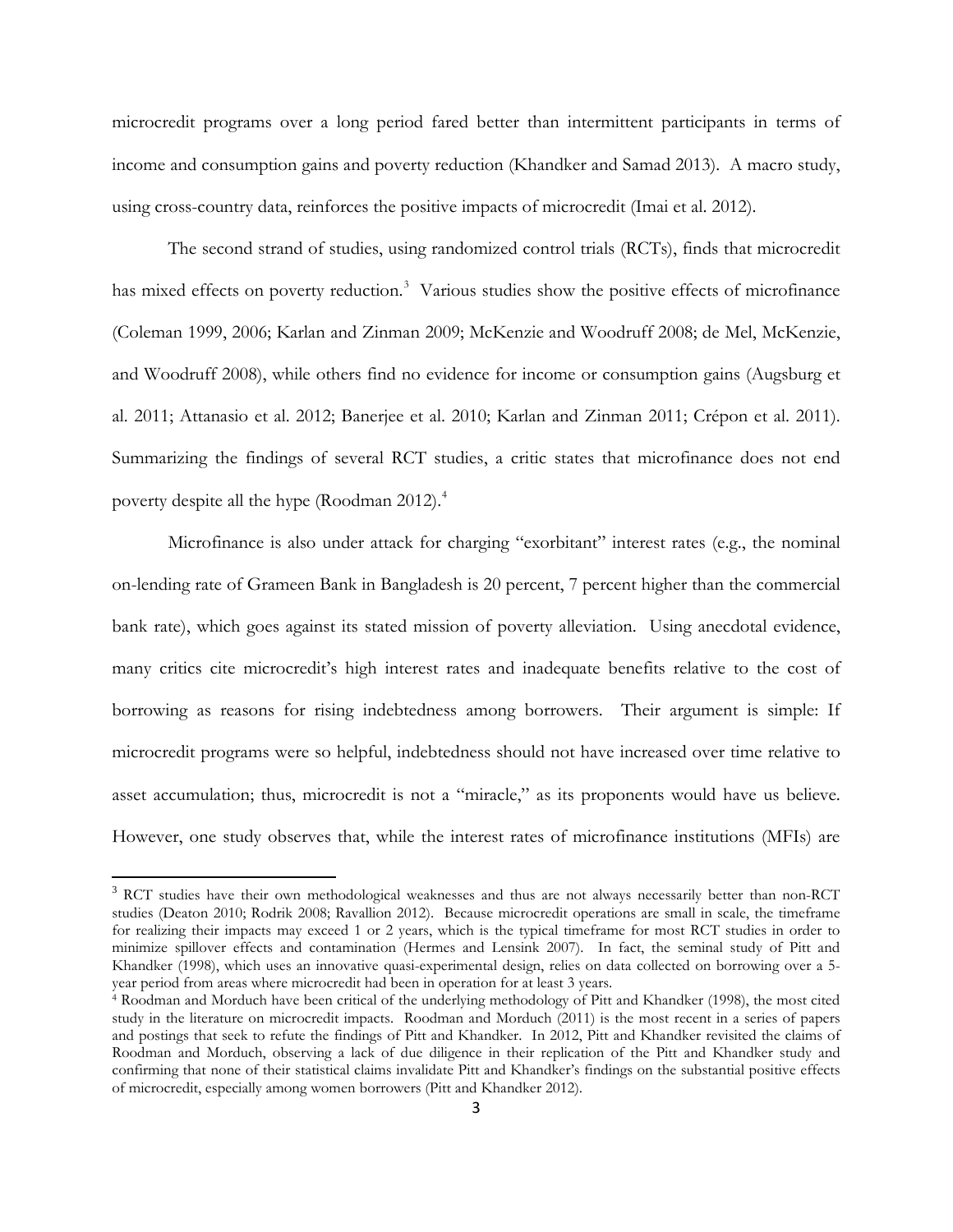higher than those of formal lenders, they are much lower than informal lending rates (Faruqee and Khalily 2011). Moreover, the rates of return for activities supported by MFIs are not necessarily lower than the average interest rates of microcredit loans (e.g., Khandker, Samad, and Ali 2013). In any case, concern over whether microcredit participants are trapped in poverty and debt merits more careful and objective scrutiny.

 This study revisits the controversy surrounding the role of microfinance in poverty reduction and indebtedness using the most recent data from Bangladesh. Using a follow-up survey of respondents over 20 years, it examines whether the earlier findings of Pitt and Khandker (1998) and Khandker (2005) can be substantiated using a long panel survey and whether microcredit participants are indeed trapped in debt and poverty as many have argued. The study also examines whether the gender of program participants matters, as observed by Pitt and Khandker (1998) and Khandker (2005). The complete data set used in this study constitutes an unusually long panel of more than 20 years, providing a unique opportunity to examine whether households that participated in microcredit programs over a long period remained poor or graduated from poverty.

Using a fixed-effects (FE) method that controls for both time-invariant and time-varying heterogeneity, we estimate the net effect of program participation for an average participant and separately by gender of program participants. Contrary to the prevailing view about microfinance dependence over time, we find that participants in microcredit programs are generally neither trapped in poverty nor overly indebted. Our findings also confirm that the welfare effects are higher for women than for men when both genders participate, as observed in earlier studies using the first (Pitt and Khandker 1998) and second (Khandker 2005) rounds of this panel data.

The paper is organized as follows. Section 2 discusses the data, including household participation in microcredit and the microcredit loan portfolio. Section 3 presents a descriptive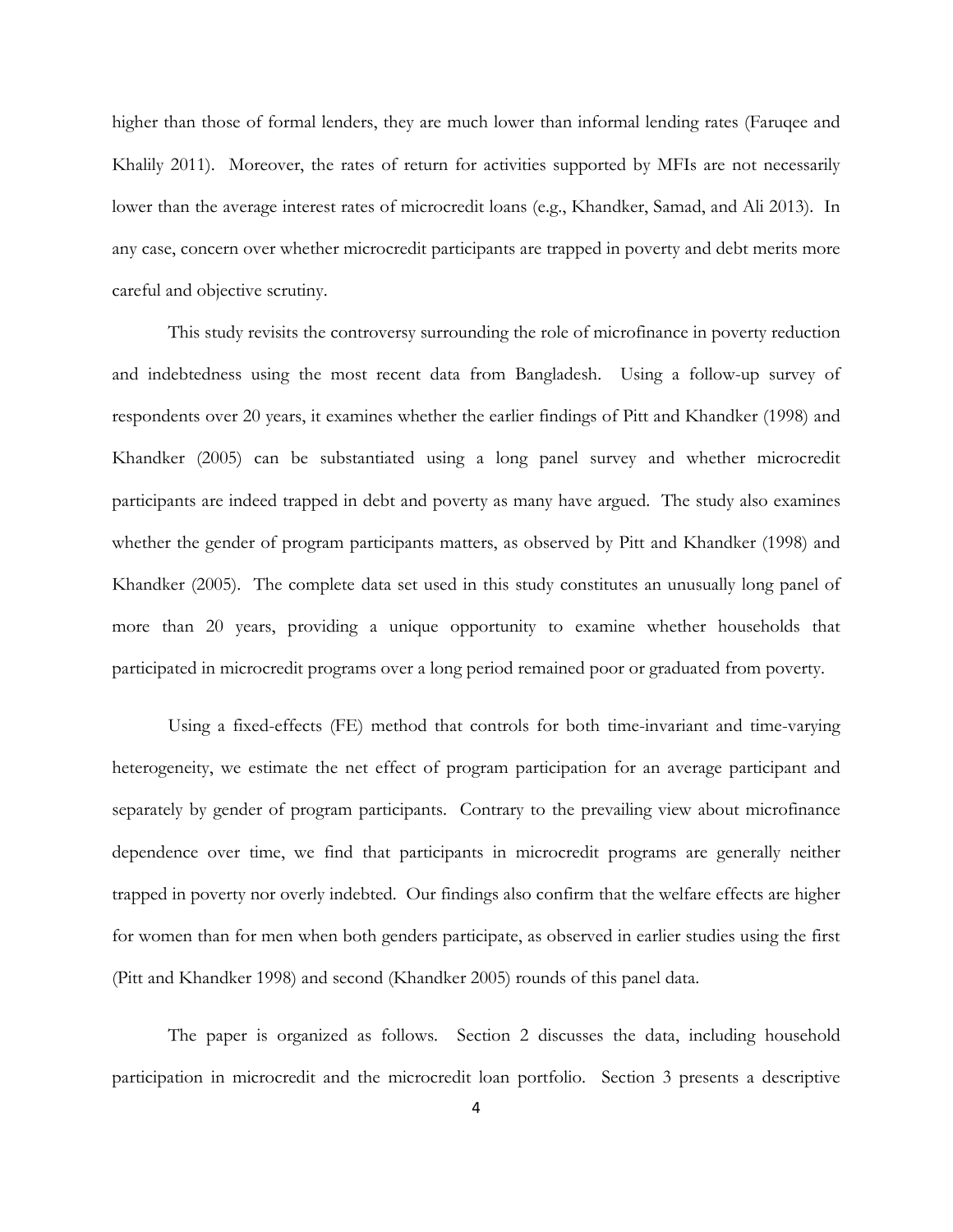analysis of household income, expenditure, poverty, and children's schooling outcomes. It also describes households' occupational mobility over time. Section 4 presents the trends in assets, net worth, and indebtedness to examine whether microcredit borrowers are trapped in debt. Section 5 presents the impacts of microcredit on household and individual outcomes based on household FE estimates. Section 6 presents the same impacts using alternate estimation techniques. Finally, Section 7 concludes.

#### **2. The Long Panel Survey and Its Data Characteristics**

The survey data used in this study were derived from a long panel survey over 20 years. The first survey round, conducted in 1991/92, studied the role of microfinance in the economic and social upliftment of the poor. Carried out jointly by the World Bank and the Bangladesh Institute of Development Studies (BIDS), the survey covered 1,769 households randomly selected from 87 villages in 29 *upazilas* (rural subdistricts) of Bangladesh.<sup>[5](#page-6-0)</sup> A second survey round, conducted in 1998/99, could not retrace 131 of the 1,769 households from the 1991/92 survey, leaving 1,638 available households, with an attrition rate of 7.4 percent. The 1998/99 survey also included new households from old villages and newly included villages; in total, 2,599 households were surveyed, of which 2,226 were from old villages and 373 from new ones. Among the 2,226 households in old villages, 279 were newly sampled ones and 1,947 were from the old panel surveyed in 1991/92. There were more panel households surveyed in 1998/99 (1,947) than in 1991/92 (1,638) because some from the old panel left after the first survey to form new households.

The households were surveyed a third time in 2010/11 with the help of the Institute of Microfinance (InM). This third survey round tried to revisit all of the households (2,599) surveyed

<span id="page-6-0"></span><sup>&</sup>lt;sup>5</sup> An *upazila* is an administrative unit smaller than a district, consisting of a number of villages.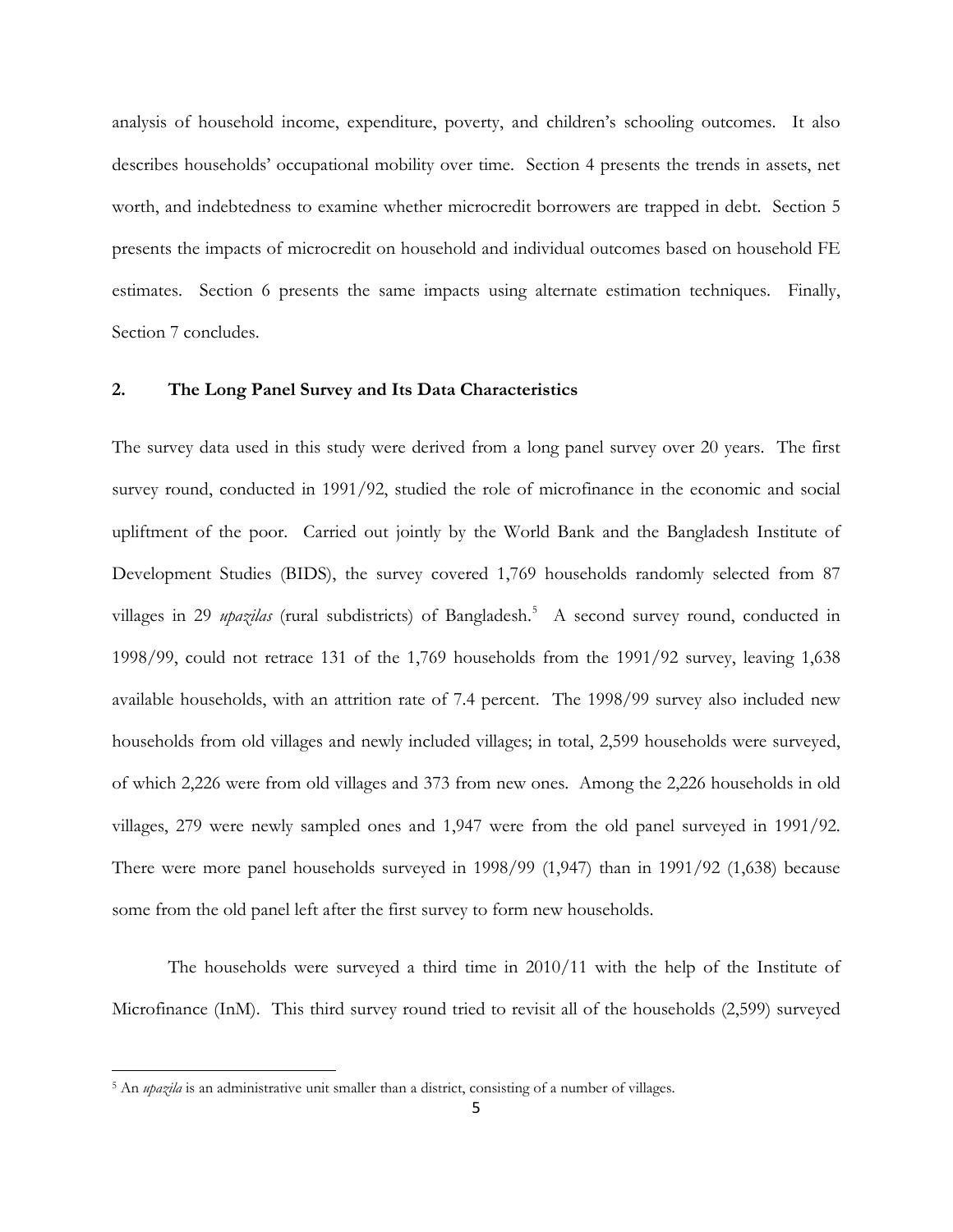in 1998/99. But due to attrition (a rate of about 10 percent), 2,342 households were identified. In all, 3,082 households were interviewed in 2010/11, with 740 households splitting-off during this period to form new households. The survey began in March 2010/11 and was completed in September 2010/11.

 A total of 1,509 households were common to all three survey rounds, and this study's analysis is based on only those households. Over the three survey years, household membership grew steadily in various microcredit programs, with the exception of the Bangladesh Rural Development Board (BRDB) government program, which lost a good share of its members due to reorganization between the second and third survey years (Table 1). Membership in Grameen Bank, the largest among all the programs, increased from 8.7 percent in 1991/92 to 15.1 percent in 1998/99, and again to 27.4 percent in 2010/11. In addition to the four major programs (i.e., Grameen Bank, BRAC, BRDB, and Association for Social Advancement [ASA]), many other programs were developed over the past 20 years that are now serving rural communities to a great extent. In 2010/11, the aggregate coverage of these programs was nearly 33 percent of households, which was higher than that of Grameen Bank.

An important aspect of microcredit membership today is overlapping participation in multiple programs, which hardly existed in the early 1990s; its significant growth since that time is evident in the third survey round (2010/11), which showed that nearly 61 percent of Grameen Bank members were also members of other programs (Khandker and Samad 2013). Overall, about 32 percent of households in rural Bangladesh were members of multiple microcredit programs in 2010/11, reflecting an increase in program participation from 26.3 percent in 1991/92 to 48.6 percent in 1998/99 to 68.5 percent in 2010/11.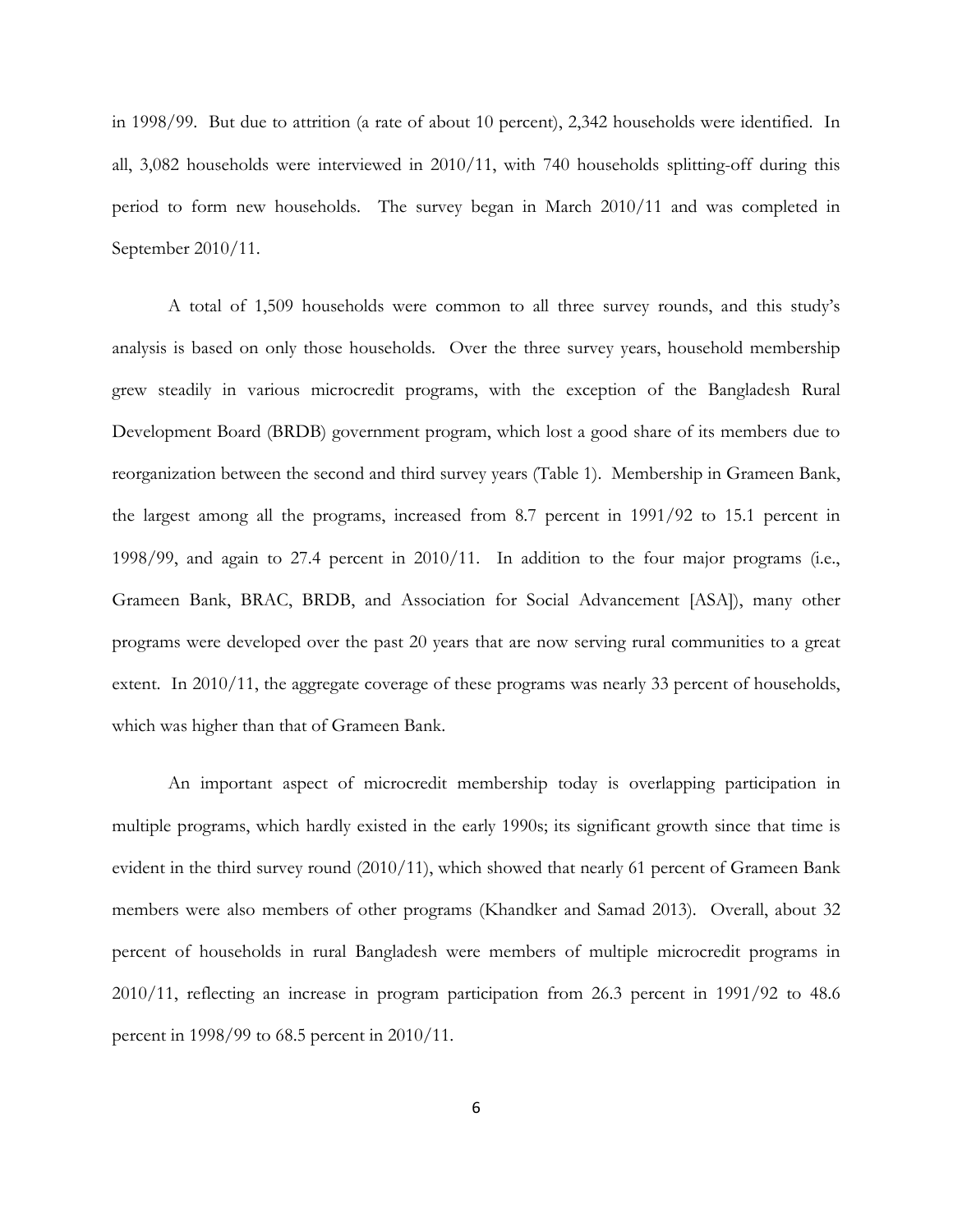In addition, not all microcredit participants are borrowers. For many programs, new members must wait for some time before they can borrow, and some programs feature a nonborrowing membership plan that allows individuals to save money with microcredit programs without having to borrow. That said, a great majority of microcredit members are borrowers. In 2010/11, about 69 percent of rural households were microcredit members; microcredit borrowers constituted about 56 percent of households, implying that 13 percent of rural households were nonborrowing members (Table 1).

The distinction between participant and borrower is important, particularly in the context of impacts. While microcredit programs have offered various noncredit services in the past, they have become mostly credit-only institutions over time, and it is through access to credit, not just participation, that households can reap the benefits.<sup>[6](#page-8-0)</sup> As such, this study considers borrowing, not just participation, in estimating the impacts of microcredit. Cumulative borrowing from the four major microcredit programs, as well as from other microcredit sources, has increased by nearly 100 percent over time. The total amount borrowed per household in 1991/92 was Tk. 9,252, compared to Tk. 17,006 in 2010/11, implying a simple growth of more than 4 percent annually over the 20 year period (Table 2).

The highest growth in borrowing occurred for smaller programs (labeled "other programs" in Table 2), which are relatively new, compared to such major programs as Grameen Bank. For example, the average borrowing for BRAC grew by 7.8 percent per year, compared to 11.0 percent a year for smaller programs. At any time, more than two-thirds of microcredit loans are received by women, who are particularly targeted by the MFIs (Table 2). In 2010/11, women's share of

<span id="page-8-0"></span><sup>6</sup> It should be noted that MFIs in Bangladesh charge interest rates as high as 35 percent, compared to about 13 percent charged by the commercial banks; however, commercial banks do not lend to the poor, whose only option is to borrow from the MFIs or, alternatively, from informal lenders, who may charge interest rates as high as 240 percent per year (Faruqee and Khalily 2011).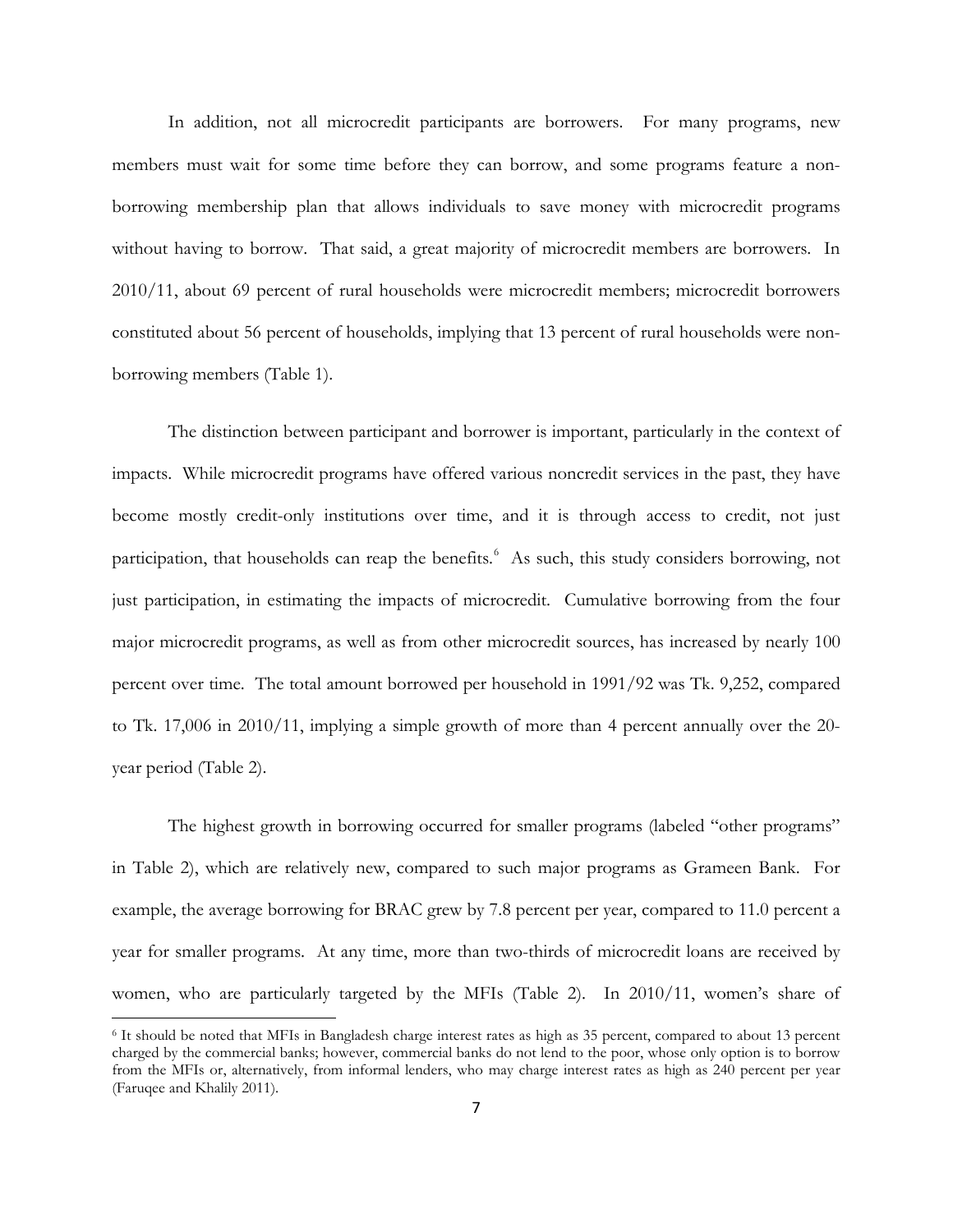microcredit lending was the highest for Grameen Bank (89 percent) and the lowest for BRAC (38 percent). In earlier years, women's share of BRAC microloans was much higher (e.g., 95 percent in 1998/99); but nowadays, most of the BRAC loans extended for small- and medium-sized enterprises (SMEs) target men more than women.

Another feature of microfinance operations in Bangladesh is mandatory savings of members/borrowers, in the form of weekly savings and deposits of a certain percentage of the loan amounts when disbursed. The more savings MFI members accumulate over the years, the better both they and the MFIs perform. MFIs consider member savings as part of their portfolio for financial transaction; aggregate program-level data shows that, in recent years, member savings have accounted for as much as 60 percent of MFI loans outstanding. However, for members, these savings should be compared to cumulative borrowing. Member savings represented about 8 percent of cumulative borrowing in 1991/92, increasing slightly to 10 percent for both 1998/99 and 2010/11 survey years (Table 2), perhaps suggesting that less than 10 percent of borrowing consists of MFI mandatory deposits, which nonetheless accounts for some 60 percent of MFI loans outstanding in Bangladesh.[7](#page-9-0)

#### **3. Correlation of Changing Participation Status with Poverty and Other Welfare Measures**

In this study, the outcome of particular interest is poverty dynamics over a long period of time. It is conceivable that, as a result of a higher level of micro-borrowing and savings mobilized over this period, households enjoyed a higher level of income (assuming it was augmented through activities financed under microcredit programs), a higher level of consumption (since the participating households were poor to begin with), and thus a reduced level of poverty. For purposes of

<span id="page-9-0"></span><sup>7</sup> Unlike other MFIs, Grameen Bank also mobilizes voluntary savings from its members and non-members; thus, Grameen's savings account for more than 80 percent of loans outstanding in recent years.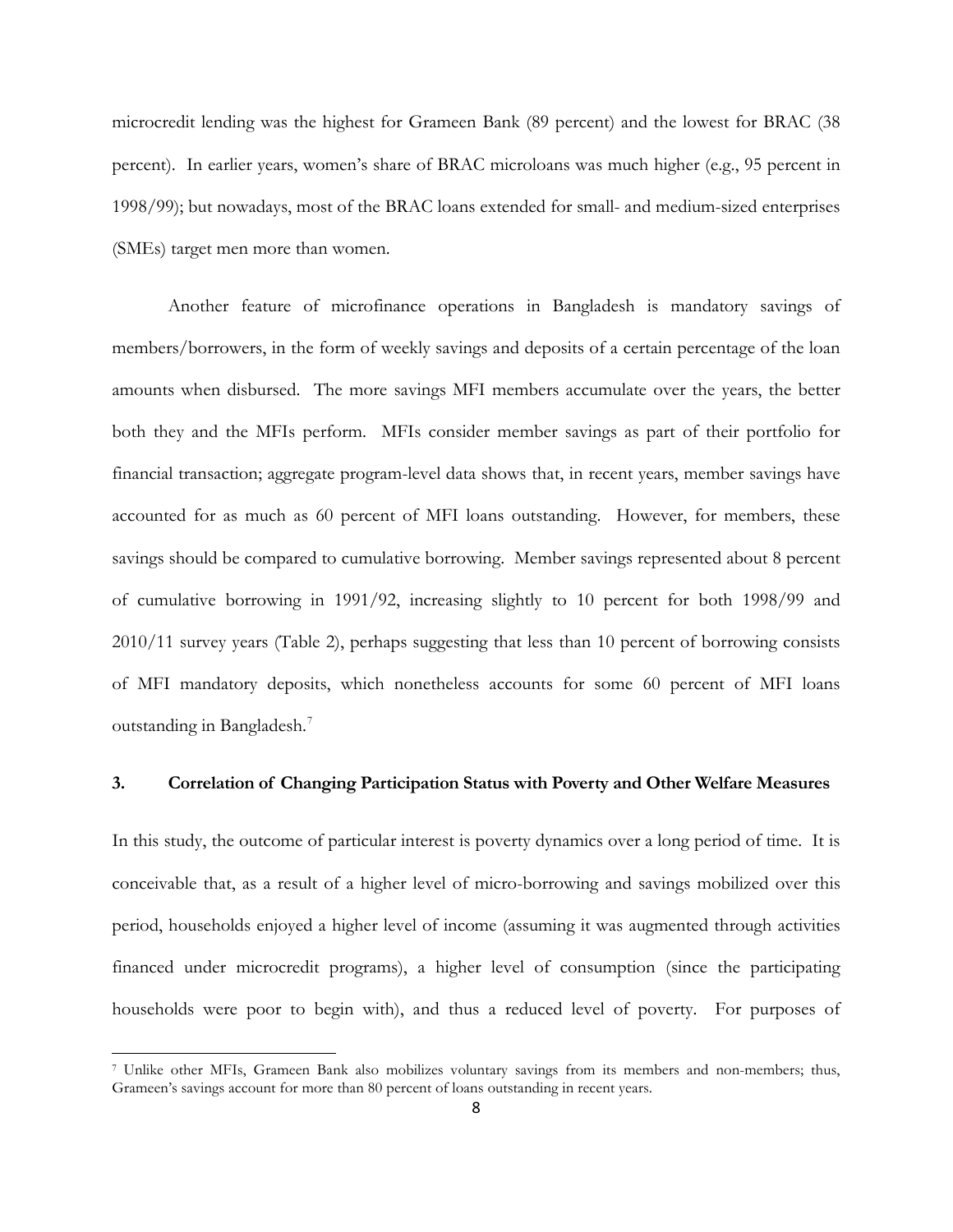comparison, a set of four key indicators was selected: (i) income, (ii) expenditure, (iii) moderate poverty, and (iv) extreme poverty. Both income and expenditure were in real terms (in 1991/92 Tk.). The cost-of-basic-needs method was used to establish the poverty line, which requires one to establish the cost of a minimum food basket or food poverty line, and then add an allowance for non-food expenditure to estimate the moderate poverty line. By contrast, extreme poverty was determined by comparing the household's total consumption expenditure on food and non-food items against the food poverty line.<sup>[8](#page-10-0)</sup> The sample for this descriptive analysis was restricted to eligible households from the 1[9](#page-10-1)91/92 survey, regardless of their actual participation status.<sup>9</sup> This was done to ensure that comparisons could be made between similar participants and nonparticipants.

#### **3.1 Growth in Income, Expenditure, and Non-food Consumption**

l

Between survey years 1991/92 and 2010/11, real per capita income increased by 5.2 percent a year for program participants, compared to 6.2 percent for non-participants. However, the differences in per capita income for participants and non-participants were not significant for any year, as the tstatistics suggest. As Table 3 shows, participants experienced significantly higher growth in nonfarm income than did non-participants over the 20-year period. As a share of total income, participants' non-farm income was 62.7 percent in 1991/92, compared to 61.3 percent for nonparticipants, which increased to 76.5 percent in 2010/11, as opposed to 72.6 percent for non-

<span id="page-10-0"></span><sup>&</sup>lt;sup>8</sup> The calculation of moderate poverty is based on the official poverty line, which includes the food poverty line and an allowance for non-food expenditures. The food poverty line is calculated by estimating the cost of a food basket needed to maintain the per-capita daily caloric requirement (2,120 calories) recommended by the Food and Agriculture Organization (FAO) and the World Health Organization (WHO) (FAO and WHO 1973). For Bangladesh, the food basket contains mainly rice, along with such other food items as pulses, milk, meat, fish, fruits, and vegetables in specific quantities. The cost of the food basket is calculated from the local prices for the food items. By contrast, extreme poverty is defined by the household's total consumption expenditure on food and non-food falling short of the food poverty line.

<span id="page-10-1"></span><sup>9</sup> Eligible households are those that participated in microcredit programs and those that could have participated but did not, constituting 83 percent, 87 percent, and 99 percent of the households surveyed in 1991/92, 1998/99, and 2010/11, respectively.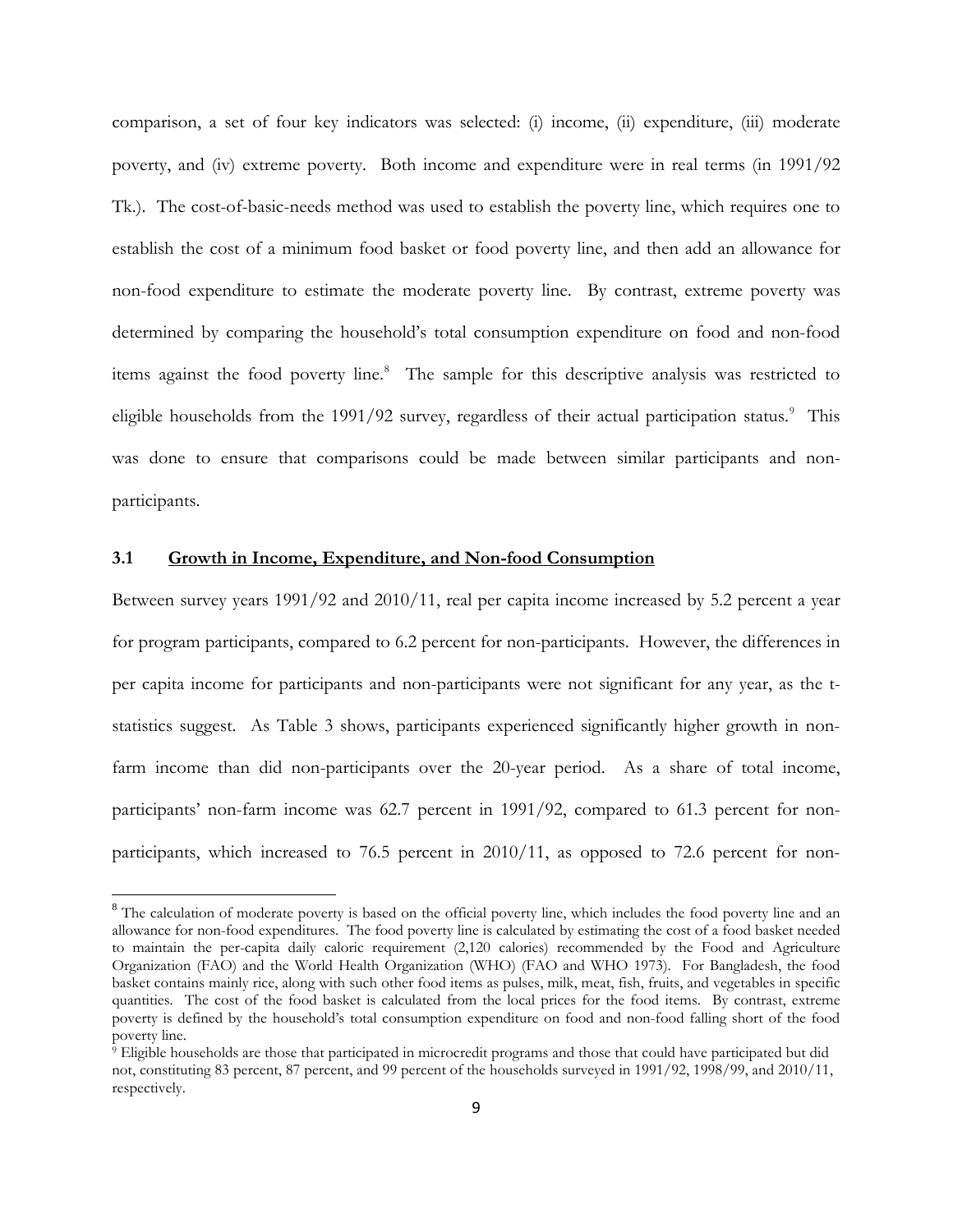participants. Like income, the average annual growth in per capita expenditure over the 20-year period was higher for non-participants (4.5 percent) than for participants (3.7 percent). For both participants and non-participants, food as a share of total expenditure declined by about 15–16 percentage points and varied little between groups, meaning that both experienced growth in the share of non-food consumption, indicating a higher level of welfare in rural Bangladesh. Indeed, in 1991/92, non-food consumption accounted for less than one-fifth of total consumption, compared to about one-third by 2010/11.

#### **3.2 Reduction in Moderate and Extreme Poverty**

l

In 2010/11, the incidence of both moderate and extreme poverty was significantly less for participants than for non-participants (Table 3). For moderate poverty, the gap between participants and non-participants was 1.7 percent (32.9 versus 34.3 percent) and was about four times wider for extreme poverty, at 6.9 percent (16.2 versus 23.1 percent). Thus, it appears that the extent of poverty reduction was higher for program participants than for non-participants even though the difference in poverty status between these groups differed little during earlier years (e.g., 1991/92). For example, for program participants, extreme poverty was reduced by 2.9 percentage points per year, compared to a 2.7 percentage points for non-participants. This trend runs counter to the notion that microcredit program participants could be trapped in poverty as critics have claimed.<sup>[10](#page-11-0)</sup> However, this simple comparison between participants and non-participants is not compelling enough to suggest that this is indeed the case since many factors beyond borrowing affect intergroup differences in outcomes. The key question is whether program participation plays a causal role in determining the level of income, consumption, and poverty reduction among participants.

<span id="page-11-0"></span><sup>&</sup>lt;sup>10</sup> This finding appears counterintuitive since non-participants had slightly higher incomes and expenditures than did their participant counterparts. However, this is possible because the expenditure of participants who were extremely poor grew more than did that of extremely poor non-participants, while moderately poor or non-poor non-participants did better than their participant counterparts.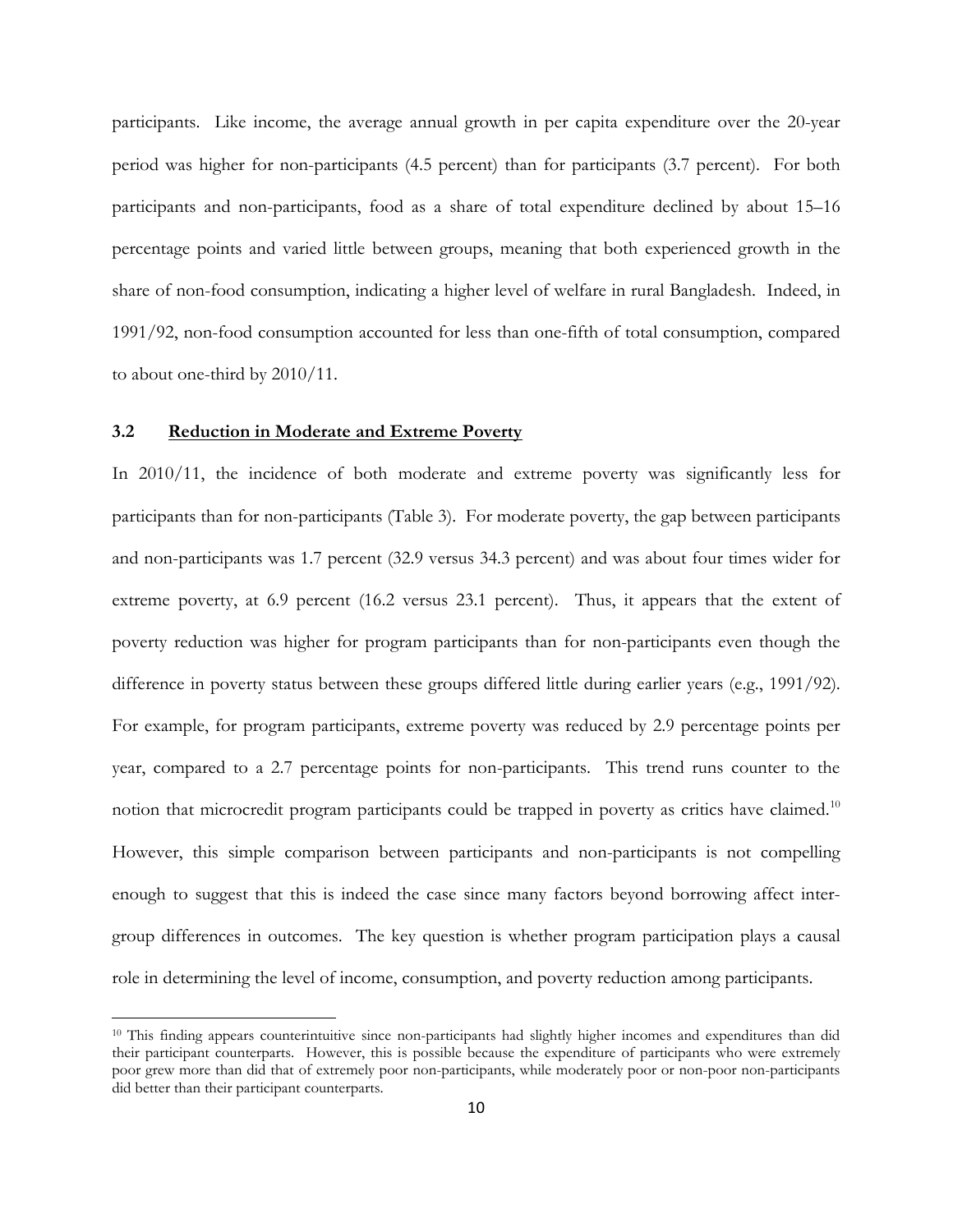#### **3.3 Children's Education and Reduction in Gender Disparity**

Human capital investment is another cornerstone of the success of microcredit programs. Earlier studies show that microcredit borrowing, especially by women, has a positive effect on children's schooling (Pitt and Khandker 1998). Earlier findings also suggest that microcredit improves health and nutrition (Pitt, Khandker, Chowdhury, and Millimet 2003) and empowers women (Pitt, Khandker, and Cartwright 2006), thereby playing a pivotal role in improving social and human development. The question is whether these benefits are sustained over time.

In terms of trends in the rate of children's school enrollment over time, we find that, for both participants and non-participants in microcredit programs, there is incremental growth in schooling investment for both boys and girls. However, as earlier research has shown, the schooling gains are higher for girls than for boys among microcredit program participants. Among participants, the school participation rate for girls (ages 5–18) was 71 percent in 2010/11, about 20 percent higher than in 1991/92; while the corresponding rate for boys was 69.6 percent in 2010/11, 14.7 percent higher than in 1991/92. Among non-participants, by contrast, the school participation rate for girls was similar to that of boys in 1991/92; however, boys gained 5.8 percent more than girls over time (70.1 percent versus 64.3 percent) (Table 4). Therefore, we can say that microcredit expansion has helped to reduce gender disparity in rural Bangladesh, at least in terms of children's education. This finding is consistent with earlier ones (e.g., Pitt et al. 2006), which showed that microcredit, by helping to improve women's empowerment, has in turn contributed to the social upliftment of girls in society.

#### **3.4 Intergenerational Mobility**

At an aggregate level, our long panel data also shows intergenerational mobility in terms of human capital investment. Overall, by 2010/11, 69.7 percent of boys and 69.9 percent of girls were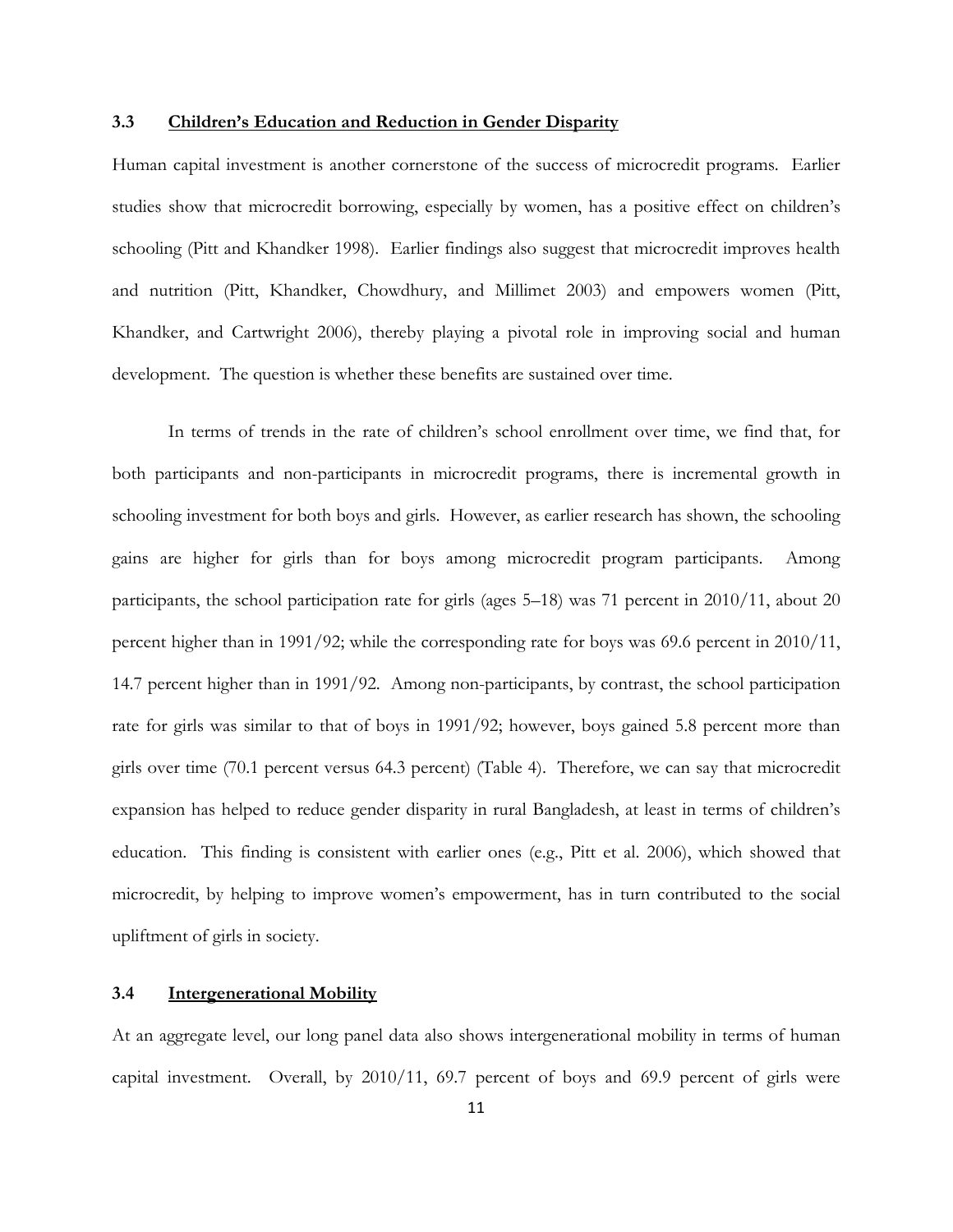enrolled in school, compared to only 47.7 percent of boys and 45.8 percent of girls in 1991/92, which is an overall gain of 52 percentage points over the 20-year period (Table 4). This intergenerational mobility in terms of human capital directly results, in part, from microcredit program expansion since children's educational investment is higher among program participants than non-participants.

 Intergenerational mobility can also be viewed through the lens of occupational mobility among adults in society. This study analyzed major farm and non-farm sectors of employment for participants and non-participants for the three survey years (Table 5). Employment categories were identified by income generation, and households engaged in multiple income-generation activities were assigned to the sector that yielded the highest income. The farm sector consisted of crop production and livestock and poultry, while the non-farm sector consisted of various areas of employment, including manufacturing and processing, transport, cottage industries, and the service sector. Employment has increased in terms of wage employment and self-employment in both the farm and non-farm sectors; however, wage employment is a lower-return activity in the farm sector than in the non-farm sector.

As Table 5 suggests, self-employment dominates wage employment overall for all three survey years. For example, 40.6 percent of households were involved in self-employment in 1991/92, of which the farm sector accounted for 25 percent (10.2 percent among all activities). But in 2010/11, although self-employment still dominated, at 57 percent of employment, the farm-sector share of self-employment grew to nearly 33 percent (18.6 percent among all activities). Selfemployment in the non-farm sector has always been the most dominant activity and was more so in 2010/11 (38.4 percent) than in 1991/92 (30.4 percent). As for wage employment, the non-farm sector is more dominant, except for 1998/99, when the shares of the farm and non-farm sectors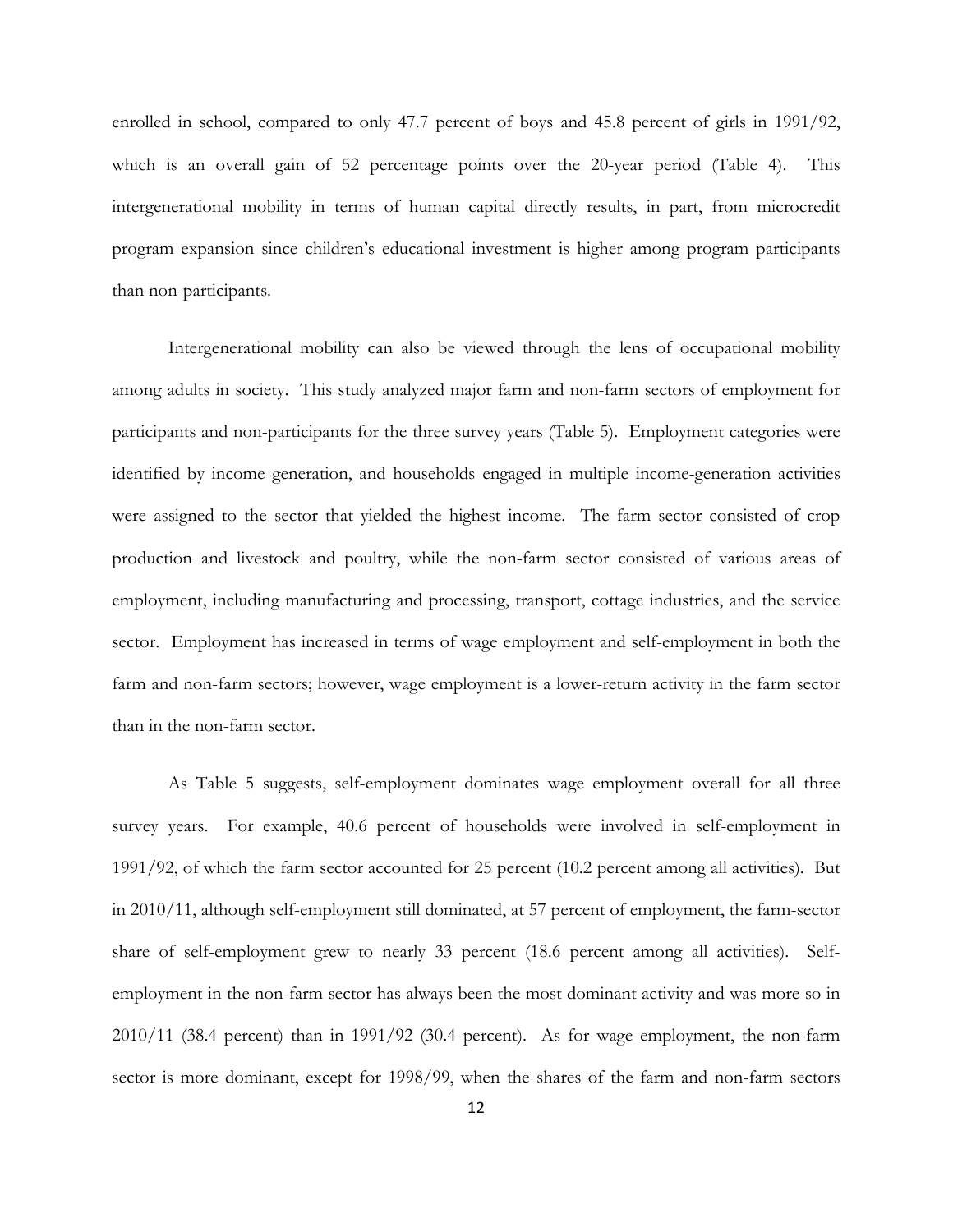were about the same. Wage employment in the farm sector accounted for 15.1 percent in 2011/11, down from 25.7 percent in 1991/92.

 Interestingly, the occupation shares changed considerably over the 20-year period, shifting gradually from farm to non-farm activities for both self-employment and wage employment. Over this period, microcredit program participants had better occupational mobility than did nonparticipants. For example, 36.4 percent of participant households were self-employed in the nonfarm sector in 1991/92, and this figure grew to 40.6 percent by 2010/11. The corresponding figures for non-participants were 26.2 percent in 1991/92 and 29.3 percent in 2010/11 (Table 5).

#### **4. Asset Ownership and Indebtedness of MFI Participants**

Thus far, the survey results have shown that microcredit participants have benefited in a variety of ways. They have accumulated program savings, although often involuntarily. In addition, they have invested in children's education, moved up the occupational ladder, consumed more, and earned more over time. Microcredit participants are not necessarily better off than their non-participant counterparts in terms of some of these performance indicators; however, we find a higher rate of poverty reduction—for both moderate and extreme poverty—among program participants than non-participants, demonstrating that the benefits are perhaps accrued through the credit and noncredit support that participants received from microfinance institutions (MFIs) over time, which in turn helped them to alleviate poverty.

Critics recognize the benefits accrued by microfinance participants, yet they contend that participants have become indebted and perhaps over-indebted as a result of continued borrowing from the MFIs. This raises the question: Have microcredit participants become overly indebted over time such that their accumulated debt outweighs their accumulated benefits, including accrued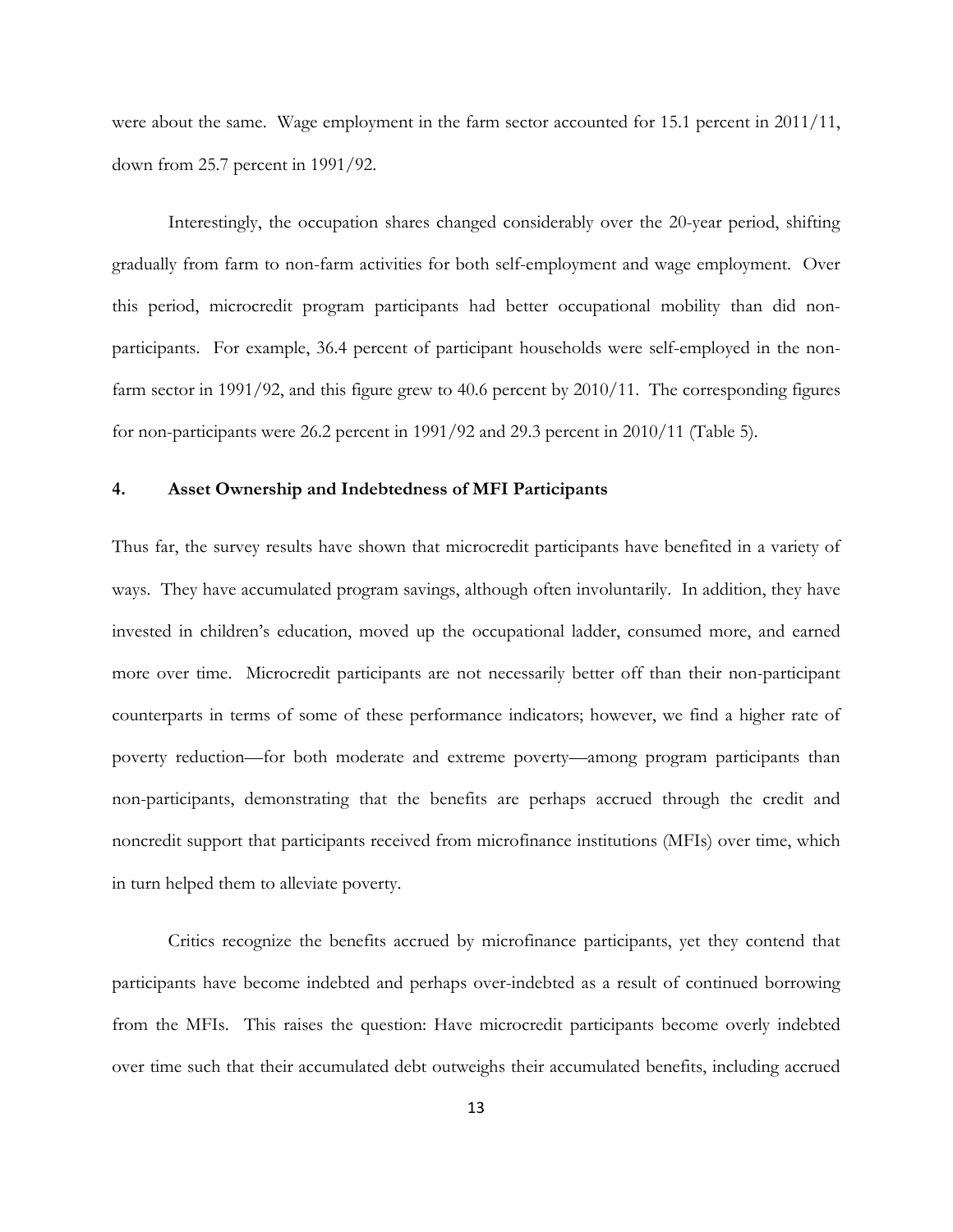accumulated assets? It is possible that participating households may be over-indebted because of cumulative loans over time. Thus, even though microcredit participants are not trapped in poverty, as we have just seen, they may be trapped in never-ending debt. This is a major concern, given that competition among MFIs is becoming fiercer and membership in multiple programs is on the rise.

The term *indebtedness* can be variously defined. One definition is in terms of a household's debt-asset ratio. A household can be considered over-indebted if its debt accounts for a high percentage of its assets, which are both physical (i.e., land and non-land) and financial (i.e., savings). Debt is defined as the amount of loan outstanding from various sources, including microcredit programs or informal sources (e.g., friends and relatives).

In terms of wealth distribution across the three survey years, participants owned more assets than non-participants generally, with the exception of 1998/99 (Table 6). In 1991/92 and 1998/99, the extent of non-land assets as a share of total wealth was similar for both participants and nonparticipants, at about 40 percent in both survey years. In 2010/11, non-participants had a higher share of non-land assets than did participants, at 34.8 percent and 28.8 percent, respectively. Although participants owned more land than did non-participants for all three survey years, the value of land assets did not exhibit the same trend. Over the 20-year period, the land price skyrocketed, with phenomenal growth in the value of landholdings for participants and nonparticipants alike. In 1991/92, the price of land was well below Tk. 1,000 per decimal; however, by 2010/11, it had jumped to more than Tk. 31,000 per decimal, reflecting a growth rate of about 200 percent per year.

Thus, using land value or total assets, which includes land value, to calculate the debt-asset ratio may not be a reliable measure. For this reason, we considered non-land assets in defining the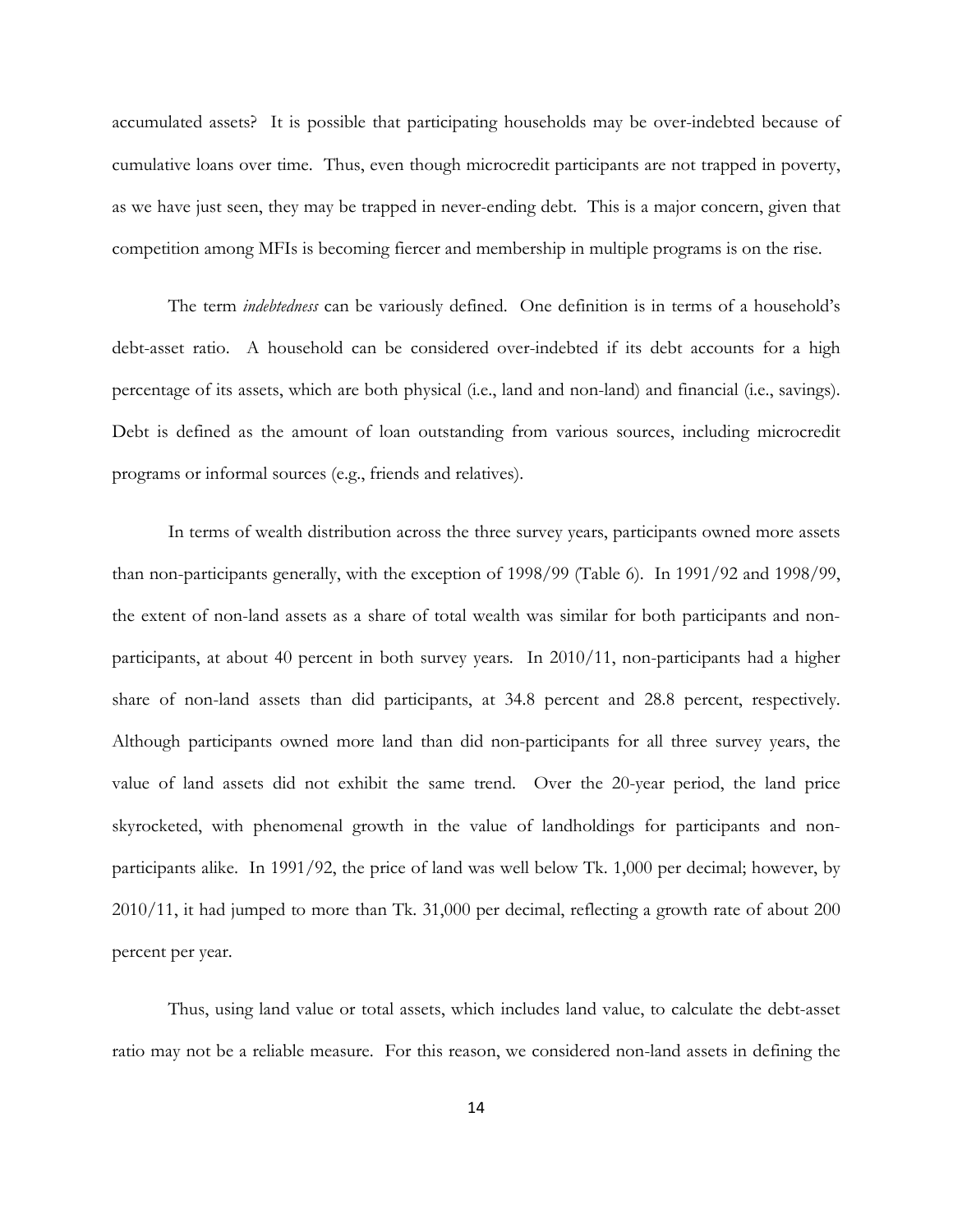debt-asset ratio since the value of non-land assets over the 20-year period has not witnessed such rapid growth.<sup>[11](#page-16-0)</sup> For participants, the value of non-land assets increased from Tk. 18,273 to Tk. 62,596 from 1991/92 to 2010/11, implying 12 percent growth in real value per year; over the same period, non-participants' non-land assets grew from Tk. 12,831 to Tk. 68,293, with a growth of more than 21 percent per year.<sup>[12](#page-16-1)</sup> By contrast, debt in absolute value has been higher for participants than non-participants. As a result, the debt-asset ratios are higher for program participants than for non-participants each year. This means that microcredit participants are more indebted than nonparticipants, a finding that is consistent with recent assertions of critics and public officials.

Similar to the debt-asset ratio, household net worth is another welfare indicator used to assess household solvency. Households participating in microcredit programs in recent years are not necessarily worse off than their non-participant counterparts in terms of net worth (i.e., total wealth less total debt). As Table 6 shows, in 1991/92, the net worth of participants was nearly twice that of non-participants, which then reversed in favor of non-participants in 1998/99, at which time participants' net worth was 22 percent less. But by 2010/11, participants' net worth was at least 7 percent higher than that of non-participants, although the difference is not statistically significant. In short, we cannot conclude from comparing the average debt-asset ratios or net-worth situations that microcredit participants are necessarily trapped in debt, as argued.

#### **5. Program Participation: Fixed-Effects Estimates**

 $\overline{\phantom{a}}$ 

The above analysis shows that microcredit participants and non-participants appear to have performed equally well over the years in attaining higher living standards. Although participants

<span id="page-16-0"></span><sup>&</sup>lt;sup>11</sup> Moreover, unlike non-land assets, land asset is not quickly saleable to refinance a business or repay debt. Note that non-land assets also include financial assets such savings in a bank.

<span id="page-16-1"></span><sup>12</sup> Savings accounted for only 10–15 percent of total non-land assets for participants, compared to 4–18 percent for nonparticipants.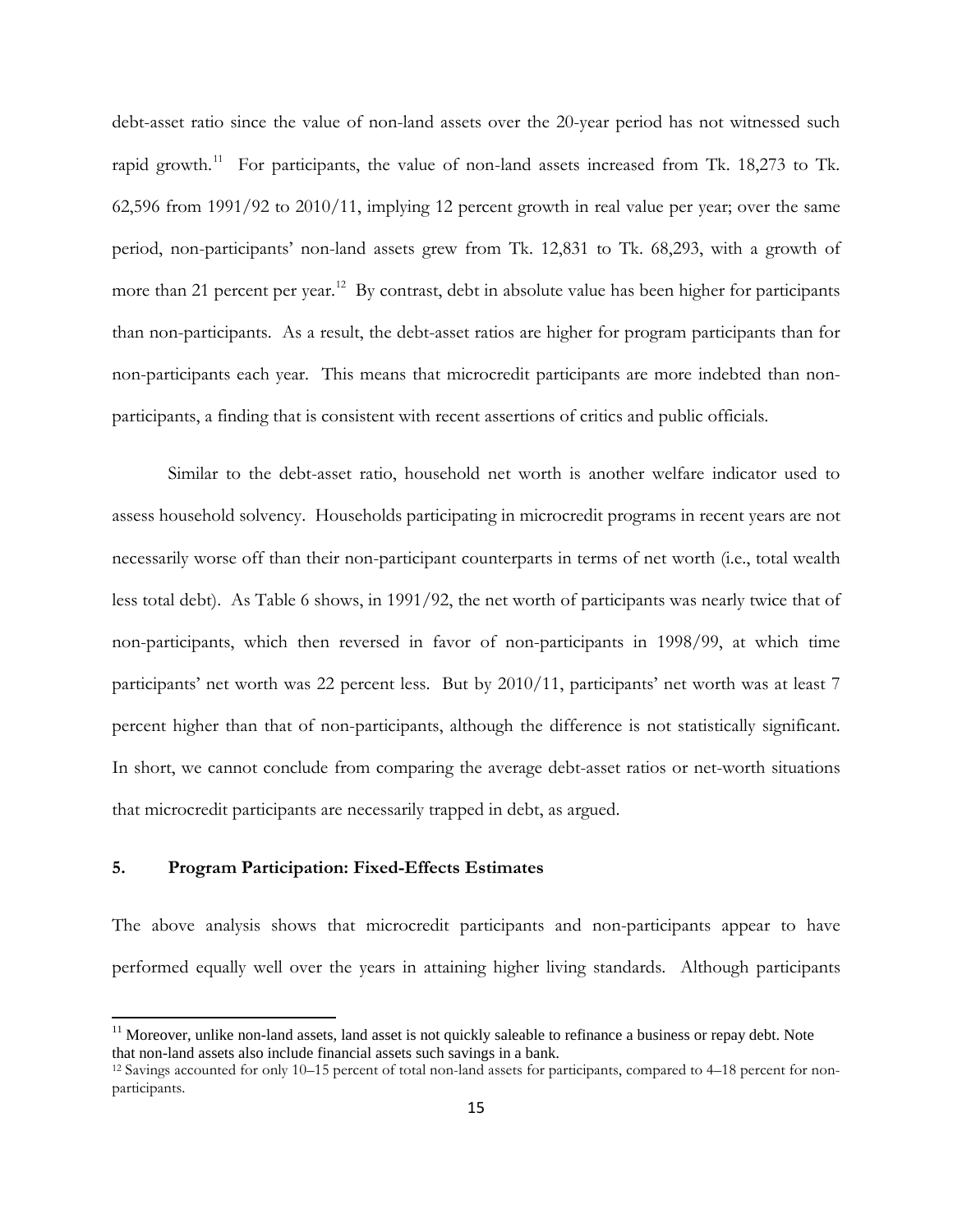have done slightly better on average than non-participants for such outcomes as extreme-poverty reduction, the differences in most outcomes between the two household groups are not substantially high. If both participants and non-participants fared equally better over the 20-year period, then the welfare gains could not necessarily be attributed to microfinance, but to economic growth. That is, microcredit program participants still would have been better off without participating in any microcredit program, in which case, the obvious question is this: What was the net effect of microcredit participation in this process?

One may counter this argument by saying that microcredit participants would probably have been worse off without microcredit because they were less capable than their non-participant counterparts. Earlier studies show there is negative self-selection bias, implying that less capable households are more likely to participate in microcredit programs (Pitt and Khandker 1998). This situation requires an econometric analysis that helps to estimate the causal effect of microcredit, which will show its effect net of other changes in the economy that equally affected everyone in the society.

To estimate the net effect of microcredit, we assume a reduced-form demand for borrowing  $(B_{ii})$  of the *i*-th household living in *j*-th village in period, *t* as follows:<sup>[13](#page-17-0)</sup>

$$
B_{ijt} = \lambda X_{ijt} + \eta_{ij}^b + \mu_{j}^b + \varepsilon_{ijt}^b, \qquad (1)
$$

where  $B_{ii}$  represents program participation status,  $X_{ii}$  is a vector of household characteristics (e.g., age and education of household head),  $\lambda_{ij}$  is a vector of unknown parameters to be estimated,  $\eta_{ij}$  is an unmeasured determinant of the credit demand that is time-invariant within a household,  $\mu$ <sub>*j*</sub> is an

<span id="page-17-0"></span><sup>&</sup>lt;sup>13</sup> It should be noted that the same equations can be estimated for outcomes of individuals  $k$  across households  $i$ . In this study, our interest is to measure the effects on both household and individual outcomes by male and female participants; however, for simplicity, we use the household notation in the model.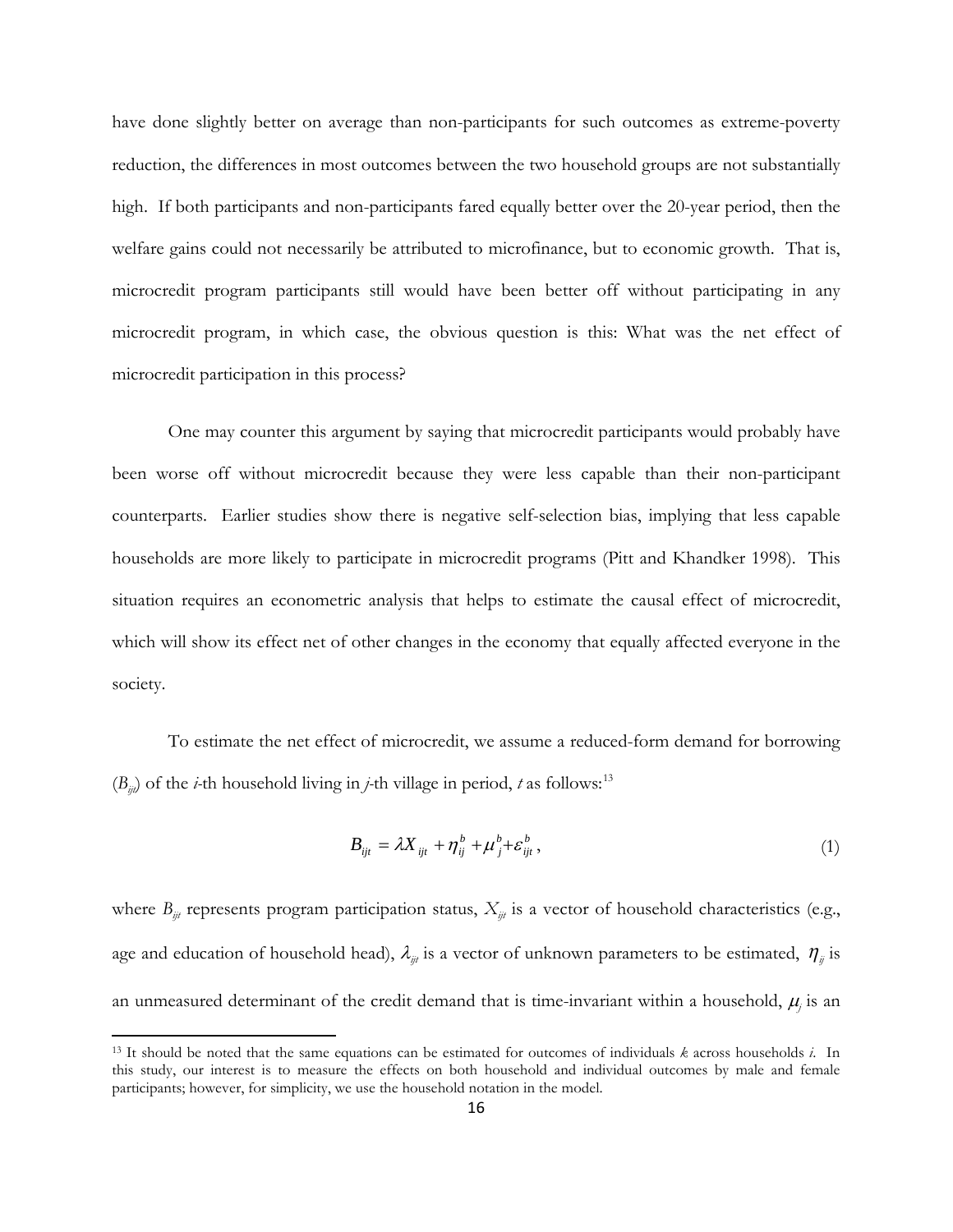unmeasured determinant of credit demand that is also time-invariant within a village, and  $\varepsilon_{ijt}$  is a non-systematic error term.

Household- and individual-level outcomes  $(Y_{ij}$  in period *t*, conditional on program participation, are defined as follows:

$$
Y_{ijt} = \alpha X_{ijt} + \rho B_{ijt} + \eta_{ij}^y + \mu_j^y + \varepsilon_{ijt}^y, \qquad (2)
$$

where  $\rho$  measures the effects of program participation on consumption and other outcomes of interest.

Applying a deviation from the mean version to equation (2),

$$
(Y_{ijt} - \overline{Y}_{ij}) = \alpha (X_{ijt} - \overline{X}_{ij}) + \rho (B_{ijt} - \overline{B}_{ij}) + (\varepsilon_{ijt}^y - \overline{\varepsilon}_{ij}^y)
$$
  

$$
\Rightarrow \Delta Y_{ijt} = \alpha \Delta X_{ijt} + \rho \Delta B_{ijt} + \Delta \varepsilon_{ijt}^y,
$$
 (3a)

where  $\Delta B_{ijt} = \lambda \Delta X_{ijt} + \Delta \varepsilon_{ijt}^b$  (3b)

Since we are assuming at this stage that the terms  $\eta$ ,  $\mu$ , and  $\varepsilon$  are uncorrelated across equations (3a) and (3b), consisting of unobserved village and household (or individual) heterogeneity, and are differenced out over time, it follows that the simple ordinary least squares (OLS) estimation of equation (3a) will be consistent; that is, a household-level, fixed-effects (FE) method can be applied to estimate the program effect.<sup>[14](#page-18-0)</sup>

<span id="page-18-0"></span><sup>14</sup> The FE method is a generalization of the double-difference (DD) estimation technique, which captures the intervention effect by the interaction of the intervention and time; in this way, participation remains distinct from nonparticipation when time-differenced, even when participation status does not change over time.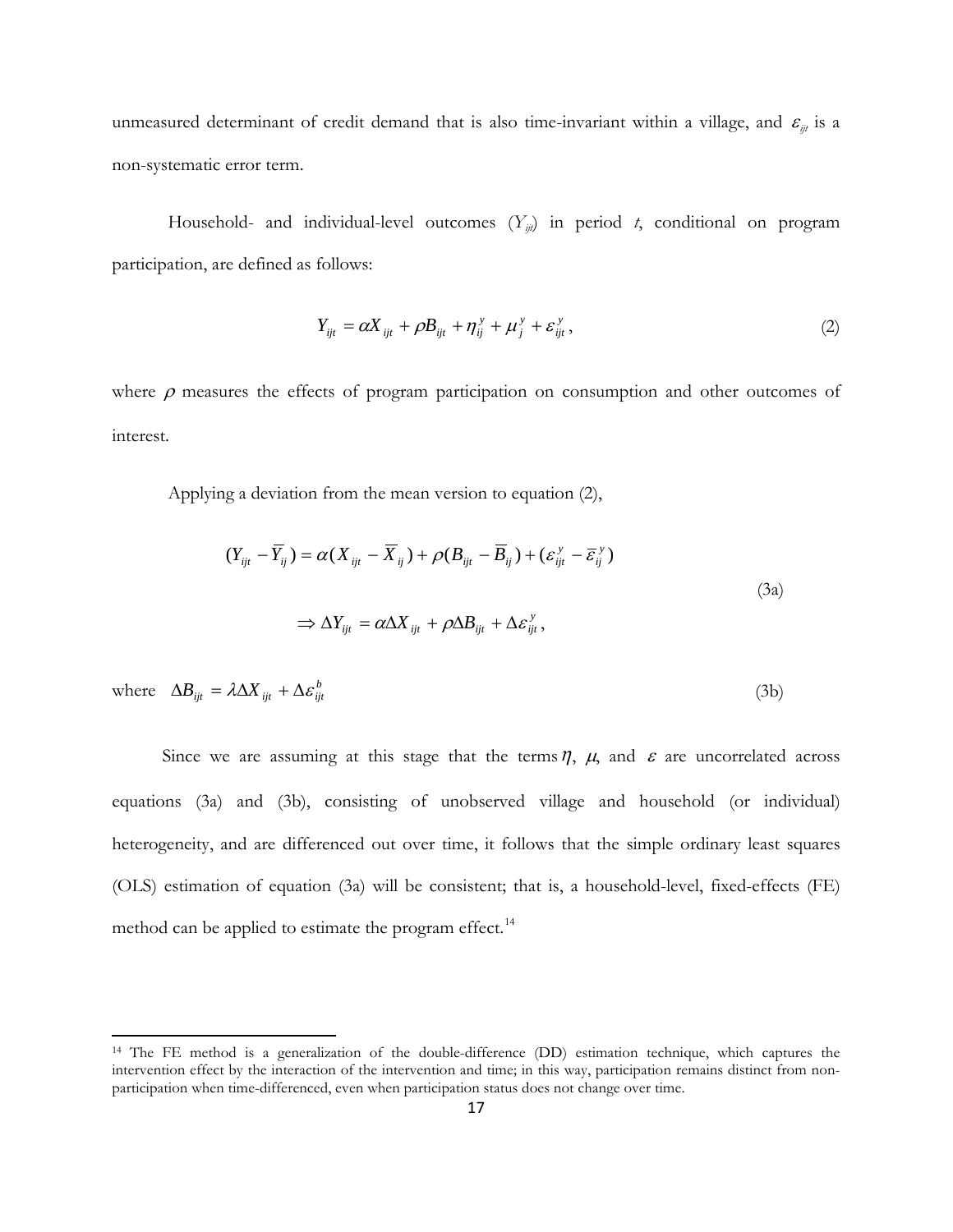Given the above model specification (3), we can differentiate program participation by men and women. This is in line with the approach of earlier studies that show that the effects of microcredit are higher for women than for men borrowers (Pitt and Khandker 1998; Khandker 2005). Moreover, the distribution of loans is not same for men and women; as shown in Table 2, women's loans constitute 75 percent of household loans. Therefore, it is imperative to differentiate the effects of program participation by gender, as in earlier studies.<sup>[15](#page-19-0)</sup> Also, we measure the impacts of borrowing (whether a household borrows from microcredit), rather than just participation.<sup>[16](#page-19-1)</sup> We apply simple household-level, FE, assuming that both village- and household-level heterogeneity do not change over time.

Altogether, we have 15 sets of results, each of which is differentiated by male and female borrowing, giving us 30 estimated parameters. For most outcomes, we find that loans to women matter more than loans to men, although none matter much for such outcomes as total per capita and farm income. The overall results suggest that microcredit increases income, especially non-farm income; total per capita expenditure, especially non-farm expenditure; labor supply of both men and women; household non-land asset; net worth; and boys' and girls' school enrollment (Table 7). We also find that the household debt-asset ratio is reduced as a result of microcredit participation, suggesting that microcredit borrowing increases assets more than debt over time. Microcredit also reduces poverty, especially extreme poverty.<sup>17</sup> As in earlier studies of Pitt and Khandker (1998) and Khandker (2005), we find that the program effects are more pronounced for women's participation

<span id="page-19-0"></span><sup>&</sup>lt;sup>15</sup> This differentiation can capture the participation impact only if the participation varies over the years. Indeed, we find that both male and female participation varies over time, both within the original households and within those that were generated as a result of household split-off.

<span id="page-19-1"></span><sup>&</sup>lt;sup>16</sup> This is consistent with earlier studies that used cumulative borrowing (in Taka amount) as the intervening variable and treated participating non-borrowers and non-participants as a similar group with zero borrowing from MFIs (Pitt and Khandker 1998; Khandker 2005).

<span id="page-19-2"></span><sup>17</sup> Khandker (2005), using two panel years (1991/92–1998/99), found that the effects of microcredit are higher for extreme poverty than for moderate poverty; our finding is consistent with this earlier one.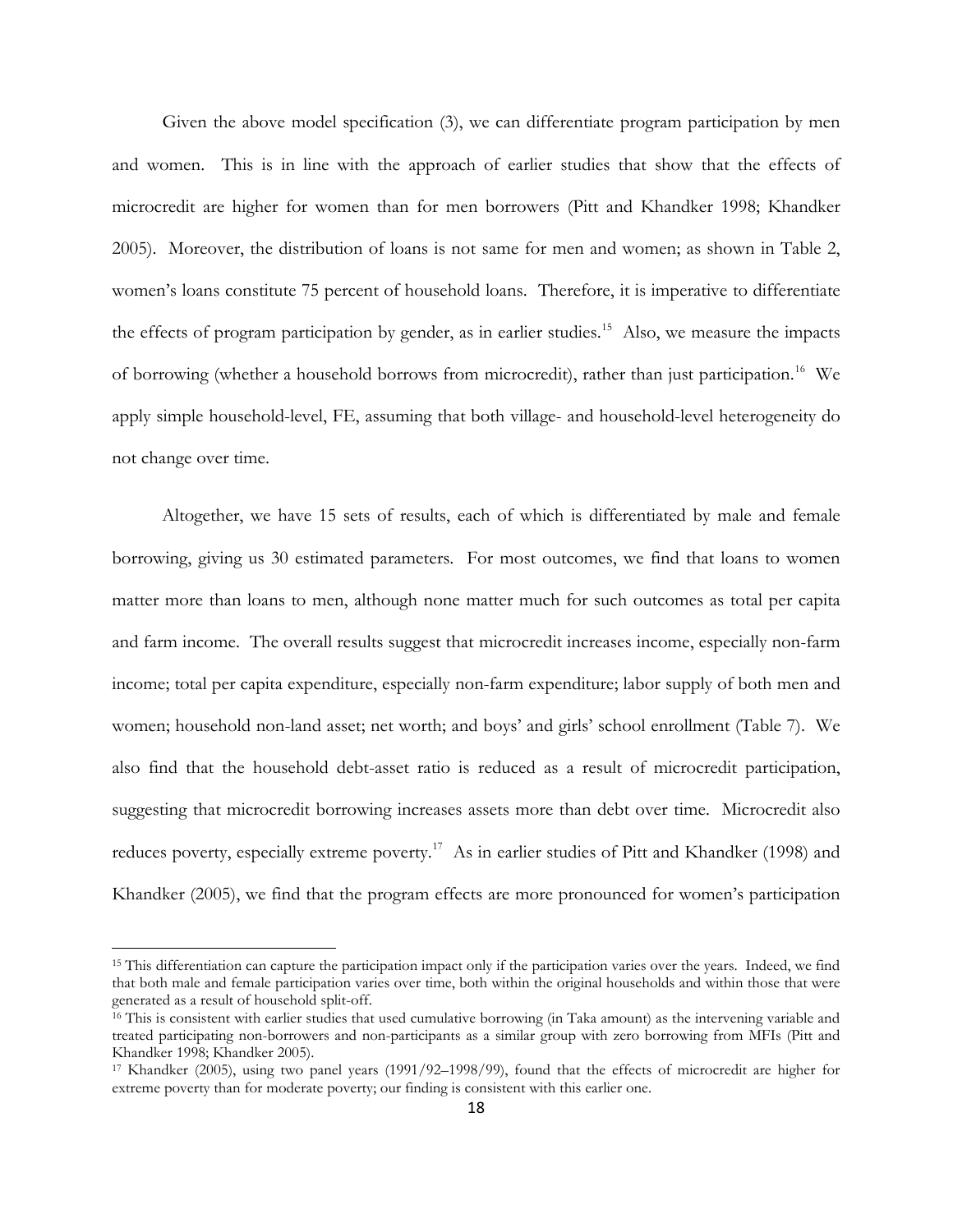than for men. For example, women's participation reduces extreme poverty by nearly 4 percentage points. Similarly, women's loans matter more than men's in influencing boys' and girls' schooling. For example, girls' school attendance increases by 5.9 percentage points due to men's program participation and by 6.6 percentage points due to women's participation.

However, men's participation appears to matter more than women's participation in influencing a household's non-land asset holdings and net worth, while the opposite is true for a household's debt-asset ratio. Men's participation increased household net worth by 18.8 percent, compared with 5.3 percent due to women's participation. However, women's participation reduced the debt-asset ratio by 47.5 percent (14.5 percentage points), compared to 27 percent (8.3 percentage points) due to men's participation. In short, male borrowers added more to household stocks of non-land assets and net worth over time, while female borrowers were responsible for households accumulating more assets than debt at the margin.

#### **6. Do the Techniques Matter for the Findings?**

l

The above model estimation is based on the assumption that household and village heterogeneity do not change over time. This assumption may not be tenable if microfinance participation can affect income and consumption in a way that affects demand for credit, thus making the demand and outcome equations endogenously determined over time; that is, errors in the borrowing equation (1) and outcome equation (2) are correlated.

We assume the reduced-form demand for borrowing  $(B_{ijl})$  of the *i*-th household living in the *j*-th village in period *t*, expressed as the following equation:<sup>[18](#page-20-0)</sup>

<span id="page-20-0"></span><sup>&</sup>lt;sup>18</sup> It should be noted that the borrowing equation is also disaggregated by gender of program participants.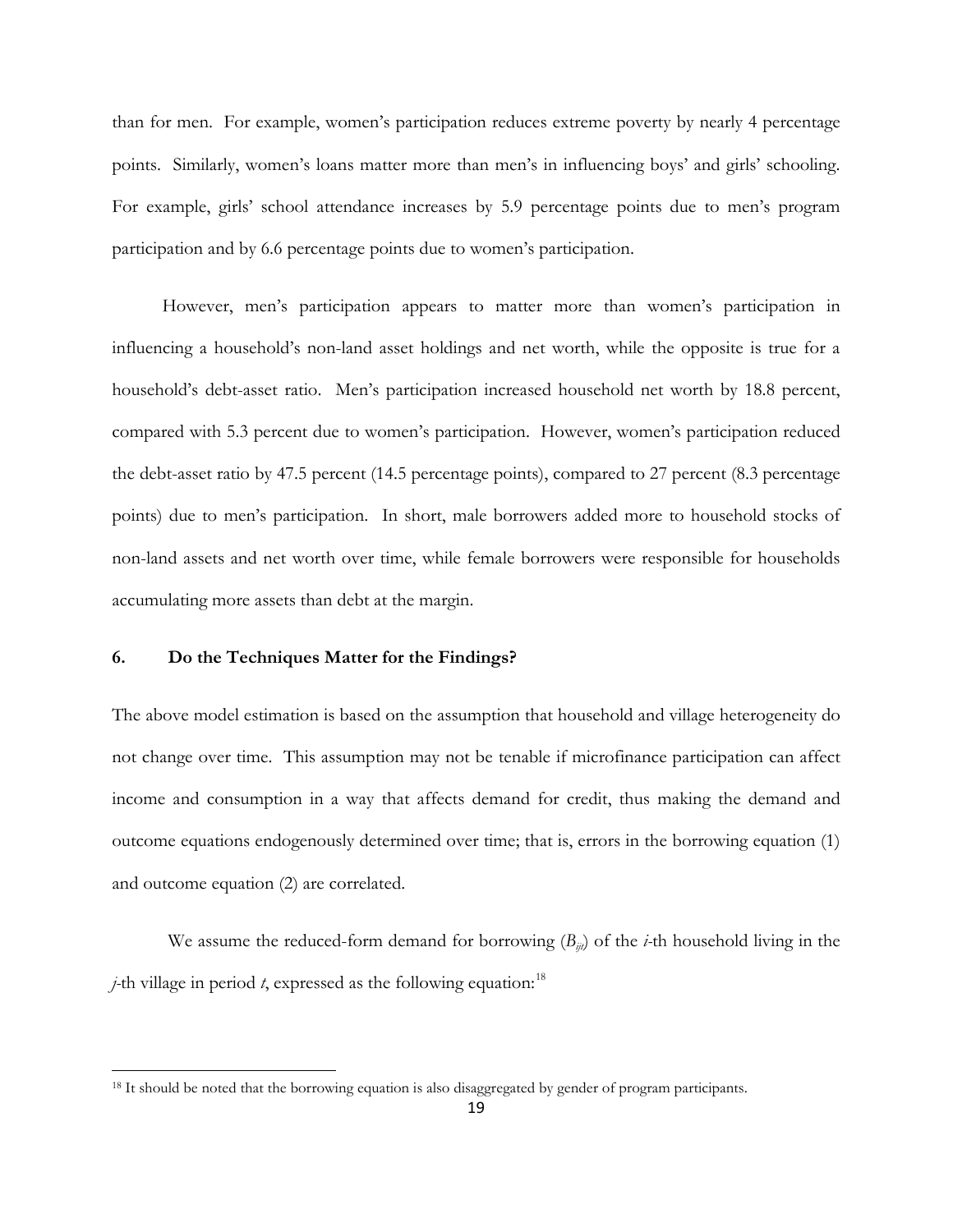$$
B_{ijt} = \lambda X_{ijt} + \eta_{ijt}^b + \mu_{jt}^b + \varepsilon_{ijt}^b
$$
\n<sup>(4)</sup>

In this equation, unlike equation (1), the assumption of fixed village and household heterogeneity is relaxed. Instead, we assume that  $\eta_{ijt}$  and  $\mu_{ijt}$  are unobserved variables that may vary over time.

In this case, household- and individual-level outcomes  $(Y_{ij})$  in period *t*, conditional on participation, are redefined as follows:

$$
Y_{ijt} = \alpha X_{ijt} + \rho B_{ijt} + \eta_{ijt}^{y} + \mu_{jt}^{y} + \varepsilon_{ijt}^{y},
$$
\n(5)

where, as before,  $\rho$  measures the effects of program participation on consumption and other outcomes of interest.

With time-varying, unobserved village- and household-level heterogeneity, applying a deviation from the mean version of the FE to equation (5), gives the following:

$$
(Y_{ijt} - \overline{Y}_{ij}) = \alpha (X_{ijt} - \overline{X}_{ij}) + \rho (B_{ijt} - \overline{B}_{ij}) + (\eta_{ijt}^y - \overline{\eta}_{ij}^y) + (\mu_{jt}^y - \overline{\mu}_{j}^y) + (\varepsilon_{ijt}^y - \overline{\varepsilon}_{ij}^y)
$$
  
\n
$$
\Rightarrow \Delta Y_{ijt} = \alpha \Delta X_{ijt} + \rho \Delta B_{ijt} + \Delta \eta_{ijt}^y + \Delta \mu_{jt}^y + \Delta \varepsilon_{ijt}^y,
$$
\n(6a)

where  $\Delta B_{ijt} = \lambda \Delta X_{ijt} + \Delta \eta_{ijt}^b + \Delta \mu_{jt}^b + \Delta \varepsilon_{ijt}^b$ *b* (6b)

Since the terms  $\eta$ ,  $\mu$ , and  $\varepsilon$ , consisting of unobserved village and household (or individual) heterogeneity, are correlated across equations (6a) and (6b) and cannot be differenced out over time, the simple OLS estimation of equation (6a) will be inconsistent.

Thus, because of time-varying, unobserved village- and household-level heterogeneity, panel estimation models such as FE techniques may not yield consistent estimates since we cannot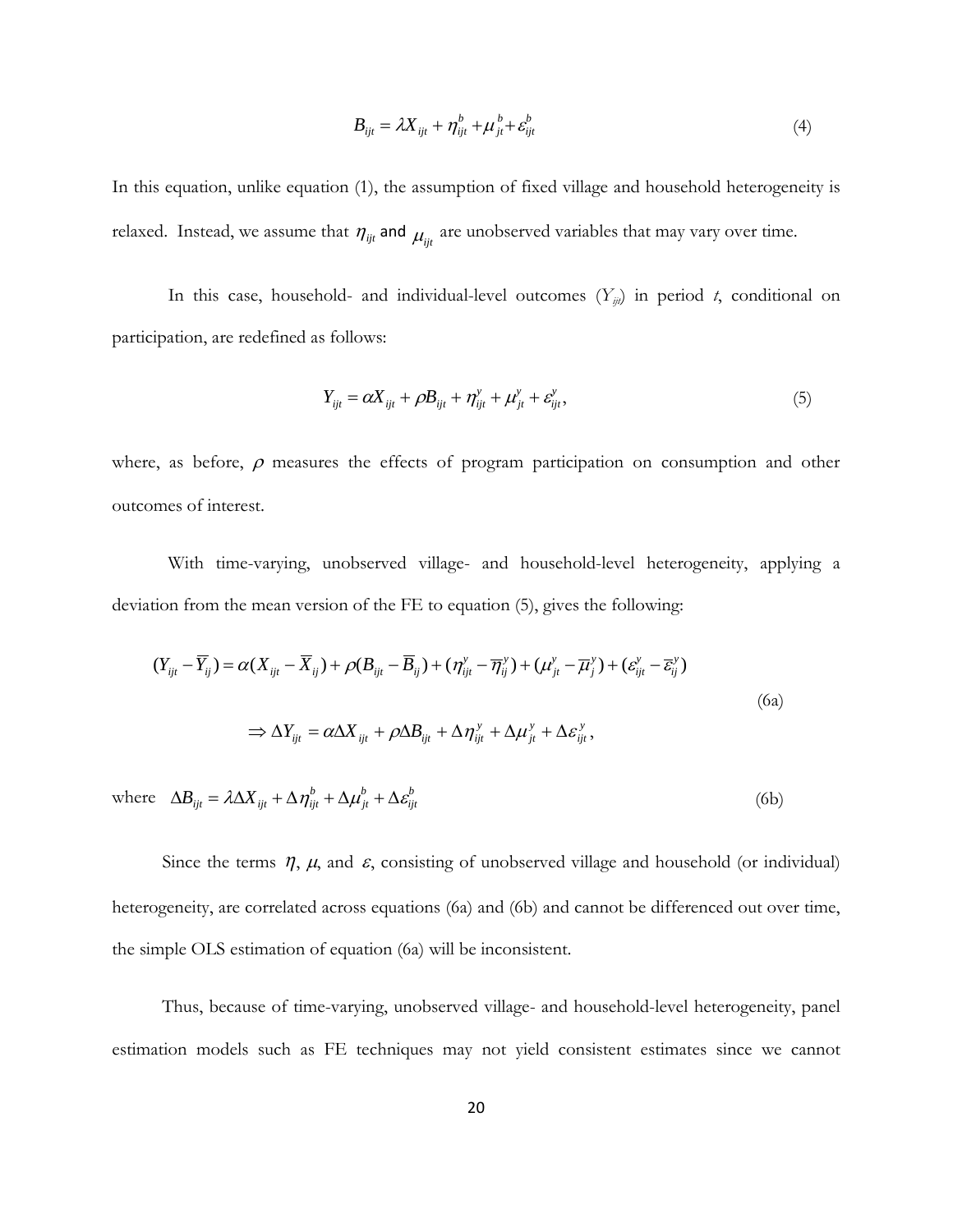difference out the time-varying, unobserved heterogeneity. We could control for the bias due to time-varying heterogeneity in two possible ways. One is to apply an FE method, such as model (3), which controls for initial household- and village-level characteristics using predetermined variables; that is, this version of the FE model controls for initial characteristics, assuming that these initial factors control for the time-varying heterogeneity that correlates the errors of the borrowing and outcome equations. More specifically, following Jalan and Ravallion (1998), we rewrite model (3) as follows:

$$
\Delta Y_{ijt} = \alpha \Delta X_{ijt} + \rho \Delta B_{ijt} + \gamma X_{ij0} + \Delta \varepsilon_{ijt}^{\gamma},\tag{7}
$$

where  $X_{ij0}$  is a vector of household- and village-level characteristics for the initial survey year (i.e., 1991/92).

 A second way to control for the bias due to time-varying heterogeneity is to apply a propensity score–weighted FE method. Following Hirano, Imbens and Ridder (2003), we first calculate the weight variable on the basis of the propensity score obtained through the participation equation, using the 1991/92 survey data. More specifically, the weight variable is given a value of 1 for participants and  $p/(1-p)$  for non-participants, where p is the propensity score (probability of receiving microcredit). In the second stage, the impact of microcredit is estimated using household-level FE as before, but this time as a weighted regression incorporating the weight variable.<sup>[19](#page-22-0)</sup>

<span id="page-22-0"></span><sup>&</sup>lt;sup>19</sup> Another estimation technique commonly used to control for time-variant heterogeneity for many outcomes is the Dynamic Panel Generalized Method of Moments (GMM) estimator. Unfortunately, with just 3 time periods in our data set, some data transformations necessary to implement the GMM cannot be achieved. For example, the endogenous program participation must be instrumented with its own second or deeper lagged variable because, unlike the first lagged variable, it is not correlated with the error term. With respect to our data, the second lagged variable is invalid for both the 1991/92 and 1998/99 observations.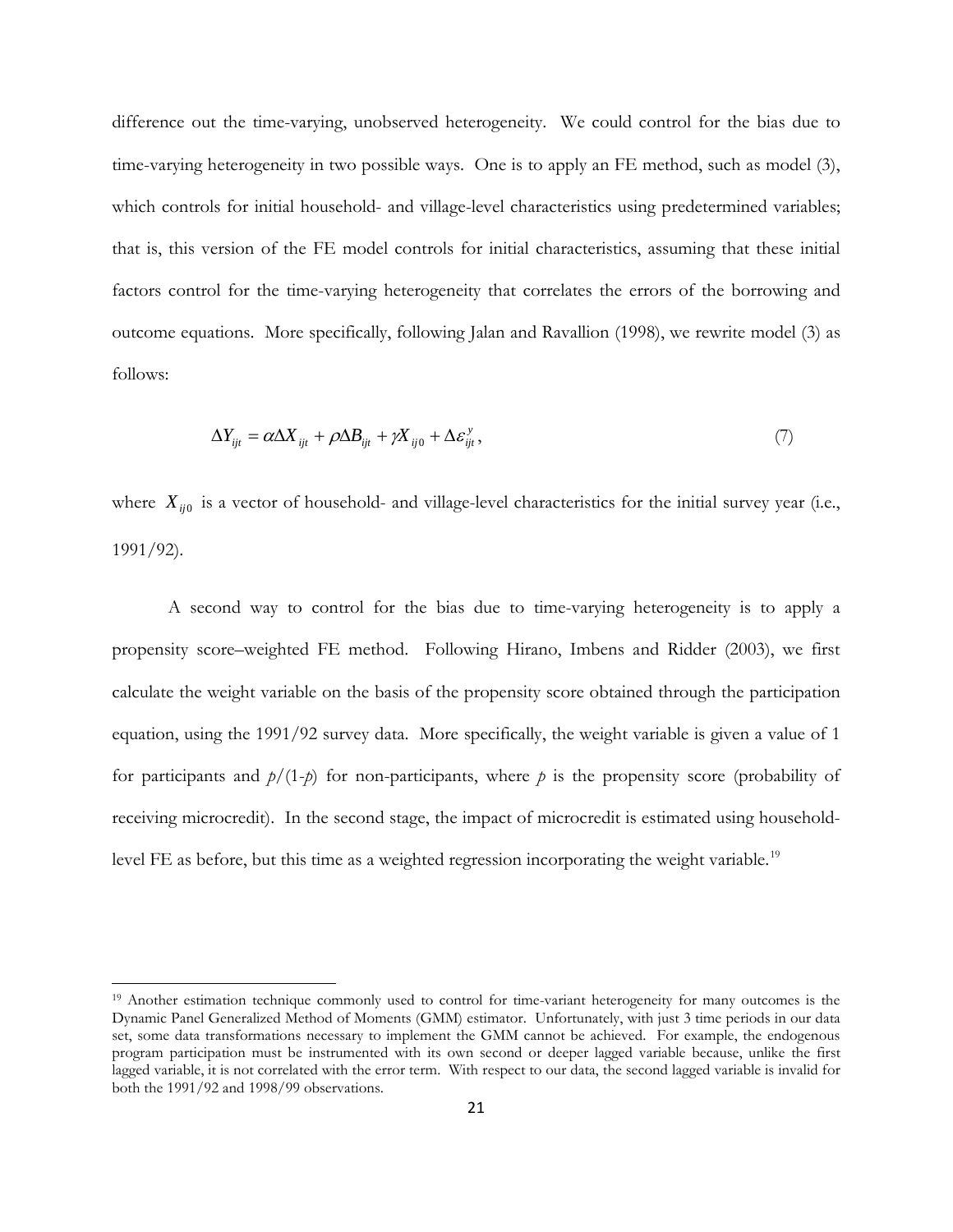As Table 8 shows, simple household FE results are not far off from alternative estimation methods that control for time-varying heterogeneity. [20](#page-23-0) In some cases, the FE results are strengthened somewhat while in others they are marginally weakened. In any case, the direction of the change in outcomes remains the same, although the coefficients are slightly changed. For example, according to the simple FE method, men's participation increases household net worth by 18.8 percent, compared with 13.8 percent according to propensity-score weighted FE, where the coefficient is adjusted downward. But this is not the case for many outcomes. For example, according to the simple FE method, women's participation increases net worth by 5.3 percent, compared to 8.9 percent according to the weighted FE model. This is a case of a slightly improved coefficient of participation. We therefore conclude that, even after controlling for possible bias due to time-varying heterogeneity, microcredit borrowing matters and matters more for women than for men, thereby reducing poverty and increasing household net worth without making borrower households over-indebted relative to assets in the process.

#### **7. Conclusions**

l

This paper has examined a long panel survey in Bangladesh over a 20-year period beginning in 1991/92. The panel data used in this analysis contains rich household- and individual-level information from a panel survey of more than 1,500 households first surveyed in 1991/92, again in 1998/99, and lastly in 2010/11. The data set is unique in terms of its content and coverage for investigating the long-term consequences of microcredit expansion in rural Bangladesh. Earlier analysis of the first two survey rounds demonstrated a positive attribution for microfinance in poverty reduction. The addition of a third survey round provided a unique data set to validate the

<span id="page-23-0"></span><sup>&</sup>lt;sup>20</sup> The basic regression results of alternative models are presented in the Annex (Tables A1 and A2).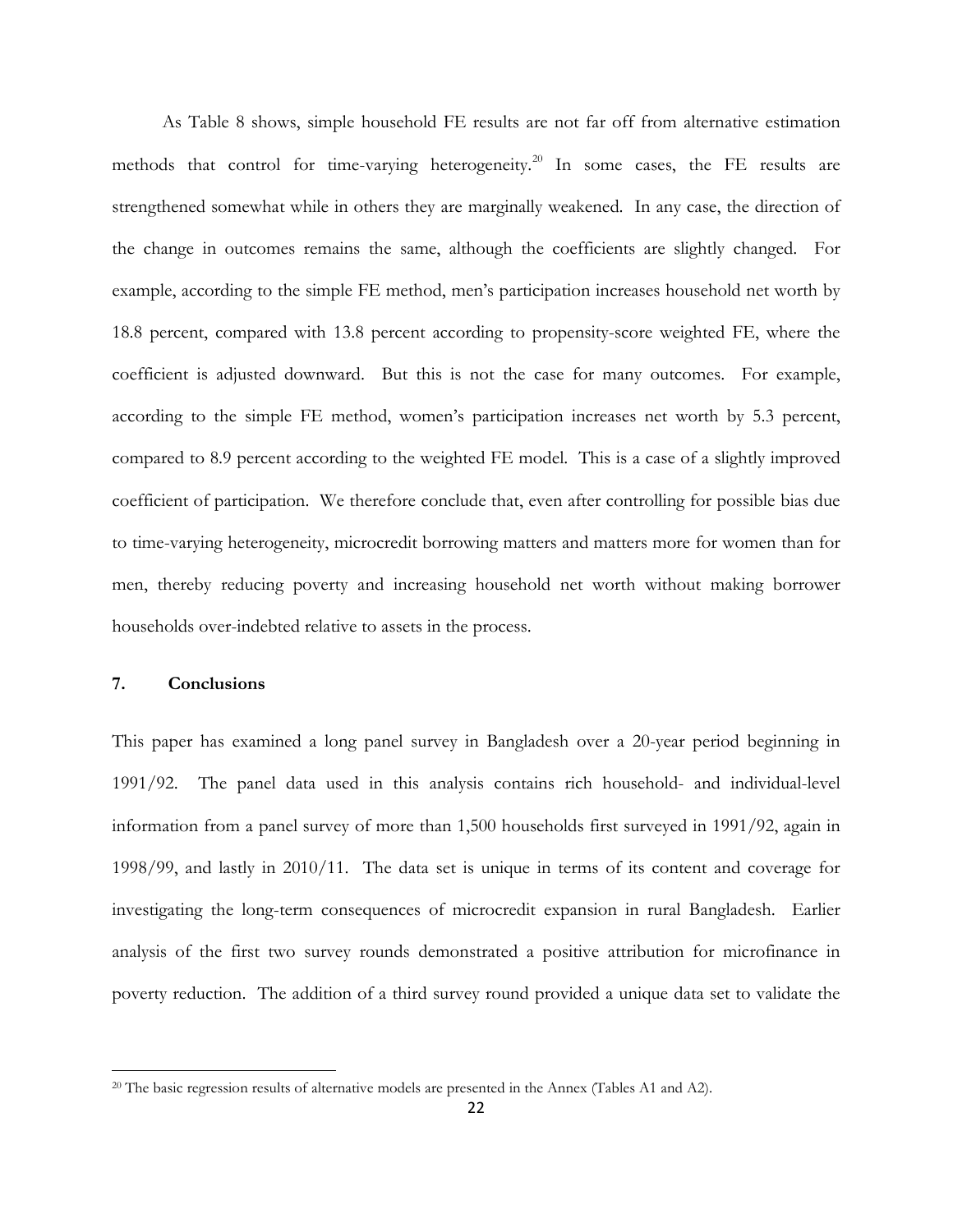earlier results and examine the trend in welfare gains over the 20-year period to determine whether microcredit participants are trapped in poverty and debt, as speculated in the public domain.

Our analysis was restricted to panel households of microcredit program participants and non-participants. The descriptive analysis found that microcredit participants did better than nonparticipants for some outcomes, while non-participants did better than participants for others. Although simple comparisons do not prove a causal role of microfinance, the simple differences across participants and non-participants show the direction of changes in welfare gains over time. We found that poverty rates in both groups fell substantially over time. While 77.8 percent of participants were extremely poor in 1991/92, only 14 percent were extremely poor in 2010/11; the corresponding figures for non-participants were 77.7 percent in 1991/92 and 22.0 percent in 2010/11.<sup>[21](#page-24-0)</sup> Thus, the key issue concerns the net role of microfinance in reducing poverty. At the same time, program participants experienced a greater increase of debt-asset ratios at the margin than did non-participants. Does this mean that microcredit participants became more over-indebted than their non-participant counterparts?

No doubt, 20 years is a long time. Over that period, many economic changes occurred in Bangladesh beyond the expansion of microcredit, including physical infrastructure and economic policies that may have contributed to the welfare status of both participants and non-participants. In such a setting, even with panel survey data, it may be difficult to isolate the net effects of microcredit expansion on the welfare gains of borrowers over time. It is possible that those who did not participate in microcredit programs may have gained from the spillover effects of microcredit expansion. Thus, the changes in gains over the 20-year period by both groups, which do not differ

<span id="page-24-0"></span><sup>&</sup>lt;sup>21</sup> Note that the difference in the reduction in poverty rates is above the attrition rate of 7.4%. This shows that the finding is robust.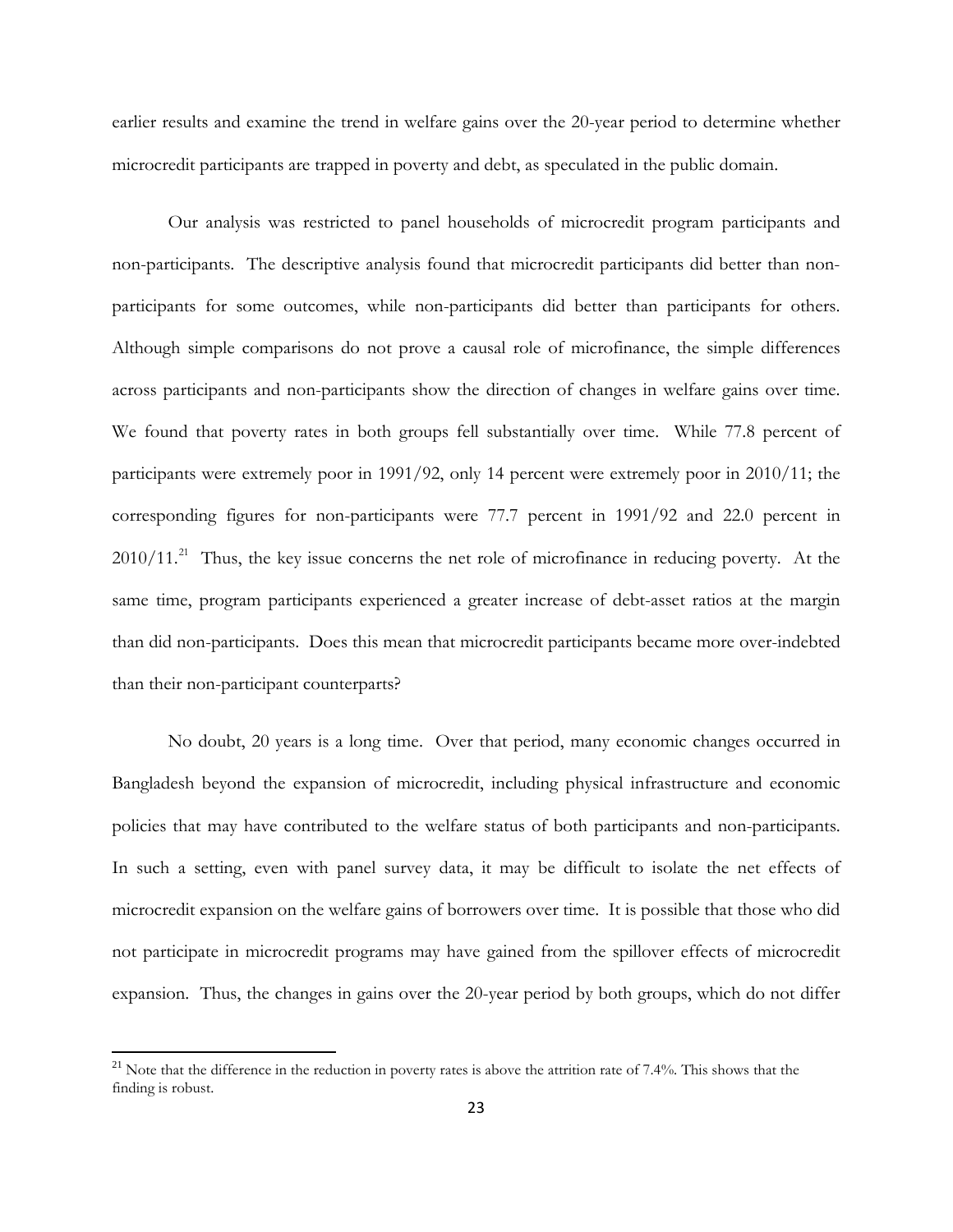substantially, may be the result of changes in the overall economic structure and may not have much to do with microcredit expansion.

This study has addressed the critical issue—what would have happened to participants since 1991/92 without microcredit programs—using an econometric estimation technique that takes into account the time-varying endogeneity of program borrowers; namely, why certain households borrowed from microcredit and remained borrowers while others did not, even when both groups were eligible to participate and borrow from the outset. Using a household-level FE method to control for time-varying, unobserved household- and village-level heterogeneity, we find that program participation has indeed mattered, and more for women borrowers. Results show that microcredit has helped increase income, consumption, and assets for borrowers and in the process, has helped to reduce poverty, especially extreme poverty. We also find that, even if participants borrowed and afterwards accumulated debt, they accumulated more assets than debt over time, so that debt-asset ratios have in fact declined as a result of program participation.<sup>[22](#page-25-0)</sup> Thus, in contrast to the common perception about poverty and indebtedness, we find that microcredit participants are not necessarily trapped either in poverty or debt.

<span id="page-25-0"></span><sup>&</sup>lt;sup>22</sup> Another measure of indebtedness is the debt servicing to income ratio, which is discussed in a follow-up paper that evaluates alternative measures of indebtedness. However, as this definition of indebtedness (either debt-asset ratio or debt servicing to income ratio) is a continuous variable, it does not tell us whether a household is over-indebted or severe indebted. This requires introducing some thresholds of debt-asset ratio or debt servicing to income ratio at which a household is treated as over-indebted or severely indebted. If we define severe indebted are those for whom the debtto-non-land asset ratio is higher than 0.6, we find that for each year in general there are higher shares of severe indebted households among microcredit borrowers than among non-microcredit borrowers. But the difference is not statistically significant in any of the survey periods (see, Khandker, Faruqee and Samad 2013). In 2010/11, for example, 17 percent were severe indebted among microcredit borrowers compared with 15 percent among non-microcredit borrowers.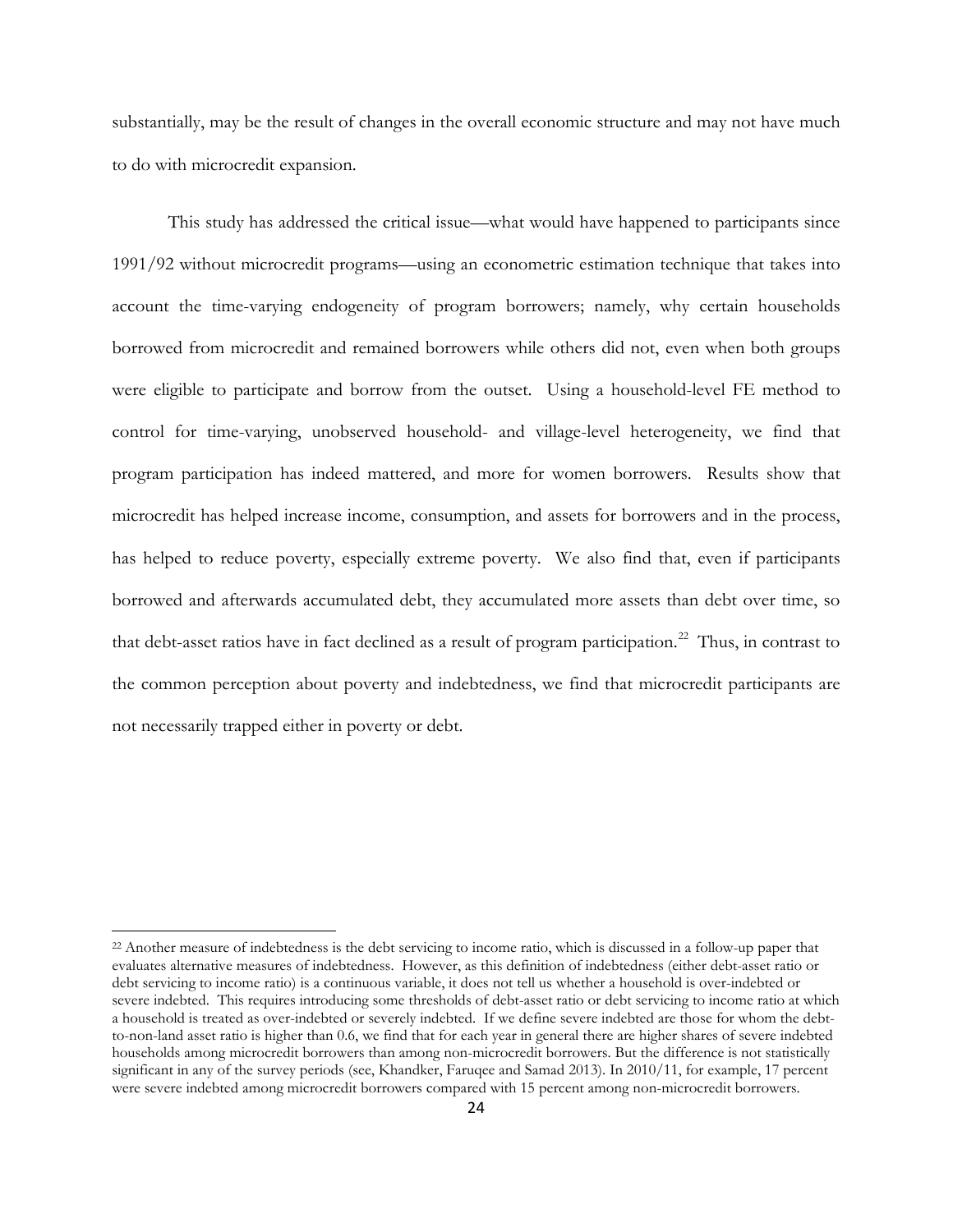#### **References**

- Amin, S., and A. Pebley. 1990. "Gender Inequality within Households: The Impact of a Women's Development Programme in 36 Bangladeshi Villages." *Bangladesh Development Studies* 22(2&3): 121–54.
- Attanasio, O., B. Augsburg, R. D. Haas, E. Fitzsimons, and H. Harmgart. 2012. "Group Lending or Individual Lending? Evidence from a Randomised Field Experiment in Mongolia." Working Paper No. 136. London: European Bank for Reconstruction and Development (EBRD).
- Augsburg, Britta, Ralph De Haas, Heike Hamgart, and Costas Meghir. 2011. "Microfinance at the Margin: Experimental Evidence from Bosnia and Herzegovina." Paper presented at the conference Mind the Gap: From Evidence to Policy Impact, Cuernavaca, Mexico, 16-17, June 16–17.
- Banerjee, A., E. Duflo, R. Glennerster, and C. Kinnan. 2010. "The Miracle of Microfinance? Evidence from a Randomized Evaluation." Working Paper. Massachusetts Institute of Technology, Cambridge (http://econ-www.mit.edu/files/4162).
- Boonperm, Jirawan, Jonathan Haughton, and Shahidur R. Khandker. 2009. "Does the Village Fund Matter in Thailand?" World Bank Policy Research Paper No. 5011. Washington, DC: World Bank.
- Chemin, M. 2008. "The Benefits and Costs of Microfinance: Evidence from Bangladesh." *Journal of Development Studies* 44(4): 463*–*84.
- Coleman, B. E. 1999. "The Impact of Group Lending in Northeast Thailand." *Journal of Development Economics* 60(1): 105–41.
- ———. 2006. "Microfinance in Northeast Thailand: Who Benefits and How Much." *World Development* 34(9): 1612–38.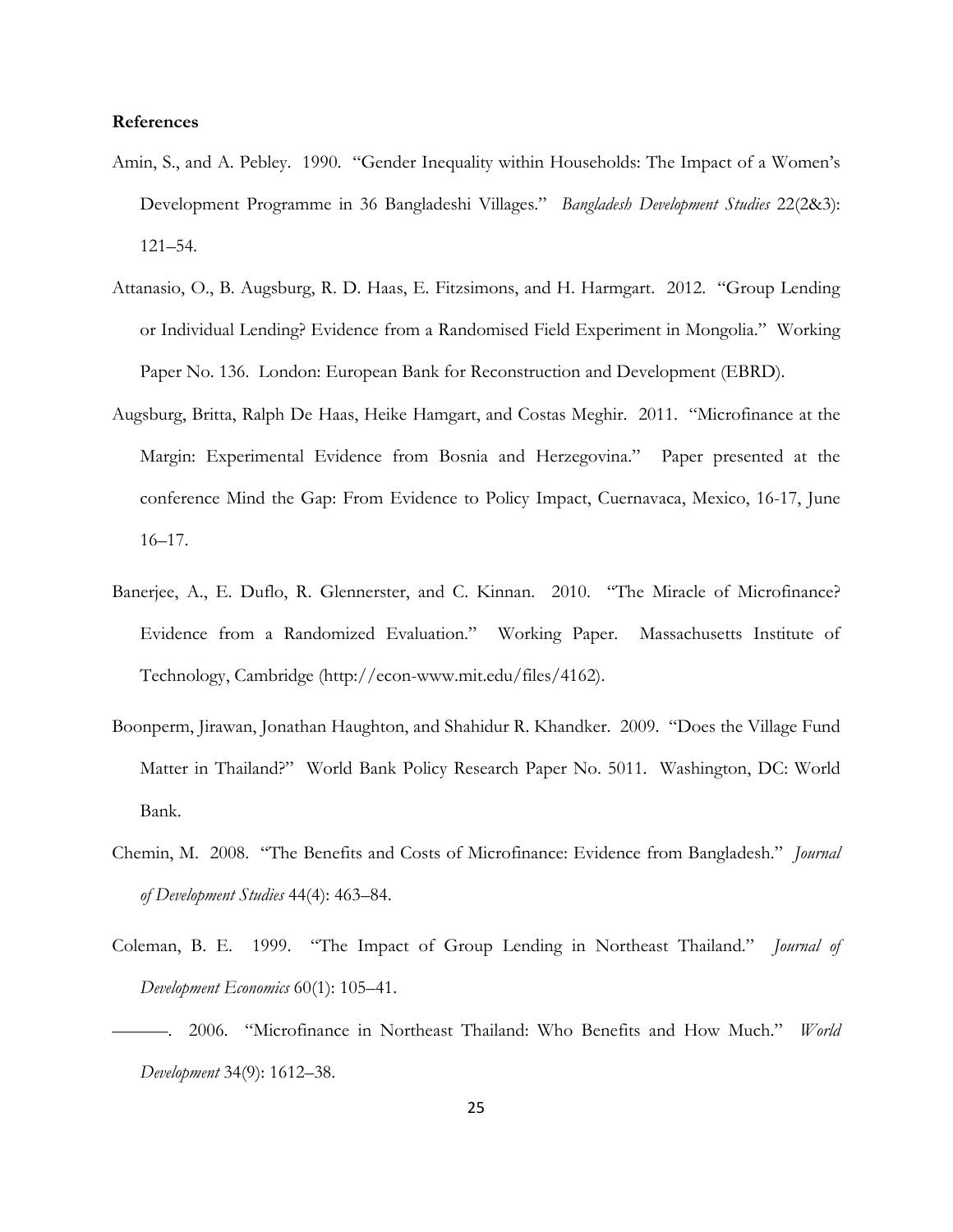- Crépon, Bruno, Florencia Devoto, Esther Duflo, and William Parienté. 2011. "Impact of Microcredit in Rural Areas of Morocco: Evidence from a Randomized Evaluation." Mimeo. Massachusetts Institute of Technology.
- Deaton, Angus. 2010. "Instruments, Randomization, and Learning about Development." *Journal of Economic Literature* 48(2): 424–55.
- de Mel, Suresh, David McKenzie, and Christopher Woodruff. 2008. ["Who Are the Microenterprise](http://ideas.repec.org/p/wbk/wbrwps/4635.html)  [Owners? Evidence from Sri Lanka on Tokman v. de Soto.](http://ideas.repec.org/p/wbk/wbrwps/4635.html)" [Policy Research Working Paper](http://ideas.repec.org/s/wbk/wbrwps.html)  [Series](http://ideas.repec.org/s/wbk/wbrwps.html) 4635. Washington, DC: World Bank.
- Dunford, C. 2006. "Evidence of Microfinance's Contribution to Achieving the Millennium Development Goals: Freedom from Hunger." (http://microfinancegateway.org/files/ 35795\_file\_Evidence\_on\_MDGs\_Dunford.pdf).
- Food and Agricultural Organization (FAO) and World Health Organization (WHO). 1973. "Energy and Protein Requirements," *FAO Nutrition Meetings report Series*, No. 52, and *WHO Technical Report Series,* No. 522, A Report of a Joint FAO/WHO ad hoc Expert Committee.
- Faruqee and Khalily 2011. "Interest Rates in Bangladesh Microcredit Market," Policy paper, Institute of Microfinance, Dhaka, Bangladesh.
- Goetz, A. M., and R. Sen Gupta. 1996. "Who Takes the Credit? Gender, Power and Control over Loan Use in Rural Credit Programmes in Bangladesh." *World Development* 24(1): 45–63.
- Hermes, N., and R. Lensink. 2007. "The Empirics of Microfinance: What Do We Know?" *Economic Journal* 117(1): F1–10
- Hirano, Keisuke, Guido Imbens, and Geert Ridder, 2003. "Efficient Estimation of Average Treatment Effects Using the Estimated Propensity Score." *Econometrica* 71(4): 1161-89.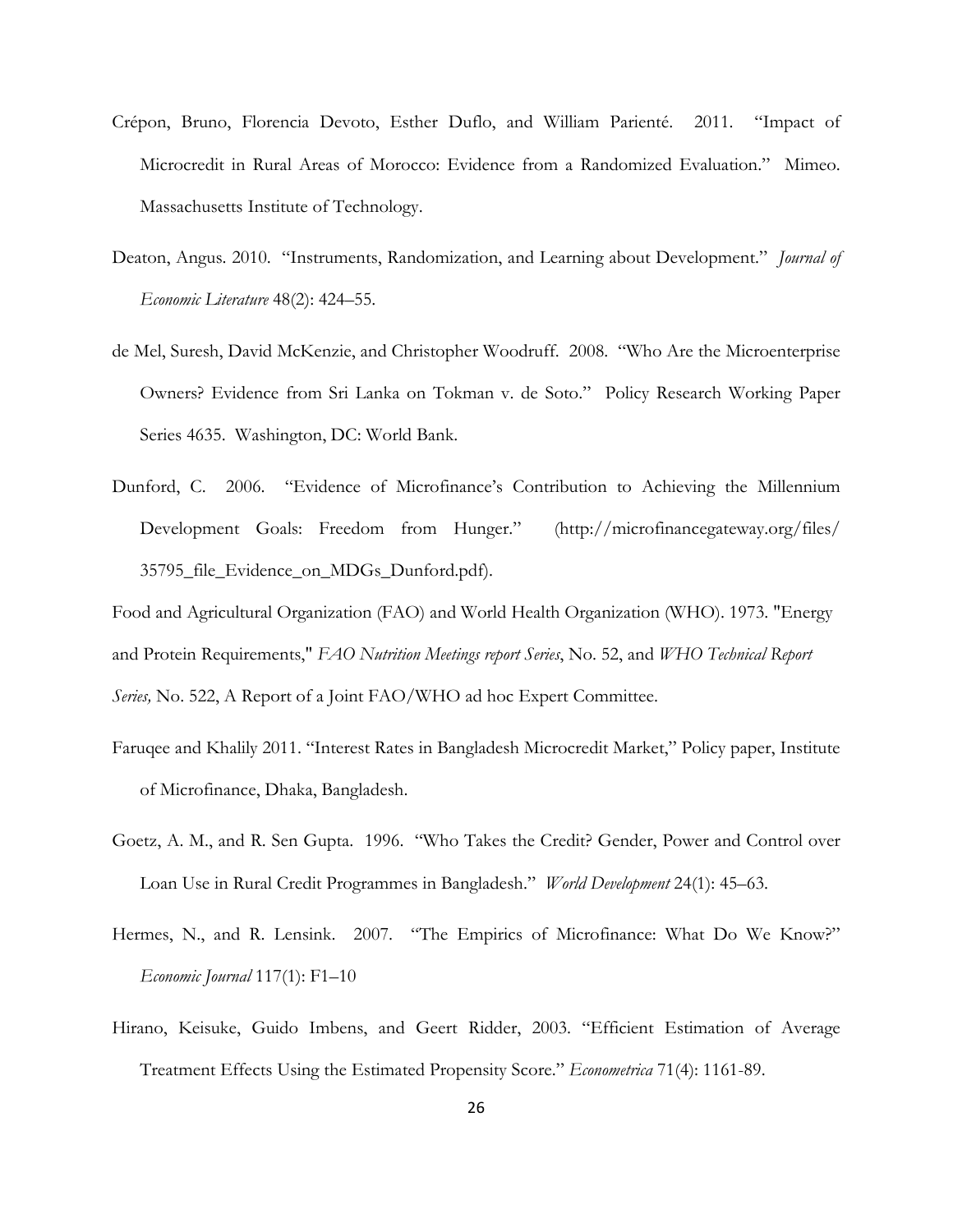- Hossain, M. 1988. "Credit for Alleviation of Rural Poverty: The Grameen Bank in Bangladesh." Research Report 65. Washington, DC: International Food Policy Research Institute (IFPRI).
- Imai, K. S., T. Arun, and S. K. Annim. 2010. "Microfinance and Household Poverty Reduction: New Evidence from India." *World Development* 38(12): 1760–74.
- Imai, K. S., R. Gaiha, G. Thapa, and S. K. Annim. 2012. "Microfinance and Poverty: A Macro Perspective." *World Development* 40(8): 1675–89.
- Islam, Asadul, 2011, "Medium- and Long-term Participation in Microcredit: An Evaluation Using A New Panel Dataset From Bangladesh," *American Journal of Agricultural Economics,* Vol. 93 (3): 847-866.
- Jalan, Jyotsna, and Martin Ravallion. 1998. "Are There Dynamic Gains from a Poor-Area Development Program?" Journal of Public Economics 67(1): 65-85.
- Karlan, D. and Zinman, J., 2010. "Expanding Microenterprise Credit Access: Using Randomized Supply Decisions to Estimate the Impacts in Manila," Working Paper, Abdul Latif Jameel Poverty Action Lab, Massachusetts Institute of Technology.
- Karlan, D., and J. Zinman. 2010. "Expanding Microenterprise Credit Access: Using Randomized Supply Decisions To Estimate the Impacts in Manila." Working Paper. Abdul Latif Jameel Poverty Action Lab, Massachusetts Institute of Technology, Cambridge.
- ———. 2011. "Microcredit in Theory and Practice: Using Randomized Credit Scoring for Impact Evaluation." *Science* 332(6035):1278–84.
- Kevane, Michael, and Bruce Wydick. 2001. "Microenterprise Lending to Female Entrepreneurs: Sacrificing Economic Growth for Poverty Alleviation?" *World Development* 29(7): 1225–36.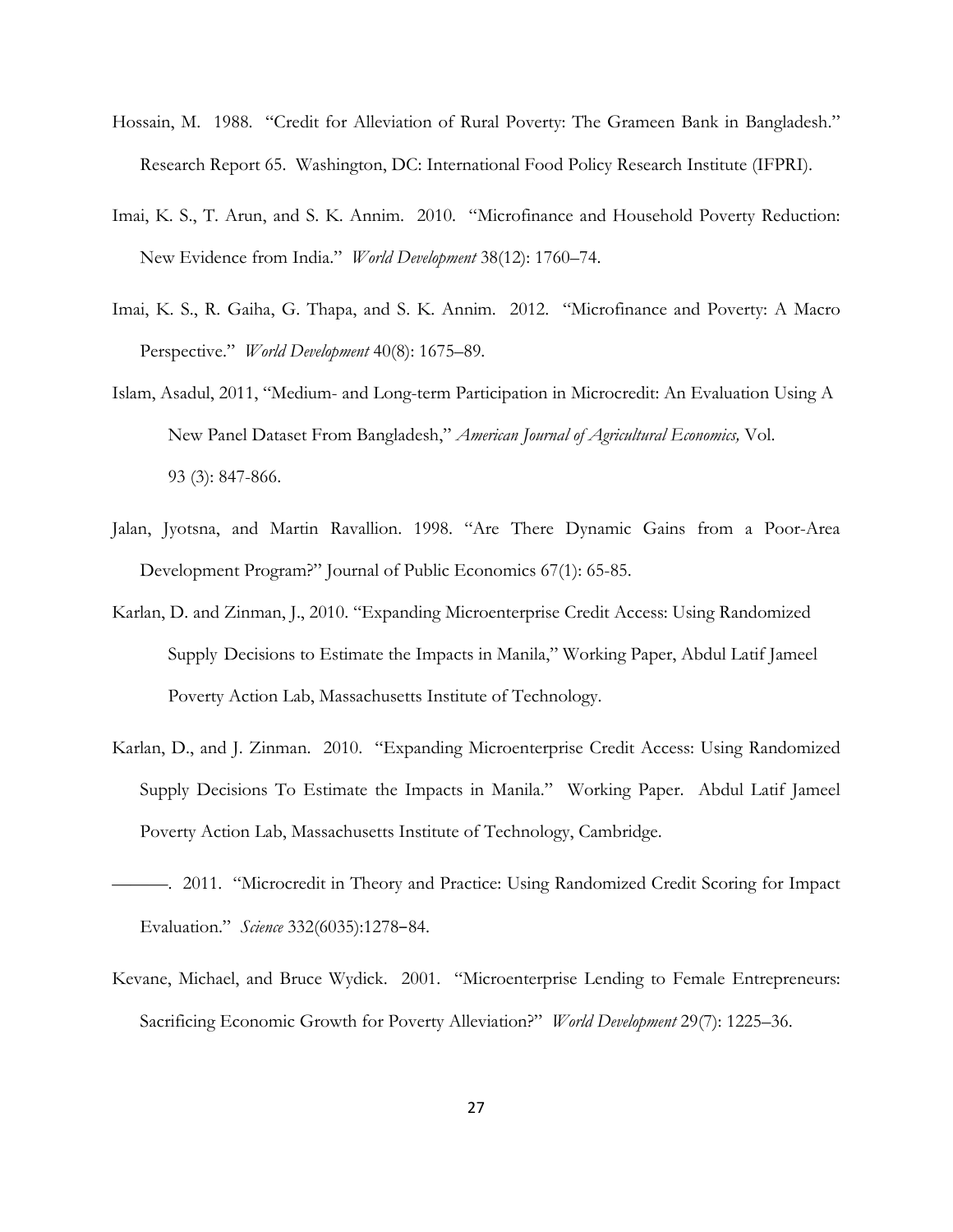[Khandker, Shahidur. R.](http://www.cabdirect.org/search.html?q=au%3A%22Khandker%2C+S.+R.%22) 1998. *[Fighting Poverty with Microcredit: Experience in Bangladesh](http://www.cabdirect.org/search.html?q=do%3A%22Fighting+poverty+with+microcredit%3A+experience+in+Bangladesh.%22)*. New York: Oxford University Press.

———. 2005. ["Microfinance and Poverty: Evidence Using Panel Data from Bangladesh.](http://ideas.repec.org/a/oup/wbecrv/v19y2005i2p263-286.html)" *[World](http://ideas.repec.org/s/oup/wbecrv.html)  [Bank Economic Review](http://ideas.repec.org/s/oup/wbecrv.html)* 19(2): 263–86.

- Khandker, Shahidur and Hussain Samad, 2013. "Microfinance Growth and Poverty Reduction in Bangladesh: What Does the Longitudinal Data Say?" Mimeo, World Bank, Washington, D.C.
- Khandker, Shahidur R., Rashid Faruqee, and Hussain Samad, 2013. "Are Microcredit Borrowers Over-indebted in Bangladesh?", mimeo, World Bank, Washington, D.C.
- Khandker, Shahidur, Hussain Samad, and Rubaba Ali. 2013. "Does Access to Finance Matter in Microenterprise Growth? Evidence from Bangladesh." World Bank Policy Research Working paper, No. 6333. Washington. D.C.
- Mahmud, S. 2003. "Actually How Empowering Is Microcredit?" *Development and Change* 34(4): 577– 605.
- McIntosh, C. 2008. "Estimating Treatment Effects from Spatial Policy Experiments: An Application to Ugandan Microfinance." *Review of Economics and Statistics* 90(1): 15–28.
- McKenzie, David, and Christopher Woodruff. 2008. "Experimental Evidence on Returns to Capital and Access to Finance in Mexico." *World Bank Economic Review* 22(3): 457–82.
- Panjaitan-Drioadisuryo, R. D. M., and K. Cloud. 1999. "Gender, Self-Employment and Microcredit Programs: An Indonesian Case Study." *The Quarterly Review of Economics and Finance* 39(5): 769– 79.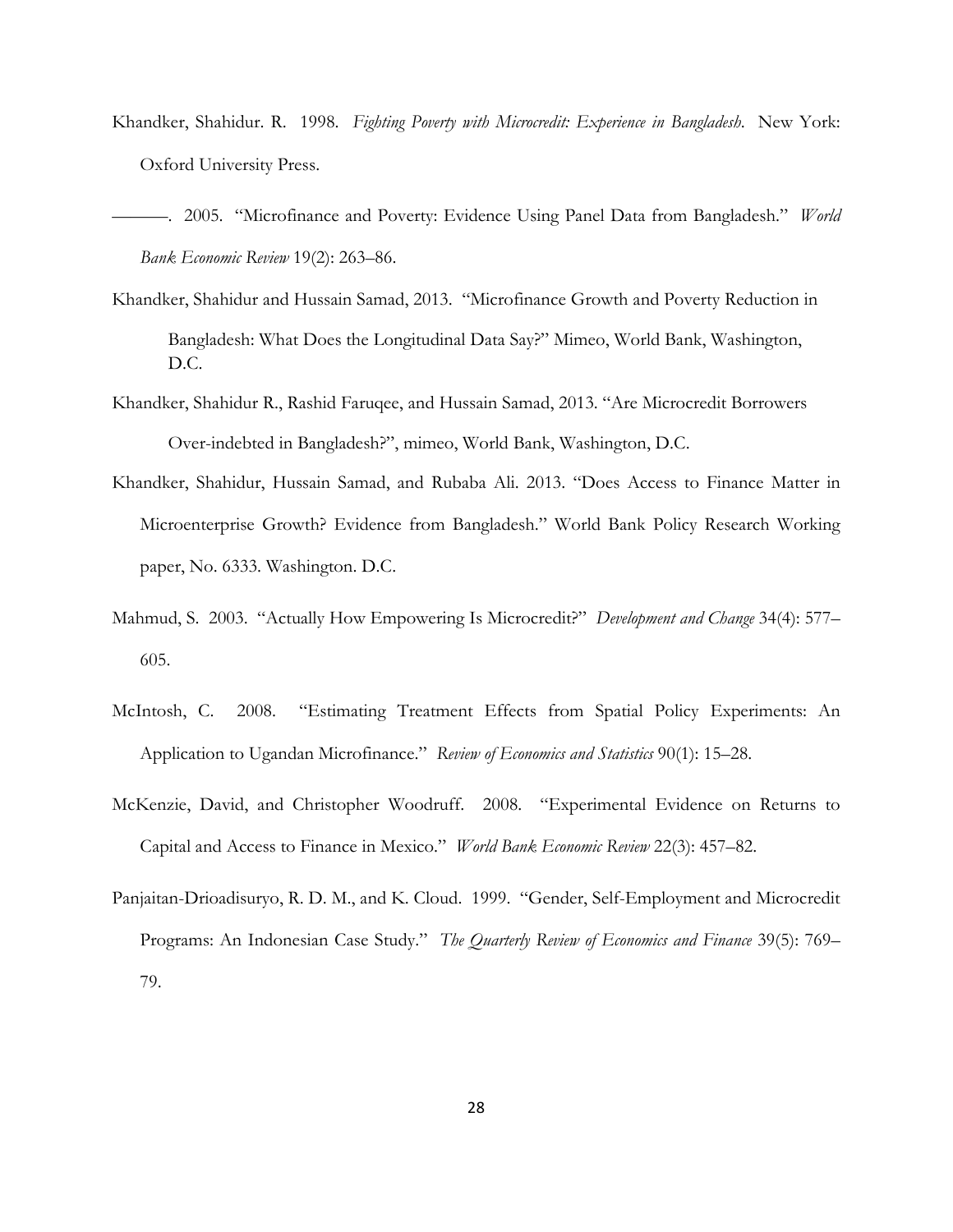- Pitt, M., and S. Khandker. 1996. "Household and Intra-household Impact of the Grameen Bank and Similar Targeted Credit Programs in Bangladesh." World Bank Discussion Paper No. 320. Washington, DC: World Bank.
- 1998. "The Impact of Group-Based Credit Programmes on Poor Households in Bangladesh: Does Gender of the Participant Matter?" *Journal of Political Economy* 106(5): 958–96.
- ———. 2012. "Replicating Replication: Due Diligence in Roodman and Morduch's Replication of Pitt and Khandker (1998)." World Bank Policy Research Working Paper No. 6273. Washington, DC: World Bank.
- Pitt, M. M., S. R. Khandker, and J. Cartwright. 2006. "Empowering Women with Microcredit: Evidence from Bangladesh." *Economic Development and Cultural Change,* 54:791-831.
- Pitt, Mark M., Shahidur R. Khandker, S.-M. McKernan, and M. A. Latif. 1999. "Credit Programs for the Poor and Reproductive Behavior in Low Income Countries: Are the Reported Causal Relationships the Result of Heterogeneity Bias?" *Demography* 36(1): 1–21.
- Pitt, Mark, Shahidur Khandker, Omar Chowdhury, and Daniel Millimet, 2003. "Credit Programs for the Poor and the Health Status of Children in Rural Bangladesh," *International Economic Review.* 44 (1): 87-118.
- Ravallion, M. 2012. "Fighting Poverty One Experiment at a Time: A Review of Abhijit Banerjee and Esther Duflo's *Poor Economics: A Radical Rethinking of the Way to Fight Global Poverty*." *Journal of Economic Literature* 50(1): 103–14.
- Rodrik, Dani. 2008. "The New Development Economics: We Shall Experiment, but How Shall We Learn?" Mimeo, Harvard University.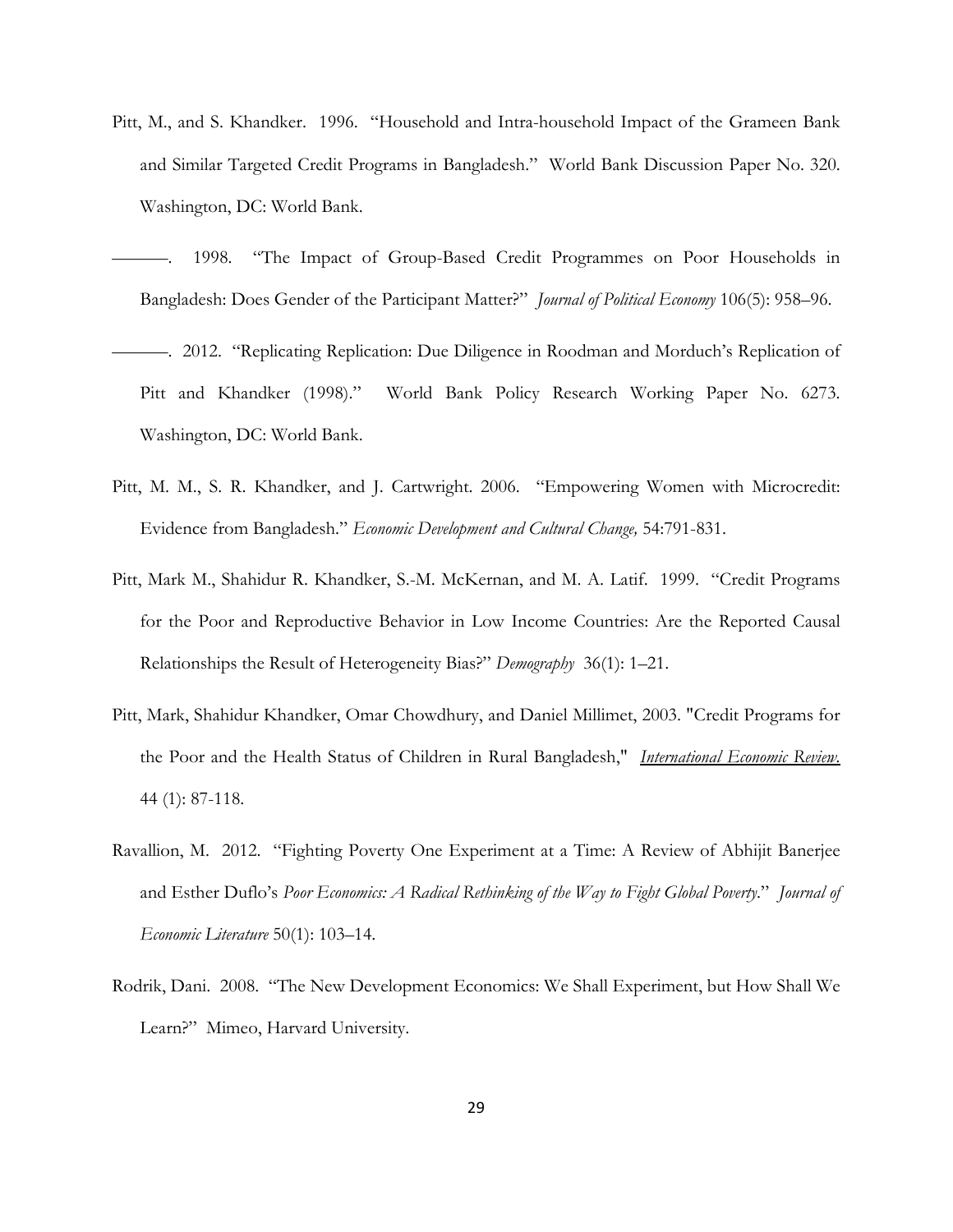Roodman, D. 2012. ["Latest Impact Research: Inching Towards Generalization.](http://microfinance.cgap.org/2012/04/11/latest-impact-research-inching-toward-generalization/)" CGAP microfinance blog [\(http://microfinance.cgap.org/2012/04/11/latest-impact-research-inching](http://microfinance.cgap.org/2012/04/11/latest-impact-research-inching-toward-generalization/)[toward-generalization/\)](http://microfinance.cgap.org/2012/04/11/latest-impact-research-inching-toward-generalization/).

Roodman, David and J. Morduch. 2011. The Impact of Microcredit on the Poor in Bangladesh:

Revisiting the Evidence (Revised 2011), Working Paper 174, Center for Global Development.

Shaw, J. 2004. "Microenterprise Occupation and Poverty Reduction in Microfinance Programs: Evidence from Sri Lanka." *World Development* 32(7): 1247–64.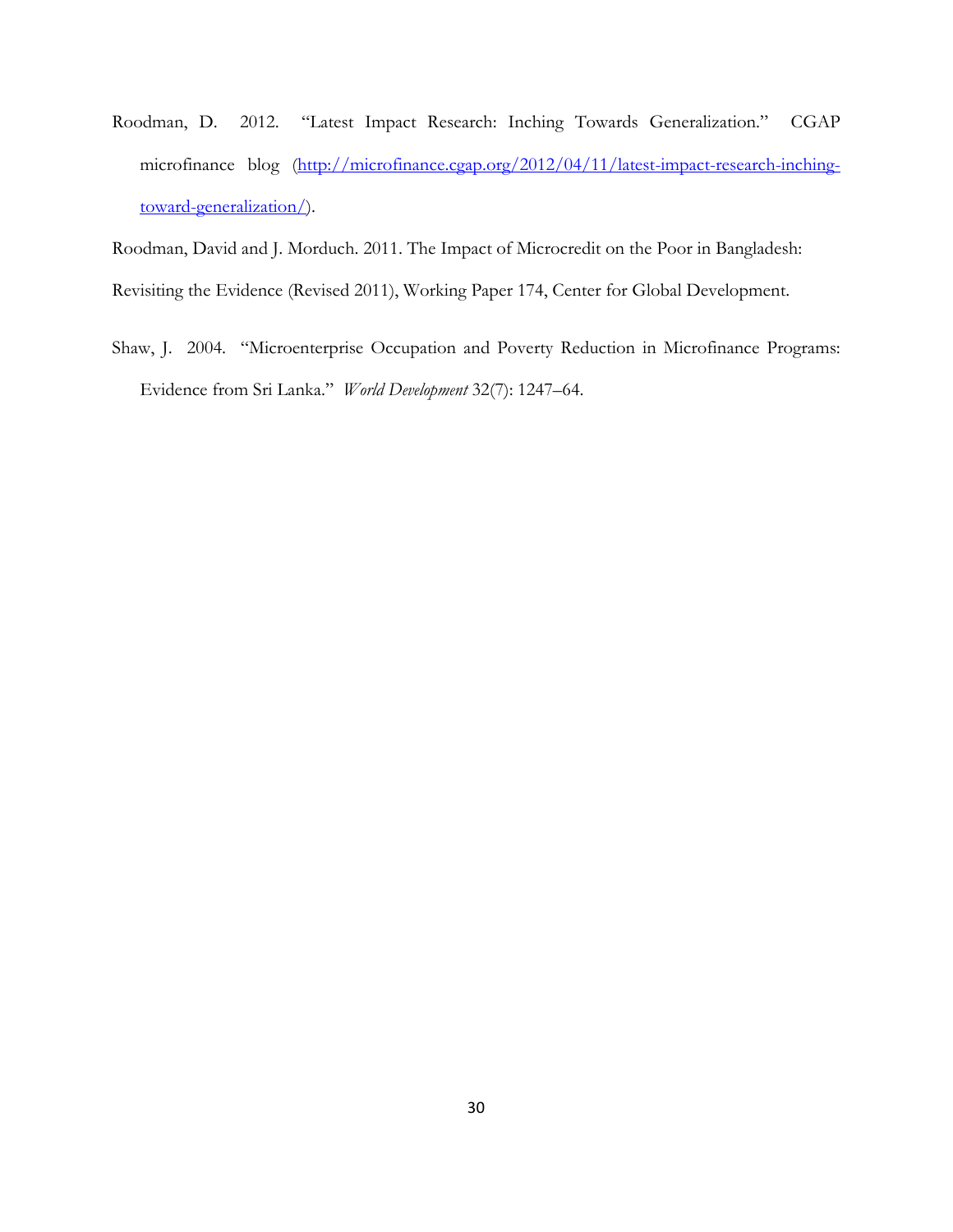| Survey        | <b>Grameen</b> |             |             |            | Other programs    | <b>Any</b> | Non-        |
|---------------|----------------|-------------|-------------|------------|-------------------|------------|-------------|
| year          | Bank           | <b>BRAC</b> | <b>BRDB</b> | <b>ASA</b> | (one or multiple) | program    | participant |
| 1991/92       | 8.7            | 11.2        | 6.4         |            |                   | 26.3       | 73.7        |
| $(N = 1,509)$ | (8.6)          | (9.0)       | (5.8)       | (0)        | (0)               | (23.3)     |             |
| 1998/98       | 15.1           | 16.2        | 8.3         | 4.1        | 14.9              | 48.6       | 51.4        |
| $(N = 1,758)$ | (13.6)         | (10.1)      | (4.4)       | (3.6)      | (11.4)            | (38.0)     |             |
| 2010/11       | 27.4           | 20.9        | 4.7         | 23.8       | 32.9              | 68.5       | 31.5        |
| $(N = 2,322)$ | (21.7)         | (12.3)      | (1.3)       | (19.3)     | (28.2)            | (56.2)     |             |

**Table 1. Percentage Household Participation in Microcredit Program for Three Survey Years**

*Sources*: World Bank–BIDS surveys, 1991/92 and 1998/99; World Bank–InM survey, 2010/2011.

Note: Sample is restricted to 1,509 panel households from 1991/92 survey that are common to all three surveys. Sample size is higher in 1998/99 and 2010/11 because of household split-offs. Figures in parentheses are percentages of borrowers. Sums of figures across columns for 1998/99 and 2010/11 exceed 100 percent because of household participation in multiple programs.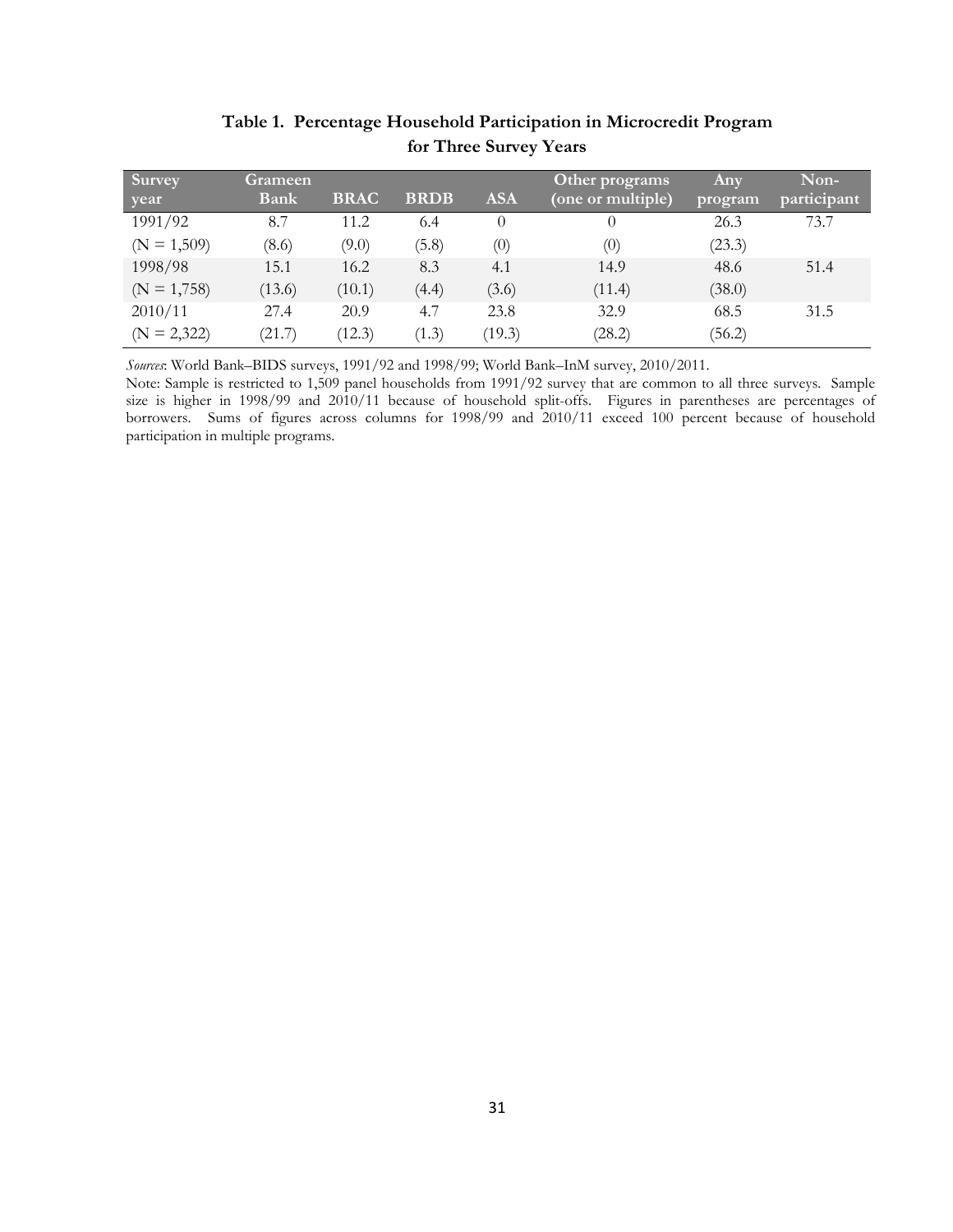| <b>Survey</b><br>year        | <b>Grameen</b><br><b>Bank</b><br>loans | <b>BRAC</b><br>loans | <b>BRDB</b><br>loans | <b>ASA</b><br>loans | Loans<br>from other<br>programs | Aggregate<br>loans from<br>all<br>programs | Aggregate<br>savings for all<br>programs |
|------------------------------|----------------------------------------|----------------------|----------------------|---------------------|---------------------------------|--------------------------------------------|------------------------------------------|
| 1991/92                      | 16,289.4                               | 5,276.7              | 6,453.9              | $\Omega$            | $\theta$                        | 9,252.3                                    | 700.3                                    |
| $= 769$<br>(N <sup>2</sup> ) | (0.73)                                 | (0.71)               | (0.38)               | 9                   | $(\textnormal{-})$              | (0.67)                                     | (0.08)                                   |
| 1998/99                      | 25,938.4                               | 6,377.1              | 6,552.4              | 6,346.8             | 4,680.2                         | 13,262.1                                   | 1,341.5                                  |
| $(N = 1,099)$                | (0.84)                                 | (0.95)               | (0.52)               | (0.99)              | (0.86)                          | (0.84)                                     | (0.10)                                   |
| 2010/11                      | 11,597.6                               | 13,452.3             | 2,501.3              | 7,760.1             | 10,849.5                        | 17,005.6                                   | 1,689.9                                  |
| $= 1,770$<br>(N              | (0.89)                                 | (0.38)               | (0.58)               | (0.84)              | (0.79)                          | (0.73)                                     | (0.10)                                   |

# **Table 2. Household Cumulative Loans and Savings (Tk.) from Microcredit Programs over Time For Three Survey Years**

*Sources*: World Bank–BIDS surveys, 1991/92 and 1998/99; World Bank–InM survey, 2010/11.

Note: Findings are restricted to microcredit participants. Loans and program savings are CPI-adjusted Tk. with 1991/92 = 100. Loans are cumulative for 5 years preceding the surveys. Figures in parentheses are sample size (column 1), share of loans to women (columns 2–7), and share of program savings in cumulative program loans (column 8).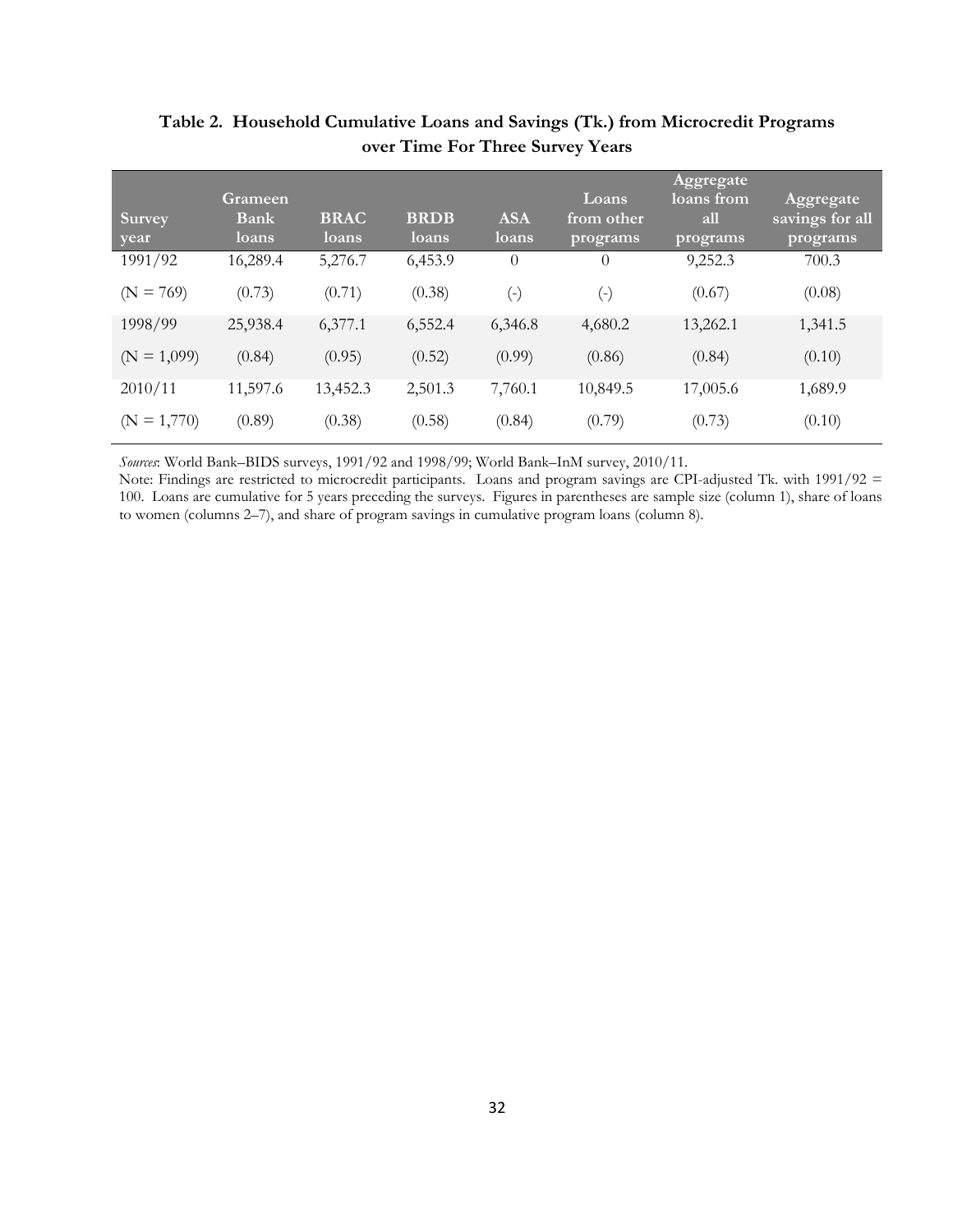|                                                          |                             | 1991/92                             |                               | 1998/99                                      | 2010/11                        |                                     |
|----------------------------------------------------------|-----------------------------|-------------------------------------|-------------------------------|----------------------------------------------|--------------------------------|-------------------------------------|
| <b>Outcome</b><br>variable                               | Participants<br>$(N = 769)$ | Non-<br>participants<br>$(N = 483)$ | Participants<br>$(N = 1,014)$ | Non-<br>participants<br>$\overline{N} = 420$ | Participants<br>$(N = 1, 554)$ | Non-<br>participants<br>$(N = 334)$ |
| Per capita income<br>(Tk./month)                         | 521.8                       | 495.6<br>$t = 0.74$                 | 502.7                         | 523.1<br>$t = -0.86$                         | 1,066.0<br>$t = -0.36$         | 1,114.3                             |
| Non-farm income as share<br>of total income $(\%)$       | 62.7                        | 61.3<br>$t = 0.60$                  | 67.8                          | 64.1<br>$t = 2.05$                           | 76.5<br>$t = 2.40$             | 72.6                                |
| Per capita expenditure<br>(Tk./month)                    | 327.3<br>$t = 1.04$         | 318.6                               | 440.0                         | 436.9<br>$t = 0.17$                          | 571.6<br>$t = -1.71$           | 604.0                               |
| Food expenditure as share<br>of total expenditure $(\%)$ | 81.3<br>$t = -1.23$         | 82.1                                | 75.1                          | 76.2<br>$t = -1.15$                          | 66.2<br>$t = 1.59$             | 65.0                                |
| Moderate poverty<br>$\binom{0}{0}$                       | 86.3<br>$t = -0.67$         | 87.6                                | 60.6                          | 58.2<br>$t = 0.88$                           | 32.9<br>$t = -0.62$            | 34.6                                |
| Extreme poverty<br>$\binom{0}{0}$                        | 75.1                        | 78.5<br>$t = -1.38$                 | 43.6                          | 46.5<br>$t = -1.05$                          | 16.2<br>$t = -3.19$            | 23.1                                |

## **Table 3. Distribution of Household Income, Expenditure, and Poverty for Microcredit Participation Status for Three Survey Years**

*Sources*: World BankBIDS surveys, 1991/92 and 1998/99; World Bank–InM survey, 2010/11.

Note: Monetary figures are CPI-adjusted Tk. with 1991/92 = 100. The analysis is restricted to 1991/92 microcredit-eligible households (i.e., those who participated and those who were eligible but did not participate in microcredit programs in 1991/92), which constitute 64, 62, and 61 percent of the surveyed households in 1991/92, 1998/99, and 2010/11, respectively. Figures in parentheses are t-statistics of the differences between participants and non-participants.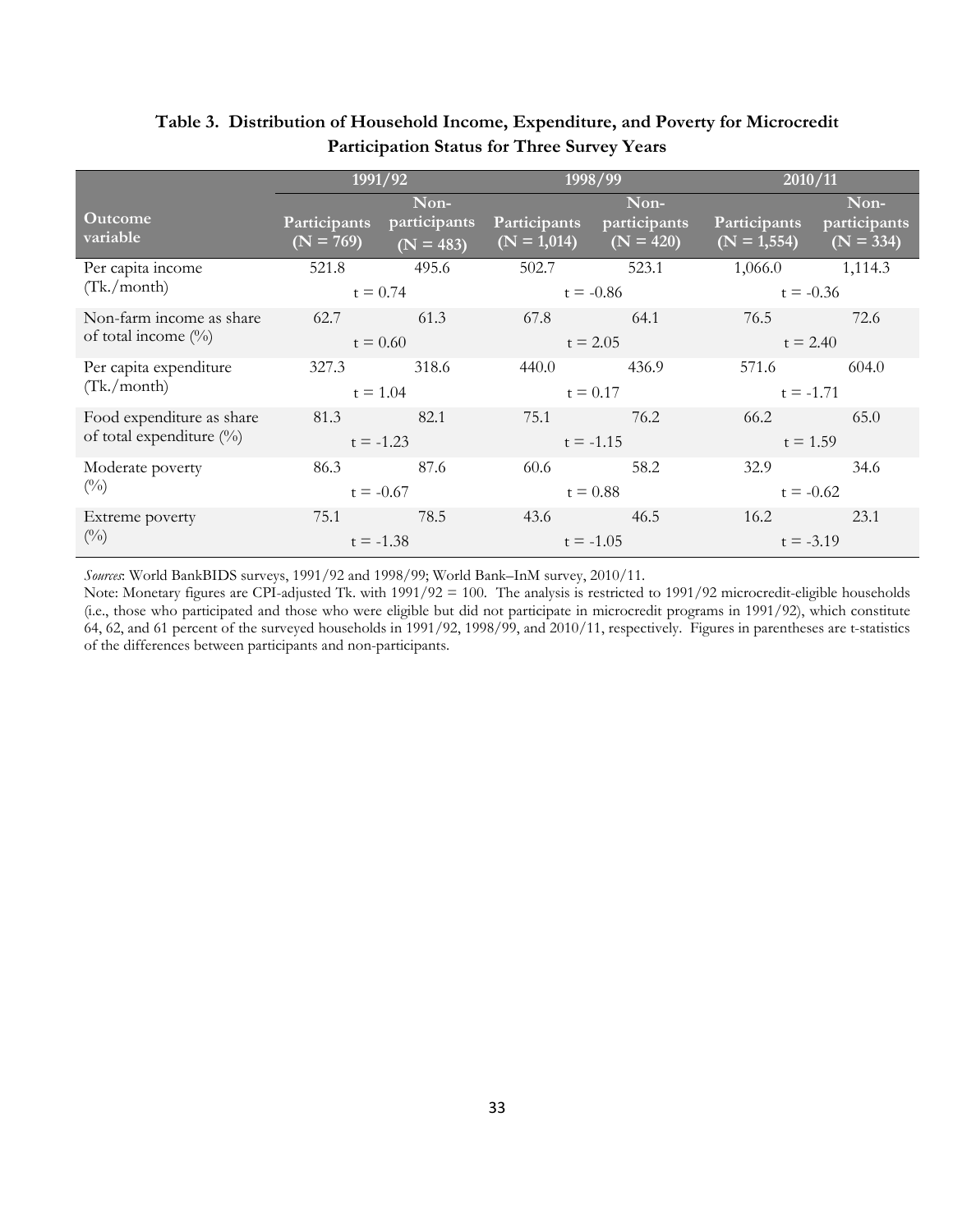|                |                     | 1991/92       |                 |               | 1998/99       |                 |               | 2010/11       |                 |  |
|----------------|---------------------|---------------|-----------------|---------------|---------------|-----------------|---------------|---------------|-----------------|--|
|                |                     | Non-          |                 |               | Non-          |                 |               | Non-          |                 |  |
| School         | <b>Participants</b> | participants  | <b>All</b>      | Participants  | participants  | All             | Participants  | participants  | <b>All</b>      |  |
| enrollment     | $(N_B = 816,$       | $(N_B = 425,$ | $(N_B = 1,241,$ | $(N_B = 883,$ | $(N_B = 305,$ | $(N_B = 1,188,$ | $(N_B = 925,$ | $(N_B = 180,$ | $(N_B = 1,105,$ |  |
| (ages $5-18$ ) | $N_G = 744$         | $N_G = 397$   | $N_G = 1,141$   | $N_G = 815$   | $N_G = 283$   | $N_G = 1,098$   | $N_G = 1,021$ | $N_G = 179$   | $N_G = 1,200$   |  |
| Boys $(\%)$    | 54.9                | 41.7          | 47.7            | 56.2          | 61.4          | 58.0            | 69.6          | 70.1          | 69.7            |  |
|                |                     | $t = 4.69$    |                 |               | $t = -1.75$   |                 |               | $t = -0.12$   |                 |  |
| Girls $(\%)$   | 51.0                | 41.5          | 45.8            | 65.5          | 58.1          | 62.9            | 71.2          | 64.3          | 69.9            |  |
|                |                     | $t = 3.19$    |                 |               | $t = 2.44$    |                 | $t = 2.02$    |               |                 |  |

**Table 4. Children's Educational Outcomes by Microcredit Participation Status for Three Survey Years**

*Sources*: World Bank–BIDS surveys, 1991/92 and 1998/99; World Bank–InM survey, 2010/11.

Note: NB and NG refer to observations for boys and girls, respectively. The analysis is restricted to 1991/92 microcredit-eligible households (i.e., those who participated and those who were eligible but did not participate in microcredit programs in 1991/92), which constitute 64, 62, and 61 percent of the surveyed households in 1991/92, 1998/99, and 2010/2011, respectively.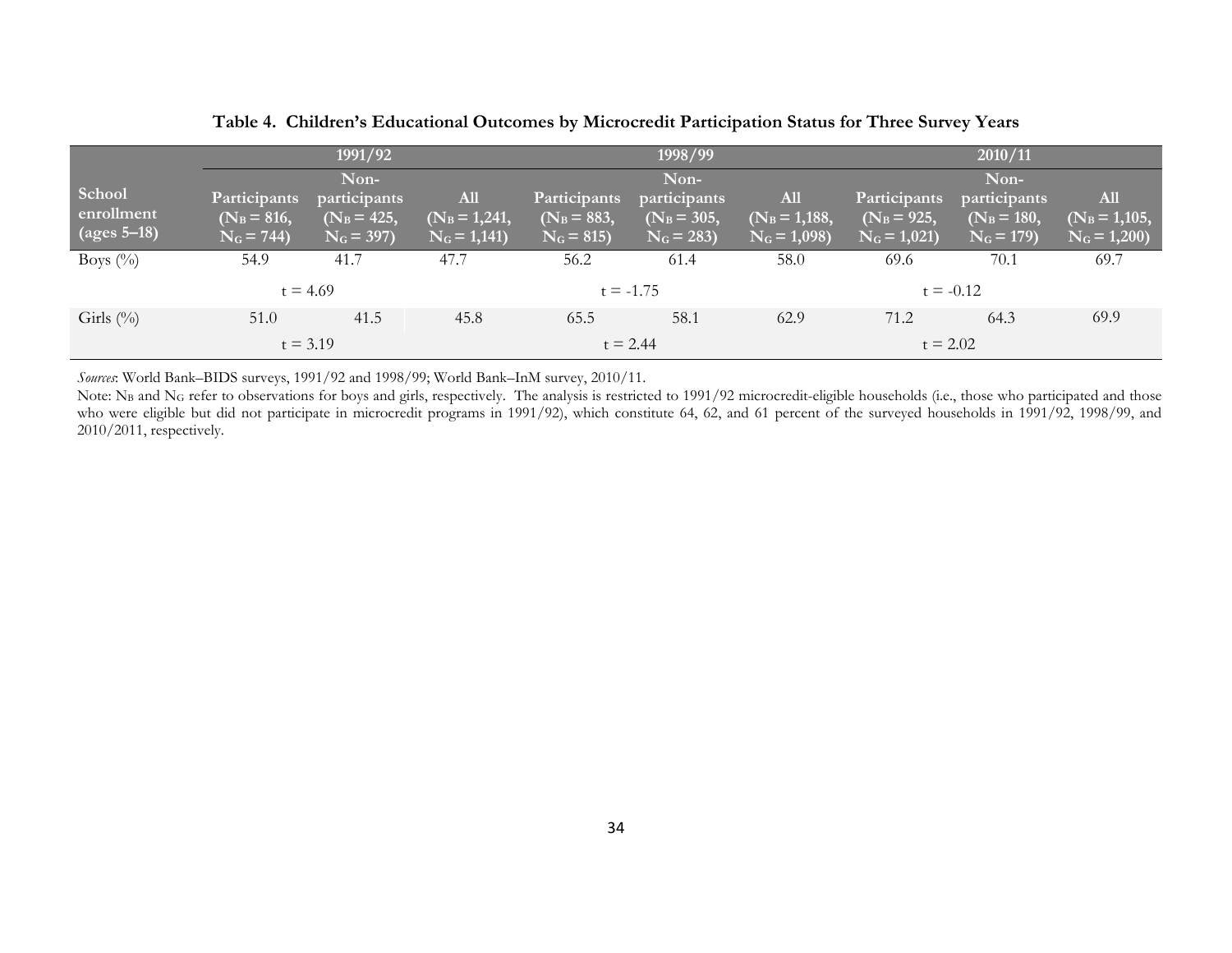|                  | Self-<br>employment, | Self-<br>employment,     | Self-<br>employment,   | Wage<br>employment, | Wage/salaried<br>employment, |  |  |  |  |  |  |
|------------------|----------------------|--------------------------|------------------------|---------------------|------------------------------|--|--|--|--|--|--|
| <b>Survey</b>    | crop<br>production   | livestock and<br>poultry | non-farm<br>activities | farm                | non-farm                     |  |  |  |  |  |  |
| year             |                      | Participants             |                        | sector              | sector                       |  |  |  |  |  |  |
| 1991/92          | 11.8                 | 2.8                      | 36.4                   | 18.7                | 30.2                         |  |  |  |  |  |  |
|                  |                      |                          |                        |                     |                              |  |  |  |  |  |  |
| $(N = 766)$      |                      |                          |                        |                     |                              |  |  |  |  |  |  |
| 1998/99          | 9.8                  | 2.3                      | 48.1                   | 18.1                | 21.9                         |  |  |  |  |  |  |
| $(N = 1,012)$    |                      |                          |                        |                     |                              |  |  |  |  |  |  |
| 2010/11          | 6.7                  | 9.6                      | 40.6                   | 13.8                | 29.6                         |  |  |  |  |  |  |
| $(N = 1, 545)$   |                      |                          |                        |                     |                              |  |  |  |  |  |  |
| Non-participants |                      |                          |                        |                     |                              |  |  |  |  |  |  |
| 1991/92          | 4.6                  | 2.5                      | 26.2                   | 30.6                | 36.3                         |  |  |  |  |  |  |
| $(N = 482)$      |                      |                          |                        |                     |                              |  |  |  |  |  |  |
| 1998/99          | 11.3                 | 2.7                      | 35.6                   | 26.3                | 24.1                         |  |  |  |  |  |  |
| $(N = 418)$      |                      |                          |                        |                     |                              |  |  |  |  |  |  |
| 2010/11          | 16.4                 | 11.8                     | 29.3                   | 20.3                | 22.1                         |  |  |  |  |  |  |
| $(N = 324)$      |                      |                          |                        |                     |                              |  |  |  |  |  |  |
|                  |                      | A11                      |                        |                     |                              |  |  |  |  |  |  |
| 1991/92          | 7.6                  | 2.6                      | 30.4                   | 25.7                | 33.8                         |  |  |  |  |  |  |
| $(N = 1,248)$    |                      |                          |                        |                     |                              |  |  |  |  |  |  |
| 1998/99          | 10.4                 | 2.4                      | 43.4                   | 21.2                | 22.7                         |  |  |  |  |  |  |
| $(N = 1,430)$    |                      |                          |                        |                     |                              |  |  |  |  |  |  |
| 2010/11          | 8.6                  | $10.0\,$                 | 38.4                   | 15.1                | 28.1                         |  |  |  |  |  |  |
| $(N = 1,869)$    |                      |                          |                        |                     |                              |  |  |  |  |  |  |

# **Table 5. Distribution of Program Participating Households by Major Employment (%) for Three Survey Years**

*Sources*: World Bank–BIDS surveys, 1991/92 and 1998/99; World Bank–InM survey, 2010/11.

Note: The analysis is restricted to 1991/92 microcredit-eligible households (i.e., those who participated and those who were eligible but did not participate in microcredit programs in 1991/92), which constitute 64, 62, and 61 percent of the surveyed households in 1991/92, 1998/99, and 2010/11, respectively. Households dependent solely on non-earned income (e.g., remittances or pensions) are excluded. A household can be engaged in multiple income-generation activities, and major employment is determined by the activity generating the highest income.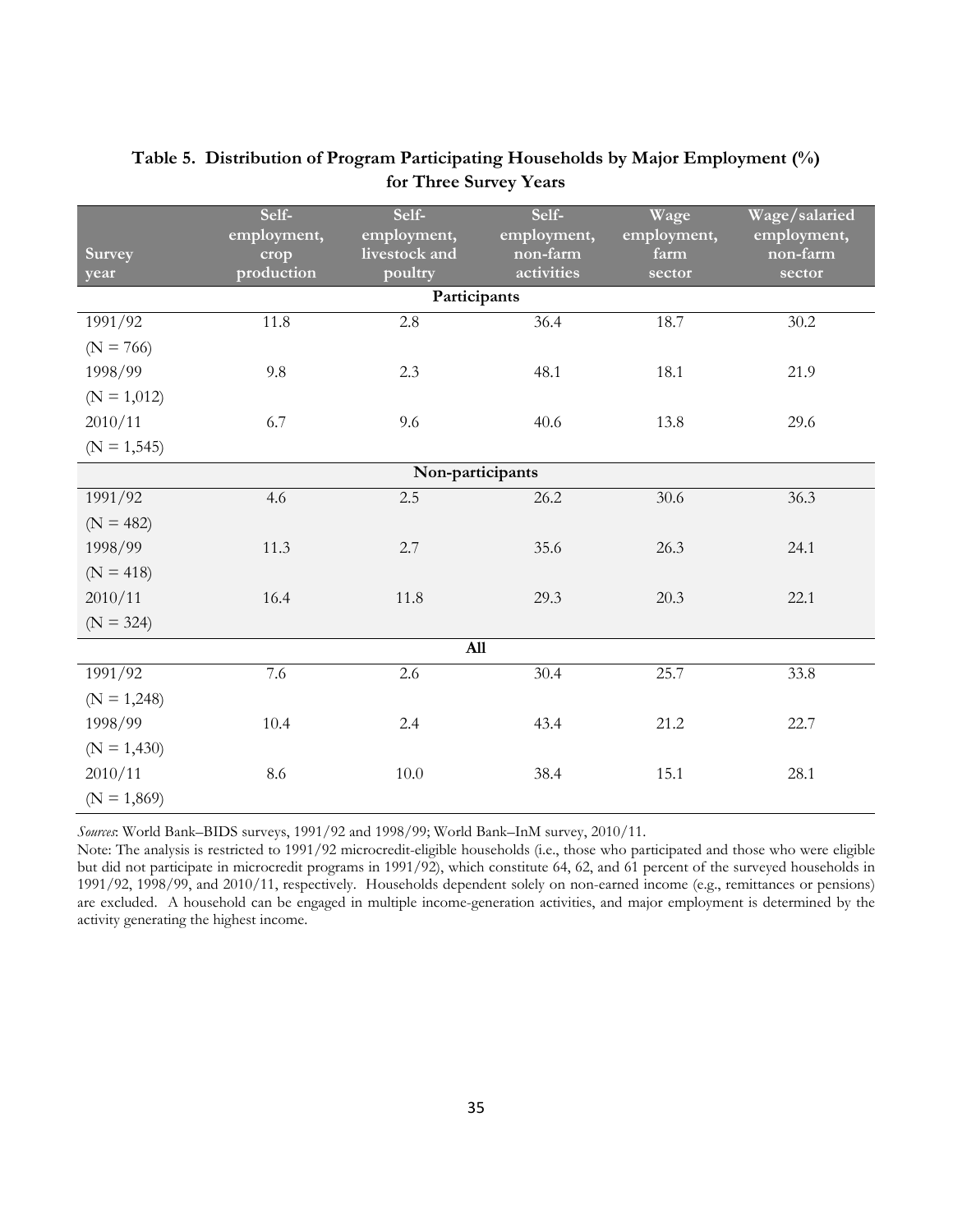|                               |                   | 1991/92                                              | 1998/99             |                                                        | 2010/11                                                |             |  |
|-------------------------------|-------------------|------------------------------------------------------|---------------------|--------------------------------------------------------|--------------------------------------------------------|-------------|--|
|                               |                   | Non-                                                 |                     | Non-                                                   |                                                        | Non-        |  |
| Indicator                     |                   | Participants participants<br>$(N = 769)$ $(N = 483)$ |                     | Participants participants<br>$(N = 1,014)$ $(N = 420)$ | Participants participants<br>$(N = 1,554)$ $(N = 334)$ |             |  |
| Total asset                   | 68,783.9 36,480.0 |                                                      | 109,721.3 145,488.3 |                                                        | 843,336.0 769,494.4                                    |             |  |
| (Tk.)                         | $t = 6.21$        |                                                      | $t = -2.22$         |                                                        | $t = -0.58$                                            |             |  |
| Land asset quantity           |                   | 50.4 13.5                                            |                     |                                                        | 25.1 22.3                                              |             |  |
| (decimals)                    | $t = 10.37$       |                                                      | $t = 1.46$          |                                                        | $t = 0.80$                                             |             |  |
| Land asset value              |                   | 50,510.9 23,649.3                                    |                     | 89,632.1 120,073.1                                     | 780,531.3 701,200.0                                    |             |  |
| (Tk.)                         | $t = 6.21$        |                                                      | $t = -2.28$         |                                                        | $t = 0.64$                                             |             |  |
| Non-land asset value          | 18,273.0 12,830.7 |                                                      |                     | 20,089.2 25,415.2                                      | 62,595.9 68,294.3                                      |             |  |
| (Tk.)                         | $t = 3.73$        |                                                      | $t = -2.46$         |                                                        | $t = -0.76$                                            |             |  |
| Non-land asset as             | 42.5 44.6         |                                                      |                     | 38.2 37.3                                              | 28.8 34.8                                              |             |  |
| share of total asset<br>(0/0) | $t = -1.37$       |                                                      |                     | $t = 0.61$                                             |                                                        | $t = -3.15$ |  |
| Savings                       | 1,022.7 395.8     |                                                      |                     | 1,919.4 3,075.2                                        | 11,342.2 13,936.1                                      |             |  |
| (Tk.)                         | $t = 3.59$        |                                                      | $t = -1.52$         |                                                        | $t = -2.64$                                            |             |  |
| Savings as share of           | 10.8 03.8         |                                                      |                     | 11.5 		 04.4                                           | 15.8 17.6                                              |             |  |
| nonland asset $(\%)$          | $t = 10.23$       |                                                      |                     | $t = 9.75$                                             | $t = -0.73$                                            |             |  |
| Debt<br>(Tk.)                 | 1,967.9 1,168.5   |                                                      |                     | 3,026.2 1,782.1                                        | 11,431.8 9,042.1                                       |             |  |
|                               | $t = 3.72$        |                                                      |                     | $t = 3.25$                                             | $t = 1.16$                                             |             |  |
| Ratio of debt to non-         | 24.2 19.4         |                                                      |                     | 28.8 		 06.7                                           | 33.7 19.5                                              |             |  |
| land asset $(\%)$             | $t = 1.41$        |                                                      | $t = 9.04$          |                                                        | $t = 2.17$                                             |             |  |
| Net worth                     |                   | 68,400.2 35,953.3                                    |                     | 113,613.3 144,981.7                                    | 287,625.0 269,349.1                                    |             |  |
| (Tk.)                         | $t = 6.15$        |                                                      | $t = -1.82$         |                                                        |                                                        | $t = 0.44$  |  |

# **Table 6. Distribution of Household Assets, Debt, and Net Worth by Microcredit Participation Status for Three Survey Years**

*Sources*: World Bank–BIDS surveys, 1991/92 and 1998/99; World Bank–InM survey, 2010/11.

Note: The analysis is restricted to 1991/92 microcredit-eligible households (i.e., those who participated and those who were eligible but did not participate in microcredit programs in 1991/92), which constitute 64, 62, and 61 percent of the surveyed households in 1991/92, 1998/99, and 2010/11, respectively. Monetary figures are CPI-adjusted Tk. with 1991/92 = 100.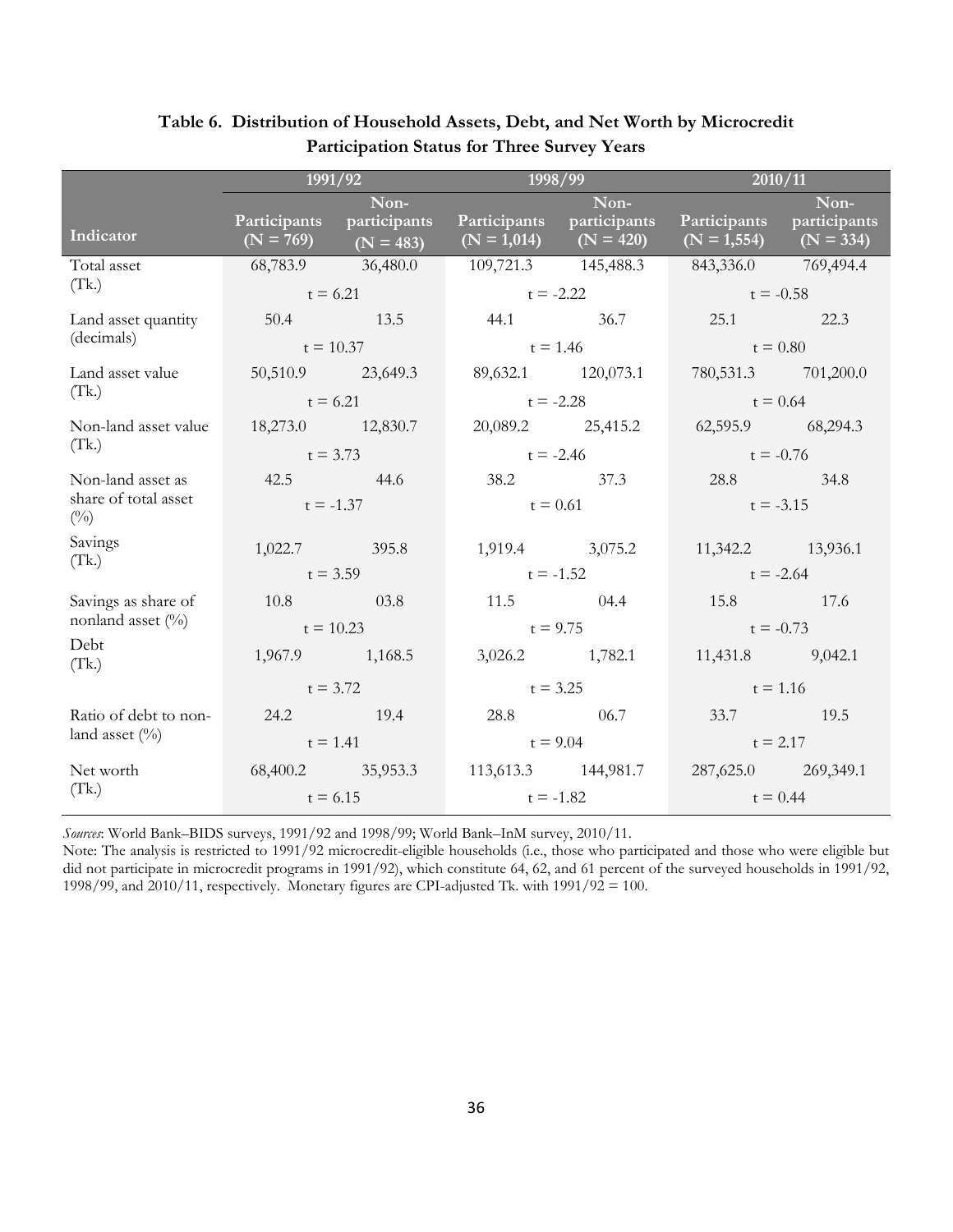# **Table 7. Impacts of Microcredit Borrowing: Household Fixed-Effects Estimates**  $(N_{HH} = 1,509)$

| Microcredit<br>borrowing<br>variable | Log per<br>capita, total<br>income<br>(Tk./month) | Log per<br>capita, farm<br>income<br>(Tk./month) | Log per<br>capita, non-<br>farm income<br>(Tk./month) | Log per<br>capita, total<br>expenditure<br>(Tk./month) | Log per<br>capita, food<br>expenditure<br>(Tk./month) | Log per<br>capita, non-<br>food expenditure<br>(Tk./month) | Moderate<br>poverty | <b>Extreme</b><br>poverty |
|--------------------------------------|---------------------------------------------------|--------------------------------------------------|-------------------------------------------------------|--------------------------------------------------------|-------------------------------------------------------|------------------------------------------------------------|---------------------|---------------------------|
| Household                            | 0.012                                             | $-0.084$                                         | 0.160                                                 | 0.039                                                  | 0.013                                                 | 0.073                                                      | $-0.015$            | $-0.019$                  |
| males                                | (0.23)                                            | $(-0.23)$                                        | (1.38)                                                | (1.79)                                                 | (0.89)                                                | (1.65)                                                     | $(-0.62)$           | $(-0.87)$                 |
| Household                            | 0.039                                             | 0.020                                            | 0.170                                                 | $-0.006$                                               | $-0.010$                                              | 0.019                                                      | $-0.003$            | $-0.037$                  |
| females                              | (1.16)                                            | (0.39)                                           | (2.40)                                                | $(-0.36)$                                              | $(-0.83)$                                             | (0.63)                                                     | $(-0.15)$           | $(-2.37)$                 |
| $R^2$                                | 0.104                                             | 0.086                                            | 0.176                                                 | 0.372                                                  | 0.265                                                 | 0.438                                                      | 0.299               | 0.327                     |

# **Table 7. (**Continued**)**

| <b>Microcredit</b><br>borrowing<br>variable | Log household,<br>male labor<br>supply<br>(hours/month) | Log household,<br>female labor<br>supply<br>(hours/month) | Log household,<br>non-land<br>asset<br>(Tk.) | Log household<br>net worth<br>(Tk.) | Log household,<br>debt-asset<br>ratio | Boys' school<br>enrollment<br>(ages $5-18$ ) | Girls' school<br>enrollment<br>(ages $5 - 18$ ) |
|---------------------------------------------|---------------------------------------------------------|-----------------------------------------------------------|----------------------------------------------|-------------------------------------|---------------------------------------|----------------------------------------------|-------------------------------------------------|
| Household                                   | 0.154                                                   | 0.004                                                     | 0.264                                        | 0.188                               | $-0.270$                              | $-0.046$                                     | 0.059                                           |
| males                                       | (1.79)                                                  | (0.04)                                                    | (4.84)                                       | (3.16)                              | $(-4.23)$                             | $(-1.49)$                                    | (1.63)                                          |
| Household                                   | 0.304                                                   | 0.458                                                     | 0.236                                        | 0.053                               | $-0.475$                              | 0.065                                        | 0.066                                           |
| females                                     | (4.56)                                                  | (5.28)                                                    | (5.51)                                       | (1.64)                              | $(-10.00)$                            | (3.15)                                       | (2.71)                                          |
| $R^2$                                       | 0.202                                                   | 0.246                                                     | 0.454                                        | 0.655                               | 0.187                                 | 0.113                                        | 0.120                                           |

*Sources*: World Bank–BIDS surveys, 1991/92 and 1998/99; World Bank–InM survey, 2010/11.

Note: Figures in parentheses are t-statistics based on standard errors clustered at the village level. Regressions include more control variables at the household level (e.g., age, sex, and education of household head and log of land asset) and village level (e.g., price of consumer goods, male and female wages, infrastructure availability [e.g., electricity and schools], and proportion of village land irrigated).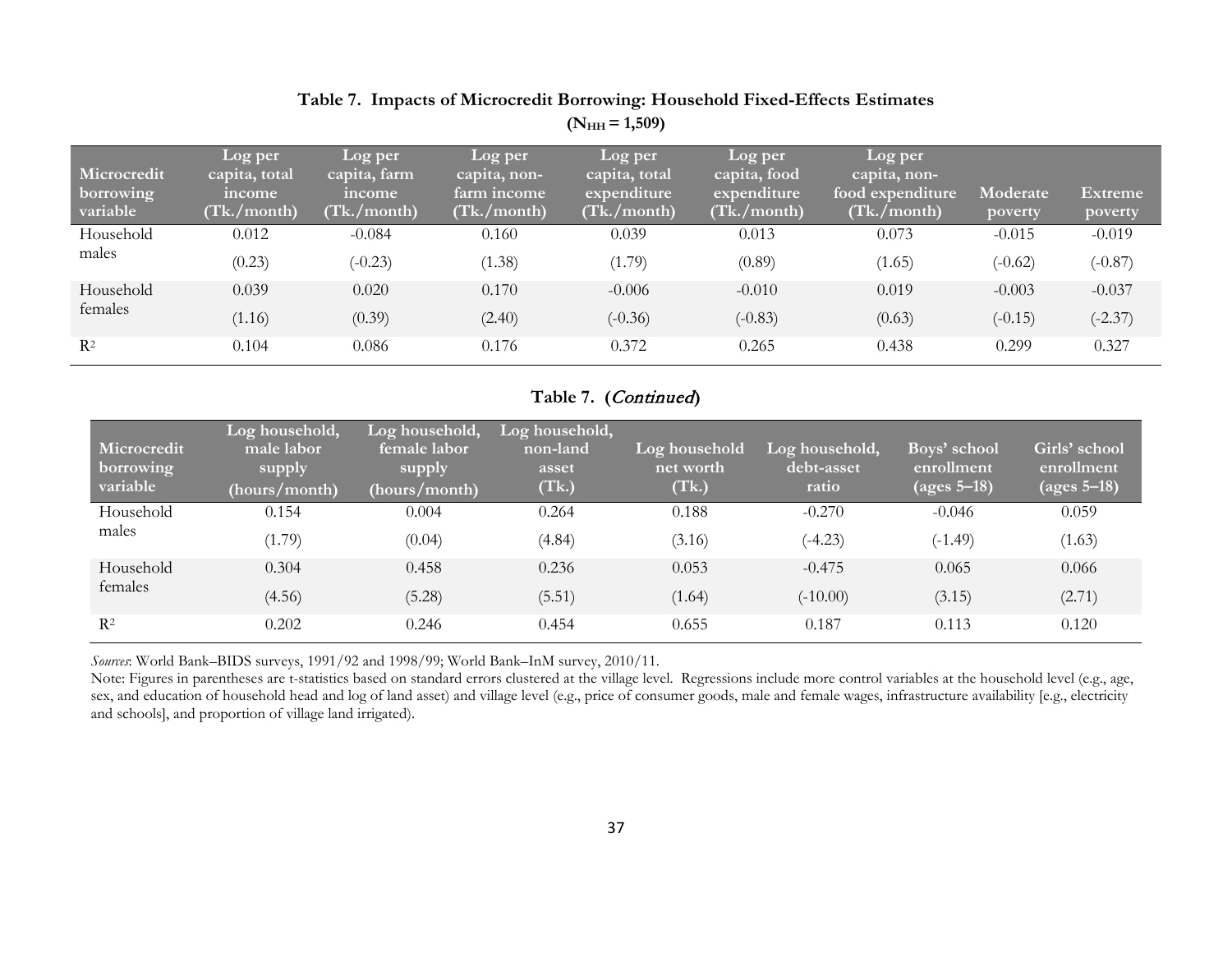| Microcredit<br>borrowing<br>variable                  | Moderate<br>poverty | Extreme<br>poverty | Log household,<br>non-land asset<br>(Tk.)                                                 | Log household,<br>net worth<br>(Tk.) | Log household<br>debt-asset<br>ratio |  |  |  |  |  |  |
|-------------------------------------------------------|---------------------|--------------------|-------------------------------------------------------------------------------------------|--------------------------------------|--------------------------------------|--|--|--|--|--|--|
| <b>Household FE</b>                                   |                     |                    |                                                                                           |                                      |                                      |  |  |  |  |  |  |
| Household                                             | $-0.015$            | $-0.019$           | 0.264                                                                                     | 0.188                                | $-0.270$                             |  |  |  |  |  |  |
| males                                                 | $(-0.62)$           | $(-0.87)$          | (4.84)                                                                                    | (3.16)                               | $(-4.23)$                            |  |  |  |  |  |  |
| Household                                             | $-0.003$            | $-0.037$           | 0.236                                                                                     | 0.053                                | $-0.475$                             |  |  |  |  |  |  |
| females                                               | $(-0.15)$           | $(-2.37)$          | (5.51)                                                                                    | (1.64)                               | $(-10.00)$                           |  |  |  |  |  |  |
| $R^2$                                                 | 0.299               | 0.327              | 0.454                                                                                     | 0.655                                | 0.187                                |  |  |  |  |  |  |
| Household FE after controlling for initial conditions |                     |                    |                                                                                           |                                      |                                      |  |  |  |  |  |  |
| Household                                             | 0.001               | $-0.011$           | 0.271                                                                                     | 0.140                                | $-0.272$                             |  |  |  |  |  |  |
| males                                                 | (0.04)              | $(-0.50)$          | (4.98)                                                                                    | (2.47)                               | $(-4.34)$                            |  |  |  |  |  |  |
| Household                                             | $-0.005$            | $-0.037$           | 0.224                                                                                     | 0.058                                | $-0.475$                             |  |  |  |  |  |  |
| females                                               | $(-0.26)$           | $(-2.50)$          | (5.56)                                                                                    | (1.86)                               | $(-10.11)$                           |  |  |  |  |  |  |
| $R^2$                                                 | 0.310               | 0.342              | 0.466                                                                                     | 0.663                                | 0.192                                |  |  |  |  |  |  |
|                                                       |                     |                    | Propensity score-weighted household FE estimates after controlling for initial conditions |                                      |                                      |  |  |  |  |  |  |
| Household                                             | $-0.015$            | $-0.037$           | 0.326                                                                                     | 0.138                                | $-0.251$                             |  |  |  |  |  |  |
| males                                                 | $(-0.55)$           | $(-1.52)$          | (4.83)                                                                                    | (2.29)                               | $(-3.36)$                            |  |  |  |  |  |  |
| Household                                             | $-0.006$            | $-0.039$           | 0.285                                                                                     | 0.089                                | $-0.492$                             |  |  |  |  |  |  |
| females                                               | $(-0.31)$           | $(-2.51)$          | (4.63)                                                                                    | (1.88)                               | $(-9.71)$                            |  |  |  |  |  |  |
| $R^2$                                                 | 0.314               | 0.355              | 0.457                                                                                     | 0.633                                | 0.202                                |  |  |  |  |  |  |

## **Table 8. Alternate Estimates of Microcredit Borrowing Impacts on Selected Outcomes**  $(N_{HH} = 1,509)$

*Sources*: World Bank–BIDS surveys, 1991/92 and 1998/99; World Bank–InM survey, 2010/11.

Note: Figures in parentheses are t-statistics based on standard errors clustered at the village level. Regressions include more control variables at the household level (e.g., age, sex, and education of household head and log of land asset) and village level (e.g., price of consumer goods, male and female wages, infrastructure availability [e.g., electricity and schools], and proportion of village land irrigated).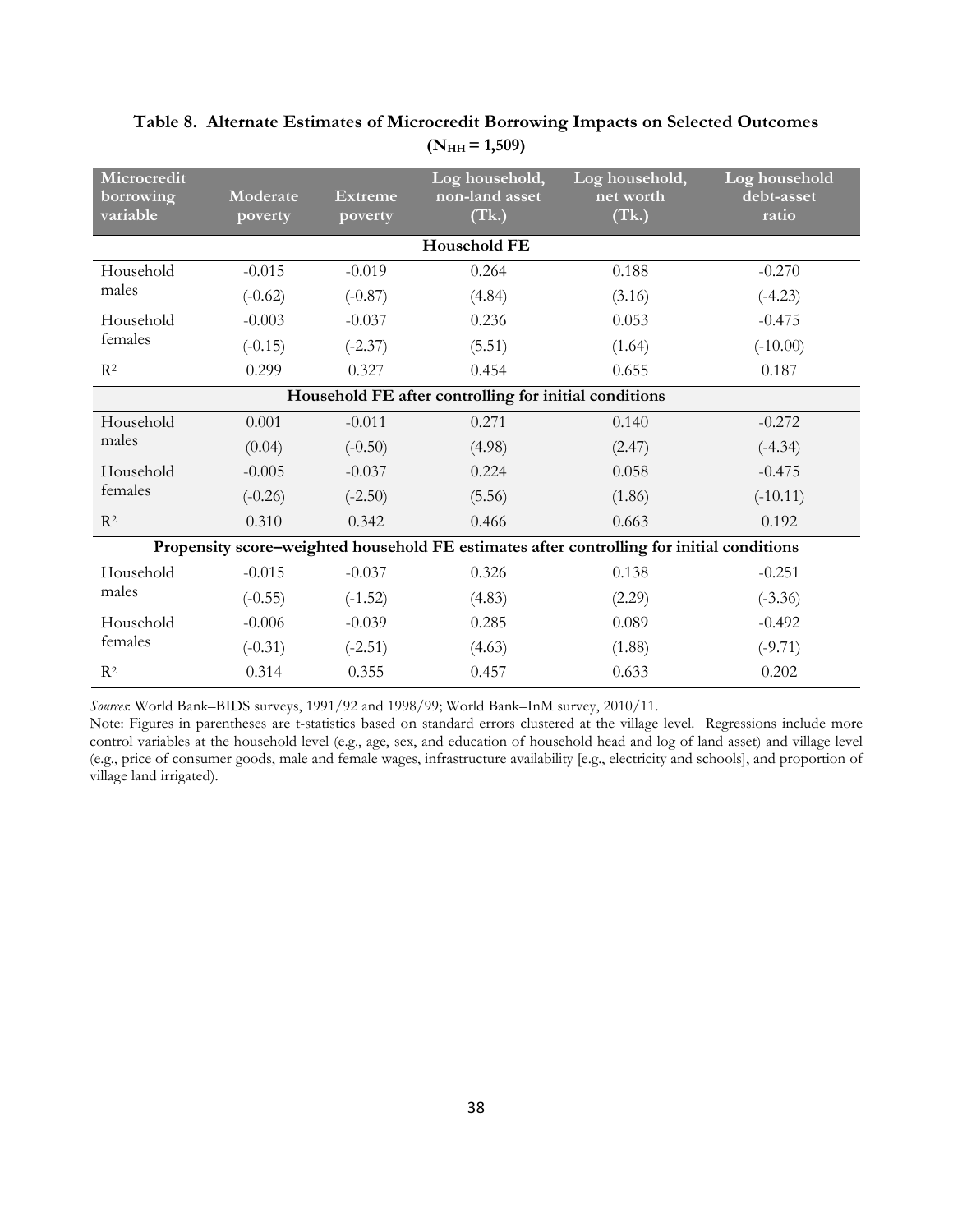# **Annex**

**Table A1. Impacts of Microcredit Borrowing: Household FE Estimates after Controlling for Initial Conditions (NHH=1,509)**

| <b>Microcredit</b><br>borrowing<br>variable | Log per<br>capita, total<br>income<br>(Tk./month) | Log per<br>capita, farm<br>income<br>(Tk./month) | Log per<br>capita, non-<br>farm income<br>(Tk./month) | Log per<br>capita, total<br>expenditure<br>(Tk./month) | Log per<br>capita, food<br>expenditure<br>(Tk./month) | Log per<br>capita, non-food<br>expenditure<br>(Tk./month) | Moderate<br>poverty | <b>Extreme</b><br>poverty |
|---------------------------------------------|---------------------------------------------------|--------------------------------------------------|-------------------------------------------------------|--------------------------------------------------------|-------------------------------------------------------|-----------------------------------------------------------|---------------------|---------------------------|
| Household                                   | 0.013                                             | $-0.051$                                         | 0.143                                                 | 0.028                                                  | 0.007                                                 | 0.062                                                     | 0.001               | $-0.011$                  |
| males                                       | (0.24)                                            | $(-0.61)$                                        | (1.28)                                                | (1.28)                                                 | (0.48)                                                | (1.44)                                                    | (0.04)              | $(-0.50)$                 |
| Household                                   | 0.029                                             | 0.016                                            | 0.161                                                 | $-0.001$                                               | $-0.005$                                              | 0.021                                                     | $-0.005$            | $-0.037$                  |
| females                                     | (0.29)                                            | (0.32)                                           | (2.32)                                                | $(-0.07)$                                              | $(-0.42)$                                             | (0.71)                                                    | $(-0.26)$           | $(-2.50)$                 |
| $R^2$                                       | 0.119                                             | 0.102                                            | 0.212                                                 | 0.385                                                  | 0.281                                                 | 0.447                                                     | 0.310               | 0.342                     |

#### **Table A1. (**Continued**)**

| Microcredit<br>borrowing<br>variable | Log household,<br>male labor<br>supply<br>(hours/month) | Log household,<br>female labor<br>supply<br>(hours/month) | Log household,<br>non-land asset<br>(Tk.) | Log household,<br>net-worth<br>(Tk.) | Log household,<br>debt-asset<br>ratio | Boys' school<br>enrollment<br>$\overline{ \text{ (ages 5-18)}}$ | Girls' school<br>enrollment<br>$(ages 5-18)$ |
|--------------------------------------|---------------------------------------------------------|-----------------------------------------------------------|-------------------------------------------|--------------------------------------|---------------------------------------|-----------------------------------------------------------------|----------------------------------------------|
| Household                            | 0.144                                                   | 0.005                                                     | 0.271                                     | 0.140                                | $-0.272$                              | $-0.047$                                                        | 0.056                                        |
| males                                | (1.66)                                                  | $(-0.04)$                                                 | (4.98)                                    | (2.47)                               | $(-4.34)$                             | $(-1.52)$                                                       | (1.51)                                       |
| Household                            | 0.282                                                   | 0.434                                                     | 0.224                                     | 0.058                                | $-0.475$                              | 0.053                                                           | 0.078                                        |
| females                              | (4.39)                                                  | (5.17)                                                    | (5.56)                                    | (1.86)                               | $(-10.11)$                            | (2.54)                                                          | (3.03)                                       |
| $R^2$                                | 0.214                                                   | 0.258                                                     | 0.466                                     | 0.663                                | 0.192                                 | 0.068                                                           | 0.072                                        |

*Sources*: World Bank–BIDS surveys, 1991/92 and 1998/99; World Bank–InM survey, 2010/11.

Note: Figures in parentheses are t-statistics based on standard errors clustered at the village level. Regressions include more control variables at the household level (e.g., age, sex, and education of household head and log of land asset) and village level (e.g., price of consumer goods, male and female wages, infrastructure availability [e.g., electricity and schools], and proportion of village land irrigated).